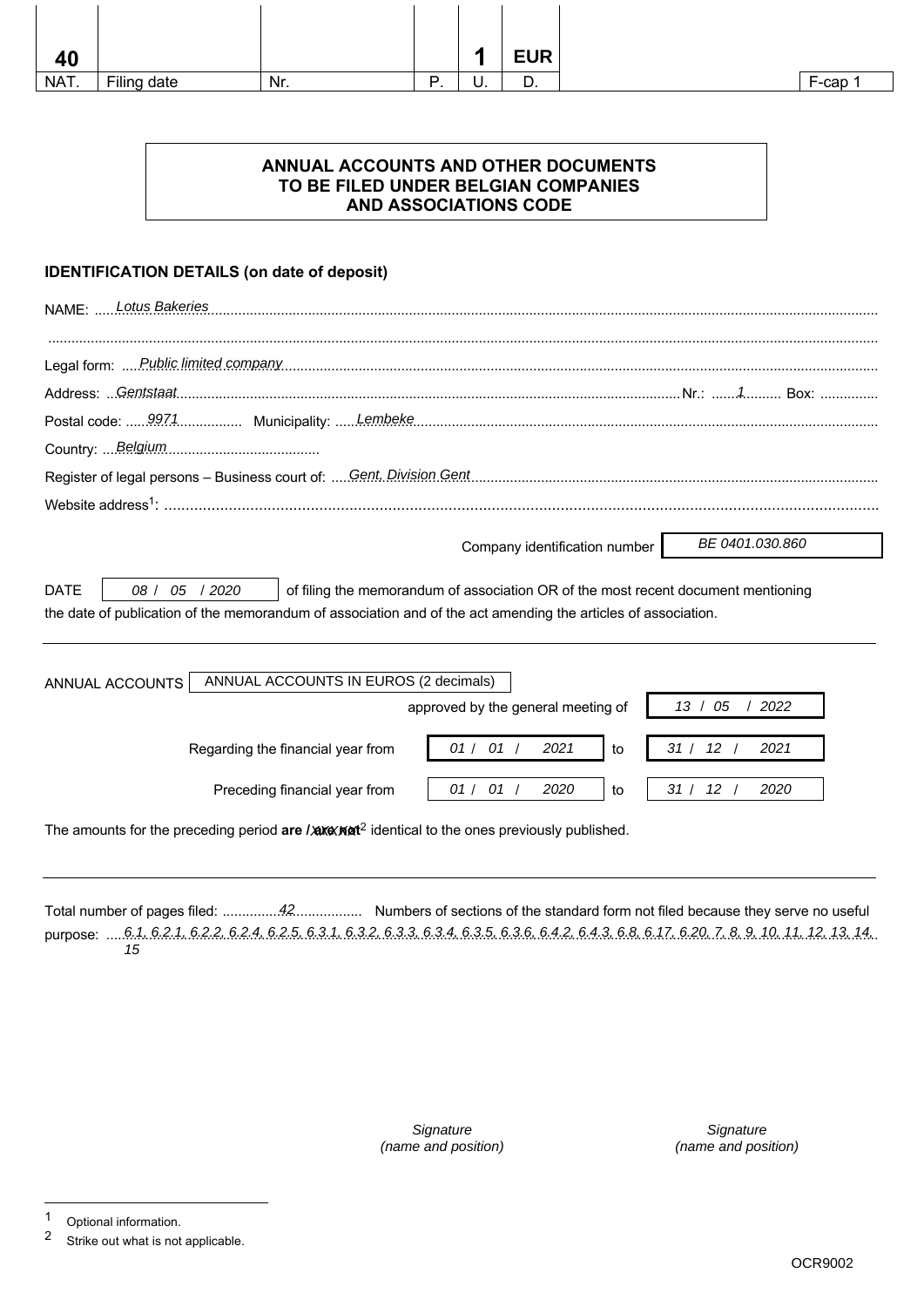### **LIST OF DIRECTORS, BUSINESS MANAGERS AND AUDITORS AND DECLARATION REGARDING A COMPLIMENTARY REVIEW OR CORRECTION ASSIGNMENT**

### **LIST OF THE DIRECTORS, BUSINESS MANAGERS AND AUDITORS**

COMPLETE LIST with surname, first names, profession, place of residence (address, number, postal code and municipality) and position within the company

Vasticom BV Nr.: BE 0551.837.750 Bogaertstraat 11, 9830 Sint-Martens-Latem, Belgium

Represented by:

Jan Vander Stichele Bogaertstraat 11, 9830 Sint-Martens-Latem, Belgium

Mercuur Consult BV Nr.: BE 0478.305.614 Burggraaf h. de Spoelberghdreef 15 b, 9831 Deurle, Belgium

Represented by:

Jan Boone Muizenberg 3, 9250 Waasmunster, Belgium

Concellent NV Nr.: BE 0874.495.976 Jan van Boendalelaan 7, 3080 Tervuren, Belgium

Represented by:

Sofie Boone Jan van Boendalelaan 7, 3080 Tervuren, Belgium

PMF NV Nr.: BE 0480.657.962 Nieuwstraat 25, 1745 Opwijk, Belgium

Represented by:

Johan Boone Nieuwstraat 25, 1745 Opwijk, Belgium

Anton Stevens Notaxlaan 30, 9070 Destelbergen, Belgium

Peter Bossaert Troyentenhoflaan 28, 2600 Berchem (Antwerp), Belgium

Benoit Graulich BV Nr.: BE 0472.527.877 Bergstraat 16, 1850 Grimbergen, Belgium

Represented by:

Benoit Graulich Bergstraat 16, 1850 Grimbergen, Belgium Chairman of the board of directors 18/05/2021 - 09/05/2025

Managing director 18/05/2021 - 09/05/2025

**Director** 08/05/2020 - 14/05/2024

**Director** 18/05/2021 - 09/05/2025

**Director** 18/05/2021 - 09/05/2025

**Director** 12/05/2017 - 18/05/2021

**Director** 18/05/2021 - 09/05/2025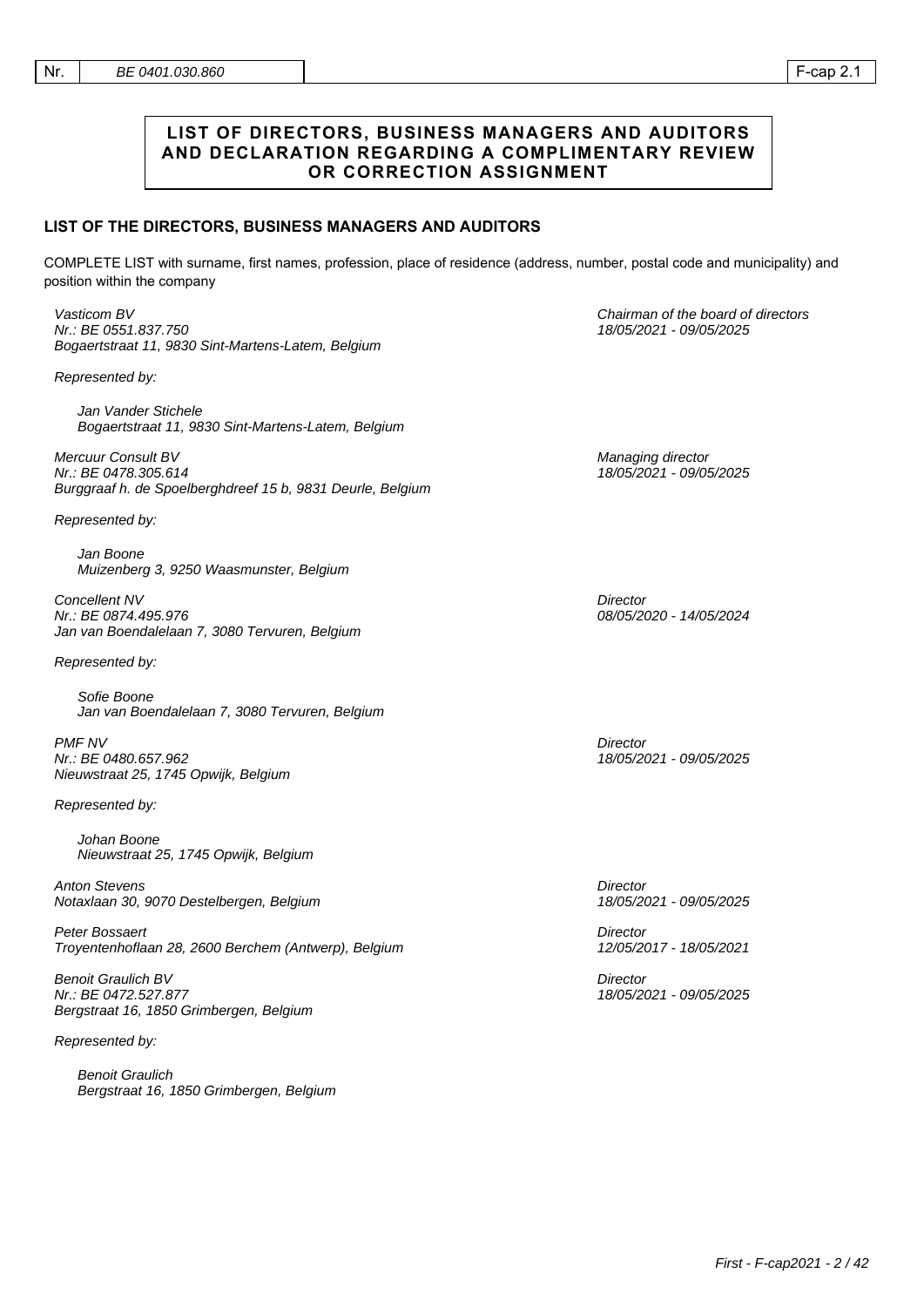### **LIST OF THE DIRECTORS, BUSINESS MANAGERS AND AUDITORS (CONTINUED)**

Sabine Sagaert BV Nr.: BE 0817.731.873 Oranjerielaan 23, 9030 Mariakerke (Gent), Belgium

Represented by:

Sabine Sagaert Oranjerielaan 23, 9030 Mariakerke (Gent), Belgium

Beneconsult BV Nr.: BE 0645.880.141 Vlaanderenstraat 2, 8800 Roeselaere, Belgium

Represented by:

Benedikte Boone Vlaanderenstraat 2, 8800 Roeselaere, Belgium

LEMA NV Nr.: BE 0463.212.513 Nelemeersstraat 57, 9830 Sint-Martens-Latem, Belgium

Represented by:

Michel Moortgat Nelemeersstraat 57, 9830 Sint-Martens-Latem, Belgium

Palumi BV Nr.: BE 0697.700.511 Troyentenhoflaan 28, 2600 Berchem (Antwerp), Belgium

Represented by:

Peter Bossaert Troyentenhoflaan 28, 2600 Berchem (Antwerp), Belgium

PwC Bedrijfsrevisoren BV Nr.: BE 0429.501.944 Culliganlaan 5, 1831 Diegem, Belgium Membership nr.: B00009

Represented by:

Lien Winne (Registered auditor) Blue Tower 1 - Sluisweg 1/8, 9000 Gent, Belgium Membership nr.: A02202

**Director** 10/05/2019 - 12/05/2023

**Director** 08/05/2020 - 14/05/2024

**Director** 15/05/2018 - 13/05/2022

**Director** 18/05/2021 - 09/05/2025

**Auditor** 10/05/2019 - 13/05/2022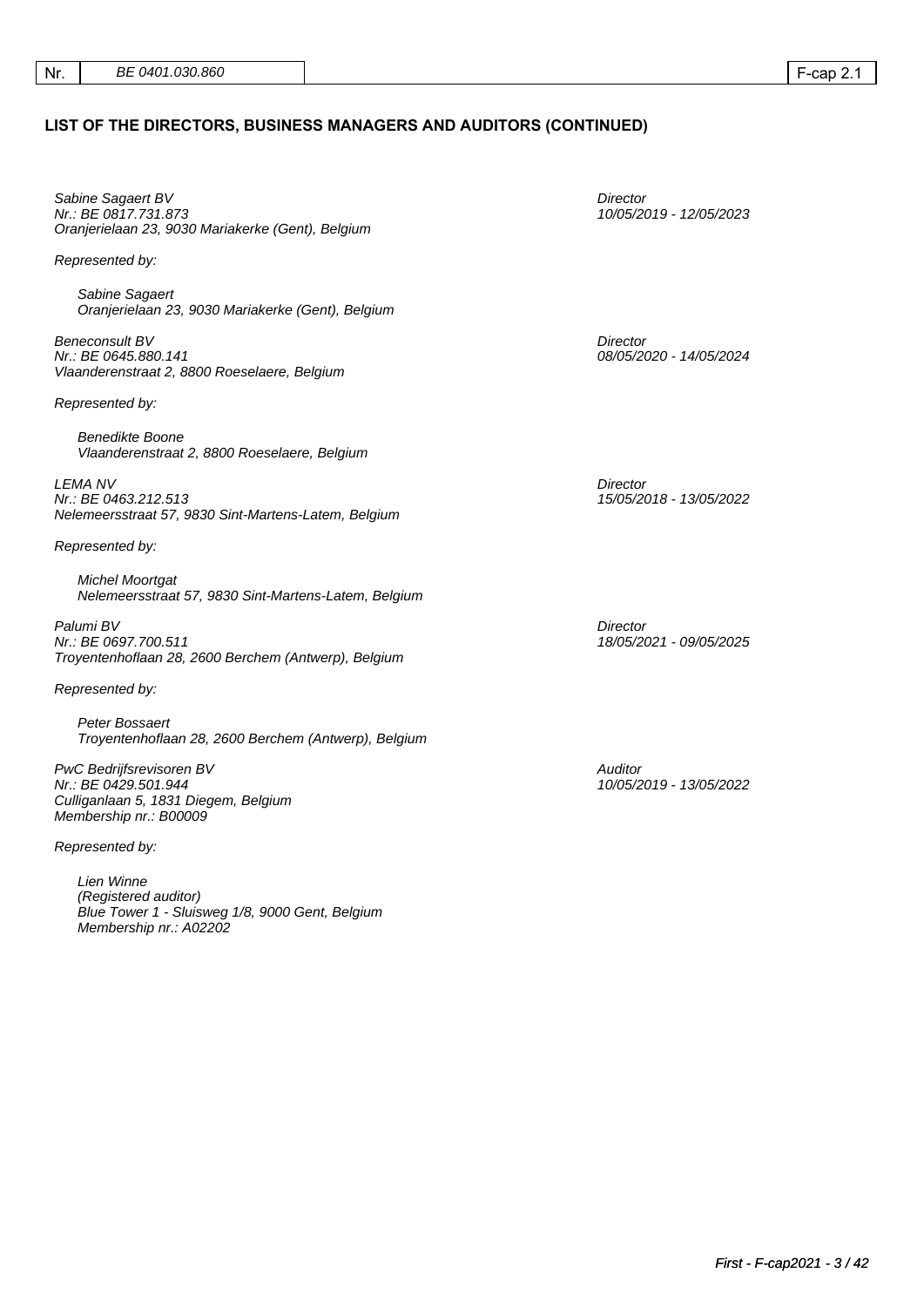| Nr. | BE 0401.030.860 |  | cap | <u>.</u> |
|-----|-----------------|--|-----|----------|
|-----|-----------------|--|-----|----------|

# **DECLARATION REGARDING A COMPLIMENTARY REVIEW OR CORRECTION ASSIGNMENT**

The managing board declares that no audit or correction assignment has been given to a person who was not authorised to do so by law, pursuant to art. 34 and 37 of the law of 22th April 1999 concerning accounting and tax professions.

The annual accounts **XXX** / were not<sup>\*</sup> audited or corrected by an external accountant or by a company auditor who is not the statutory auditor.

If affirmative, mention hereafter: surname, first names, profession and address of each external accountant or company auditor and his membership number with his Institute as well as the nature of his assignment:

- A. Bookkeeping of the enterprise \*\*,
- B. Preparing the annual accounts \*\*,
- C. Auditing the annual accounts and/or
- D. Correcting the annual accounts.

If the tasks mentioned under A. or B. are executed by certified accountants or certified bookkeepers - tax specialists, you can mention hereafter: surname, first names, profession and address of each certified accountant or certified bookkeeper - tax specialist and his/her affiliation number with the Institute of Accounting Professional and Tax Experts and the nature of his/her assignment.

| Surname, first names, profession and address | Affiliation number | Nature of the<br>assignment<br>(A, B, C and/or D) |
|----------------------------------------------|--------------------|---------------------------------------------------|
|                                              |                    |                                                   |
|                                              |                    |                                                   |
|                                              |                    |                                                   |
|                                              |                    |                                                   |
|                                              |                    |                                                   |
|                                              |                    |                                                   |
|                                              |                    |                                                   |

 $\overline{a}$ 

Strike out what is not applicable.

Optional information.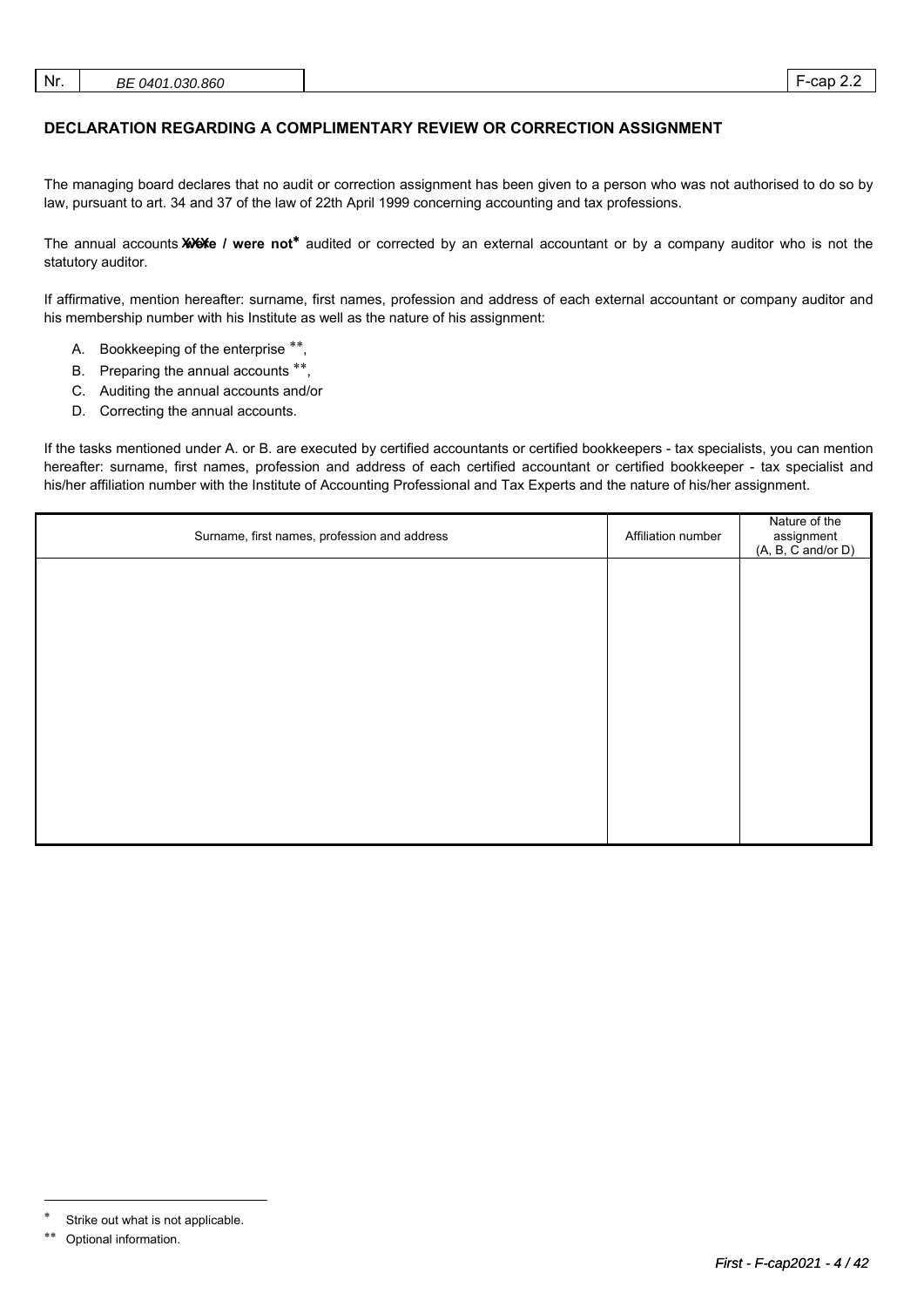Nr.

### **ANNUAL ACCOUNTS**

# **BALANCE SHEET AFTER APPROPRIATION**

|                                                | Discl. | Codes | Period         | Preceding period |
|------------------------------------------------|--------|-------|----------------|------------------|
| <b>ASSETS</b>                                  |        |       |                |                  |
|                                                | 6.1    | 20    |                |                  |
|                                                |        | 21/28 | 625.825.890,73 | 626.973.078.52   |
|                                                | 6.2    | 21    | 1.496.785,00   | 2.993.570,00     |
|                                                | 6.3    | 22/27 |                |                  |
|                                                |        | 22    |                |                  |
|                                                |        | 23    |                |                  |
|                                                |        | 24    |                |                  |
|                                                |        | 25    |                |                  |
|                                                |        | 26    |                |                  |
| Assets under construction and advance payments |        | 27    |                |                  |
|                                                |        | 28    | 624.329.105.73 | 623.979.508.52   |
|                                                | 6.15   | 280/1 | 624.329.105,73 | 623.979.508,52   |
|                                                |        | 280   | 624.329.105,73 | 623.979.508,52   |
|                                                |        | 281   |                |                  |
|                                                |        | 282/3 |                |                  |
|                                                |        | 282   |                |                  |
|                                                |        | 283   |                |                  |
|                                                |        | 284/8 |                |                  |
|                                                |        | 284   |                |                  |
|                                                |        | 285/8 |                |                  |

 $F$ -cap 3.1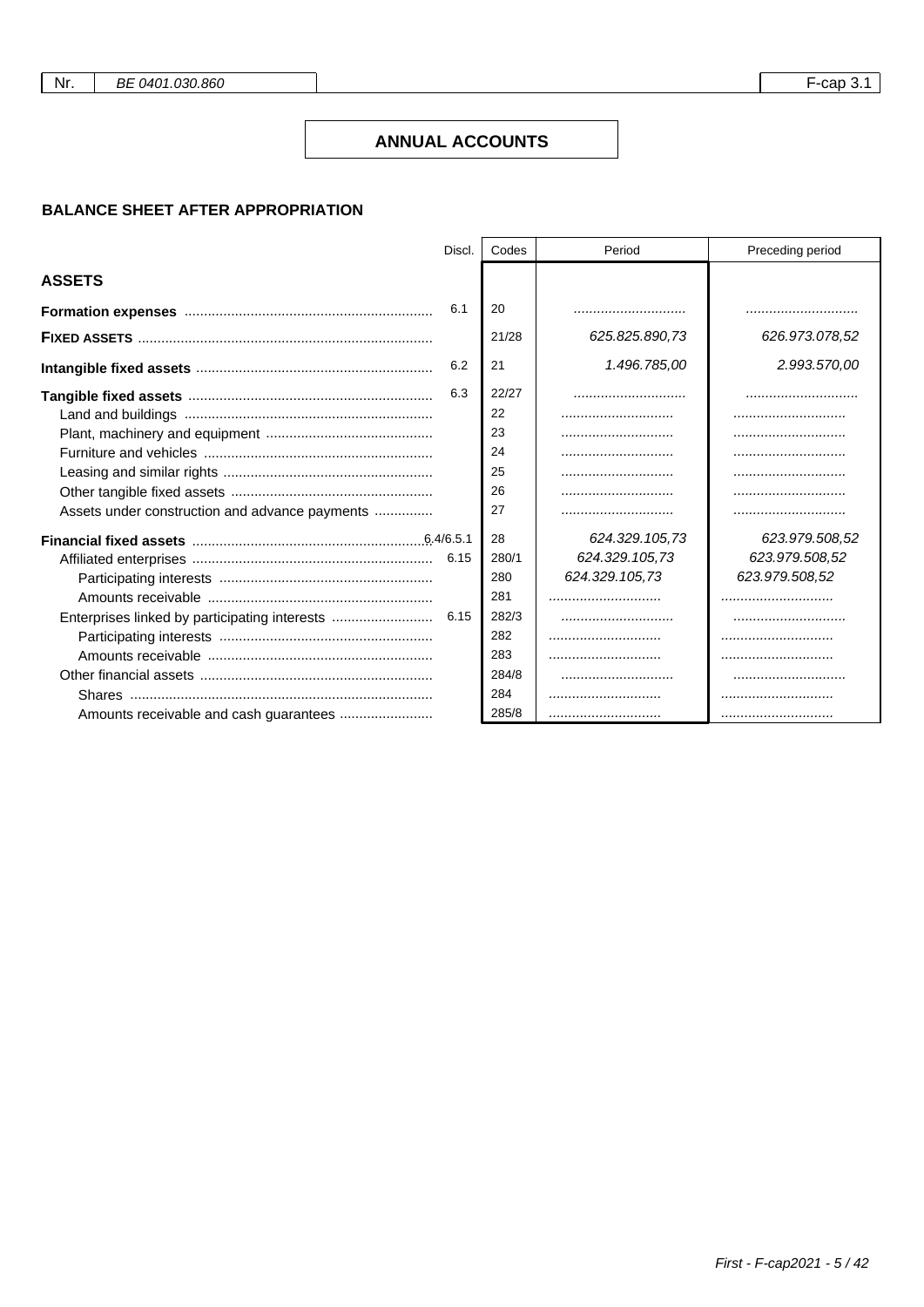| Nr.<br>BE 0401.030.860                      |        |       |                | $F$ -cap 3.1     |
|---------------------------------------------|--------|-------|----------------|------------------|
|                                             | Discl. | Codes | Period         | Preceding period |
|                                             |        | 29/58 | 38.686.462,15  | 31.460.413.69    |
| Amounts receivable after more than one year |        | 29    |                |                  |
|                                             |        | 290   |                |                  |
|                                             |        | 291   |                |                  |
|                                             |        | 3     |                |                  |
|                                             |        | 30/36 |                |                  |
|                                             |        | 30/31 |                |                  |
|                                             |        | 32    |                |                  |
|                                             |        | 33    |                |                  |
|                                             |        | 34    |                |                  |
|                                             |        | 35    |                |                  |
|                                             |        | 36    |                |                  |
|                                             |        | 37    |                |                  |
|                                             |        | 40/41 | 18.856.280,53  | 17.383.095,21    |
|                                             |        | 40    | 18.602.888,42  | 16.159.667,67    |
|                                             |        | 41    | 253.392,11     | 1.223.427,54     |
|                                             |        | 50/53 | 9.514.290,42   | 11.474.089,77    |
|                                             |        | 50    | 9.514.290,42   | 11.474.089,77    |
|                                             |        | 51/53 |                |                  |
|                                             |        | 54/58 | 10.286.175,57  | 2.582.755,08     |
|                                             | 6.6    | 490/1 | 29.715.63      | 20.473.63        |
|                                             |        | 20/58 | 664.512.352,88 | 658.433.492,21   |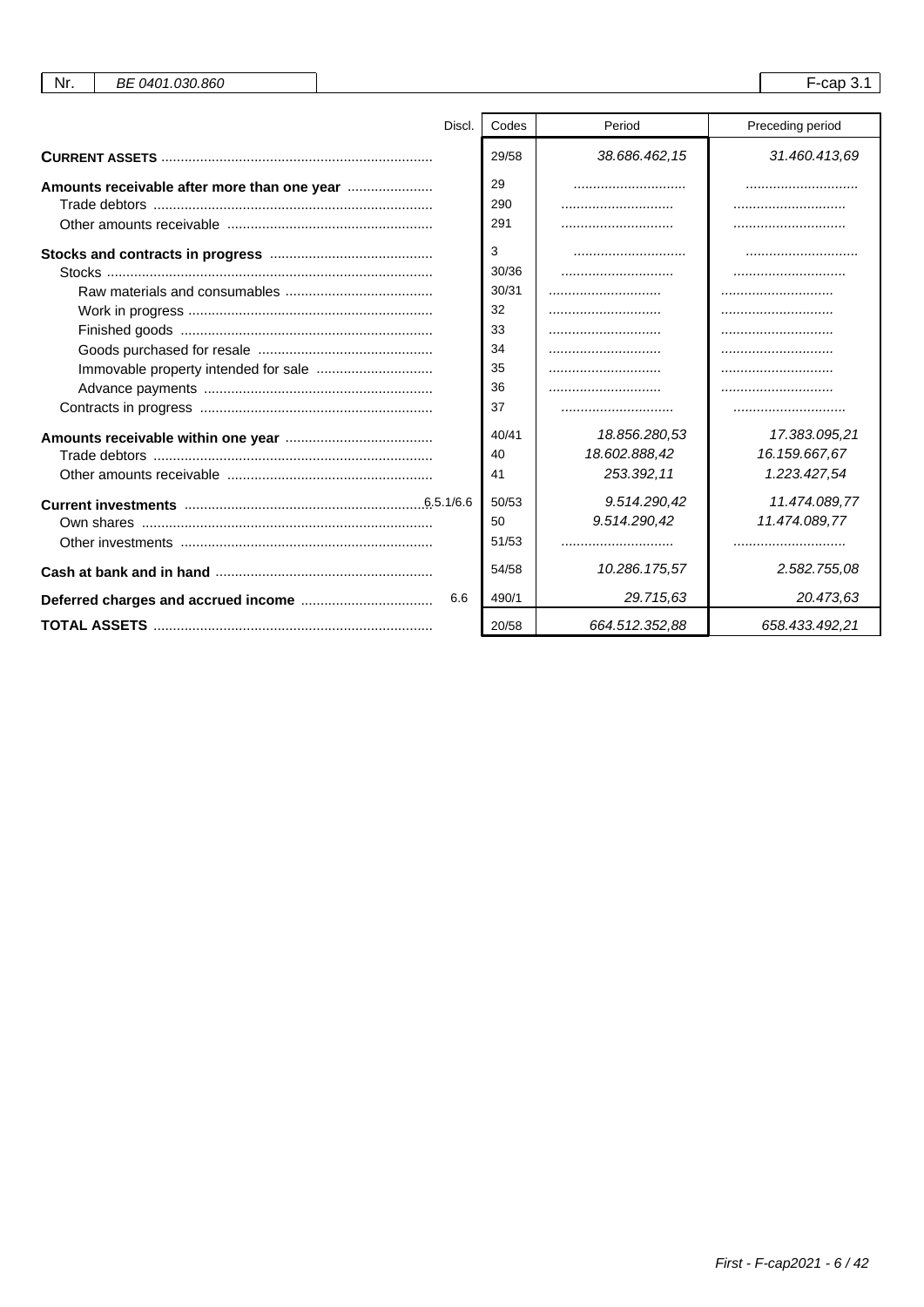| Nr.<br>BE 0401.030.860                                     |        |                                                                        |                                                                                                                   | $F$ -cap 3.2                                                                                                        |
|------------------------------------------------------------|--------|------------------------------------------------------------------------|-------------------------------------------------------------------------------------------------------------------|---------------------------------------------------------------------------------------------------------------------|
|                                                            | Discl. | Codes                                                                  | Period                                                                                                            | Preceding period                                                                                                    |
| <b>EQUITY AND LIABILITIES</b>                              |        |                                                                        |                                                                                                                   |                                                                                                                     |
|                                                            |        | 10/15                                                                  | 133.344.084,42                                                                                                    | 152.284.053,93                                                                                                      |
|                                                            |        | 10/11<br>10<br>100<br>101<br>11<br>1100/10<br>1100/19                  | 16.388.042,33<br>3.591.183,65<br>3.591.183,65<br><br>12.796.858,68<br>12.796.858,68                               | 16.388.042,33<br>3.591.183,65<br>3.591.183,65<br><br>12.796.858,68<br>12.796.858,68<br>                             |
|                                                            |        | 12                                                                     |                                                                                                                   |                                                                                                                     |
|                                                            |        | 13<br>130/1<br>130<br>1311<br>1312<br>1313<br>1319<br>132<br>133<br>14 | 116.956.042,09<br>9.944.935,81<br>359.118,37<br><br>9.514.290,42<br><br>71.527,02<br>545.328,51<br>106.465.777,77 | 135.896.011,60<br>11.904.735,16<br>359.118,37<br><br>11.474.089,77<br><br>71.527,02<br>545.328,51<br>123.445.947,93 |
|                                                            |        | 15                                                                     |                                                                                                                   |                                                                                                                     |
| Advance to associates on the sharing out of the assets $5$ |        | 19                                                                     |                                                                                                                   |                                                                                                                     |
|                                                            |        | 16                                                                     |                                                                                                                   |                                                                                                                     |
|                                                            | 6.8    | 160/5<br>160<br>161<br>162<br>163<br>164/5                             | <br>                                                                                                              |                                                                                                                     |
|                                                            |        | 168                                                                    |                                                                                                                   |                                                                                                                     |
|                                                            |        |                                                                        |                                                                                                                   |                                                                                                                     |

4 Amount to substract of the issued capital

5 Amount to substract from the other part of the equity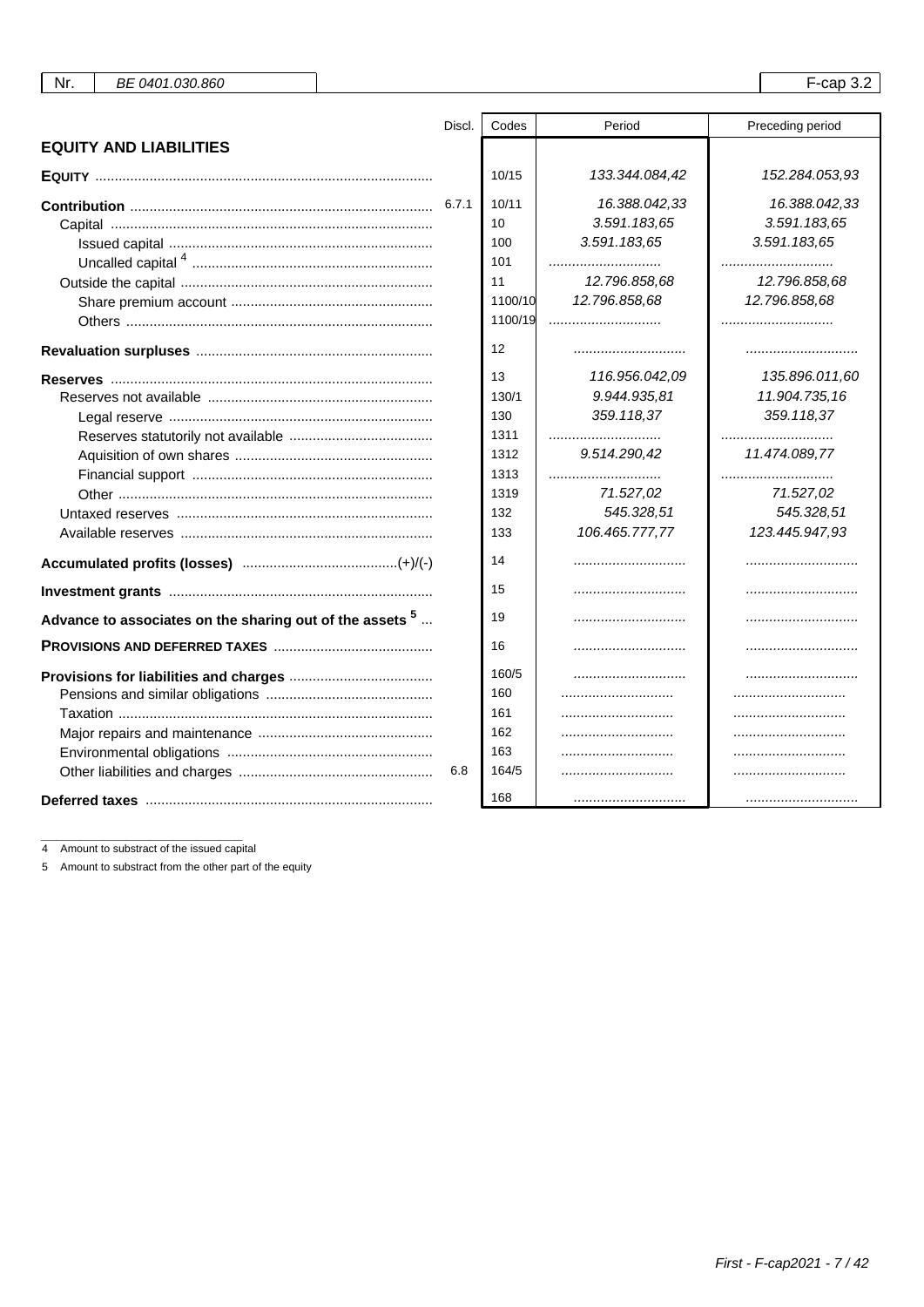| Nr.<br>BE 0401.030.860                                      |     |       |                | $F$ -cap 3.2     |
|-------------------------------------------------------------|-----|-------|----------------|------------------|
|                                                             |     |       |                |                  |
|                                                             |     | Codes | Period         | Preceding period |
|                                                             |     | 17/49 | 531.168.268,46 | 506.149.438,28   |
|                                                             | 6.9 | 17    | 208.310.840,24 | 208.167.927,24   |
|                                                             |     | 170/4 | 198.455.387,00 | 198.455.387,00   |
|                                                             |     | 170   |                |                  |
|                                                             |     | 171   |                |                  |
|                                                             |     | 172   |                |                  |
|                                                             |     | 173   |                |                  |
|                                                             |     | 174   | 198.455.387,00 | 198.455.387,00   |
|                                                             |     | 175   |                |                  |
|                                                             |     | 1750  |                |                  |
|                                                             |     | 1751  |                |                  |
|                                                             |     | 176   |                |                  |
|                                                             |     | 178/9 | 9.855.453,24   | 9.712.540,24     |
|                                                             | 6.9 | 42/48 | 322.857.428,22 | 297.981.511,04   |
| Current portion of amounts payable after more than one year |     |       |                |                  |
|                                                             |     | 42    |                |                  |
|                                                             |     | 43    | 280.181.715,38 | 259.813.313,90   |
|                                                             |     | 430/8 |                |                  |
|                                                             |     | 439   | 280.181.715,38 | 259.813.313,90   |
|                                                             |     | 44    | 7.561.638,56   | 5.894.817,17     |
|                                                             |     | 440/4 | 7.561.638,56   | 5.894.817,17     |
|                                                             |     | 441   |                |                  |
| Advances received on contracts in progress                  |     | 46    |                |                  |
|                                                             | 6.9 | 45    | 2.200.851,20   | 3.037.406,01     |
|                                                             |     | 450/3 | 2.200.851,20   | 3.037.406,01     |
|                                                             |     | 454/9 |                |                  |
|                                                             |     | 47/48 | 32.913.223,08  | 29.235.973,96    |
|                                                             | 6.9 | 492/3 |                |                  |
|                                                             |     | 10/49 | 664.512.352,88 | 658.433.492,21   |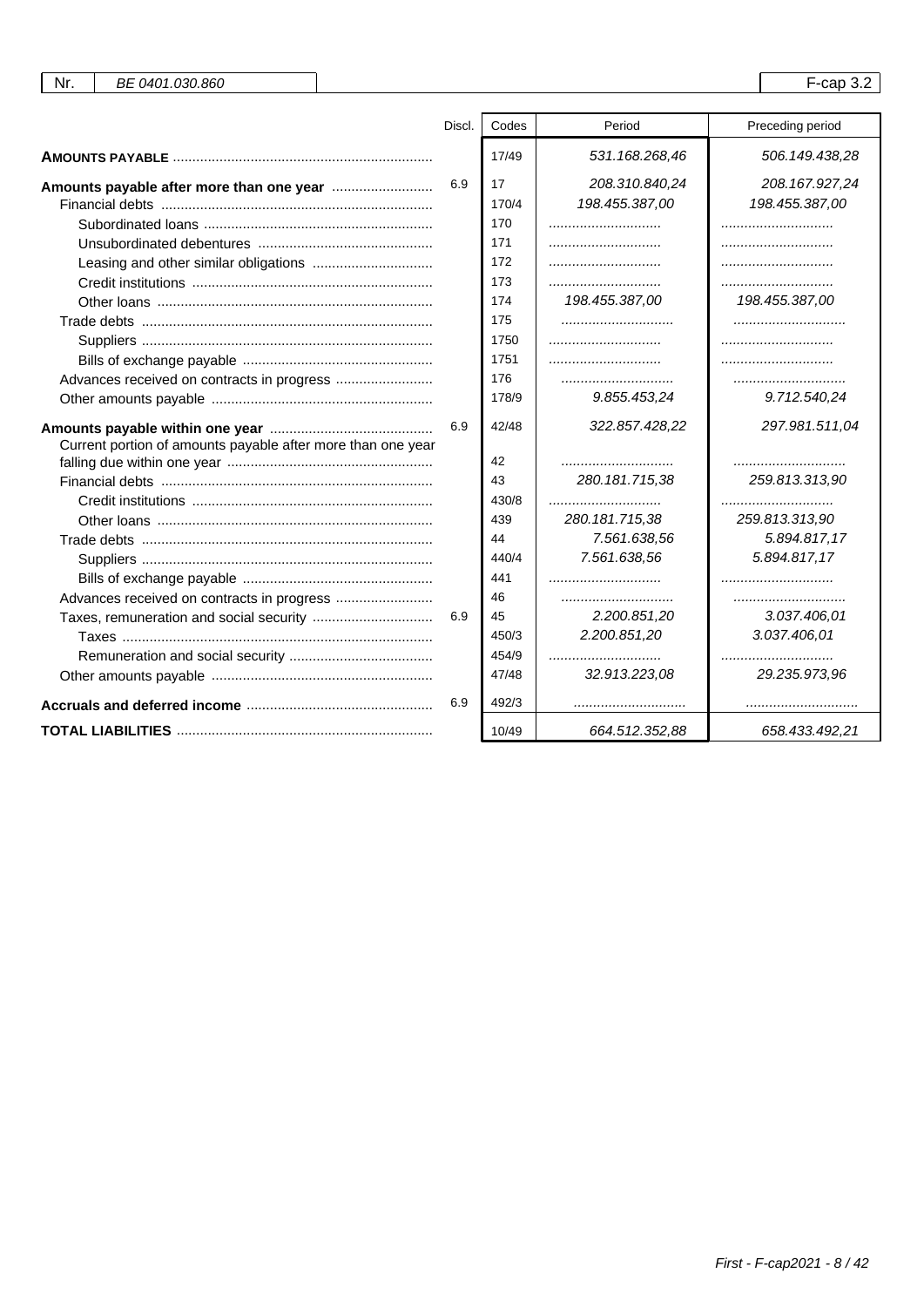# **INCOME STATEMENT**

|                                                                                                                         | Discl. | Codes        | Period        | Preceding period  |
|-------------------------------------------------------------------------------------------------------------------------|--------|--------------|---------------|-------------------|
| Stocks of finished goods and work and contracts in progress:                                                            | 6.10   | 70/76A<br>70 | 18.505.612,22 | 16.159.667,67<br> |
|                                                                                                                         |        | 71           |               |                   |
|                                                                                                                         |        | 72           |               |                   |
|                                                                                                                         | 6.10   | 74           | 18.505.612.22 | 16.159.667,67     |
|                                                                                                                         |        | 76A          |               |                   |
|                                                                                                                         |        | 60/66A       | 5.827.108.88  | 5.812.713,48      |
|                                                                                                                         |        | 60           |               |                   |
|                                                                                                                         |        | 600/8        |               |                   |
|                                                                                                                         |        | 609          |               |                   |
|                                                                                                                         |        | 61           | 4.253.344.05  | 4.243.123,92      |
| Remuneration, social security costs and pensions $(+) / (-)$<br>Depreciation of and other amounts written off formation | 6.10   | 62           |               |                   |
| Amounts written off stocks, contracts in progress and trade                                                             |        | 630          | 1.496.785,00  | 1.496.785,00      |
| Provisions for liabilities and charges: Appropriations (uses                                                            | 6.10   | 631/4        |               |                   |
|                                                                                                                         | 6.10   | 635/8        |               |                   |
|                                                                                                                         | 6.10   | 640/8        | 76.979.83     | 42.477.51         |
| Operating charges carried to assets as restructuring costs (-)                                                          |        | 649          |               |                   |
|                                                                                                                         | 6.12   | 66A          |               | 30.327,05         |
|                                                                                                                         |        | 9901         | 12.678.503,34 | 10.346.954,19     |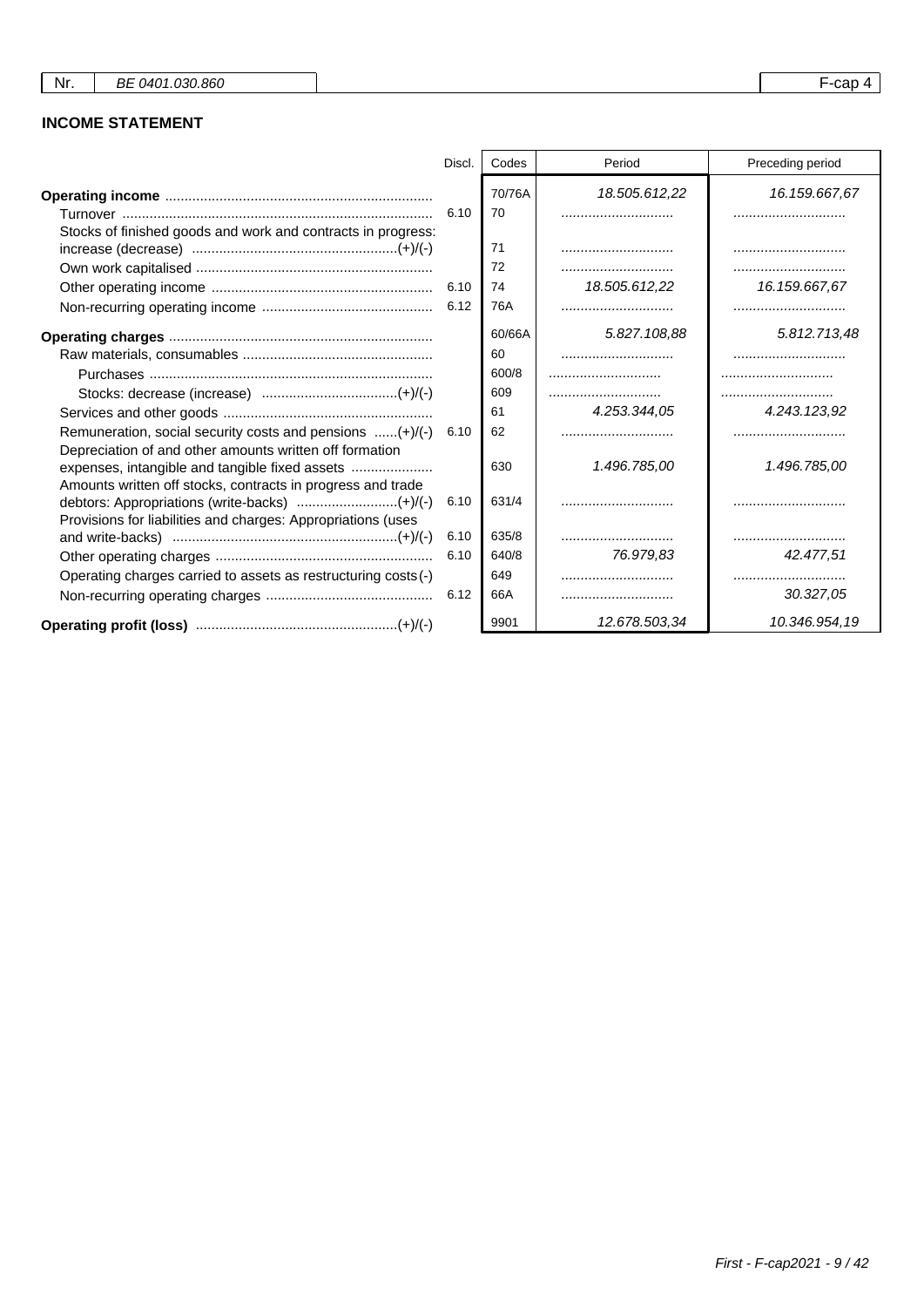| Nr. | BE 0401.030.860 |  | $\sim$<br>uau |  |
|-----|-----------------|--|---------------|--|
|-----|-----------------|--|---------------|--|

|                                                                                                                            | Discl. | Codes                                      | Period                                                           | Preceding period                                                           |
|----------------------------------------------------------------------------------------------------------------------------|--------|--------------------------------------------|------------------------------------------------------------------|----------------------------------------------------------------------------|
|                                                                                                                            | 6.11   | 75/76B<br>75<br>750<br>751<br>752/9<br>76B | 8.712.144.81<br>8.712.144.81<br>6.533.268,83<br><br>2.178.875,98 | 126.375.306,37<br>126.375.306,37<br>122.620.519,41<br><br>3.754.786,96<br> |
| Amounts written off current assets except stocks, contracts<br>in progress and trade debtors: appropriations (write-backs) |        | 65/66B<br>65<br>650                        | 3.913.796,75<br>3.913.796,75<br>3.812.842,86                     | 17.327.689,02<br>3.720.726,40<br>2.926.470,00                              |
|                                                                                                                            |        | 651<br>652/9<br>66B<br>9903                | 100.953.89<br><br>17.476.851,40                                  | <br>794.256,40<br>13.606.962,62<br>119.394.571.54                          |
|                                                                                                                            |        | 780                                        |                                                                  |                                                                            |
|                                                                                                                            |        | 680                                        |                                                                  |                                                                            |
| Adjustment of income taxes and write-back of tax provisions                                                                | 6.13   | 67/77<br>670/3<br>77                       | 3.526.300.91<br>3.526.300,91                                     | 2.364.731,36<br>2.364.731.36                                               |
|                                                                                                                            |        | 9904                                       | 13.950.550,49                                                    | 117.029.840,18                                                             |
|                                                                                                                            |        | 789                                        |                                                                  |                                                                            |
|                                                                                                                            |        | 689                                        |                                                                  |                                                                            |
| Gain (loss) of the period available for appropriation $(+)/(-)$                                                            |        | 9905                                       | 13.950.550.49                                                    | 117.029.840,18                                                             |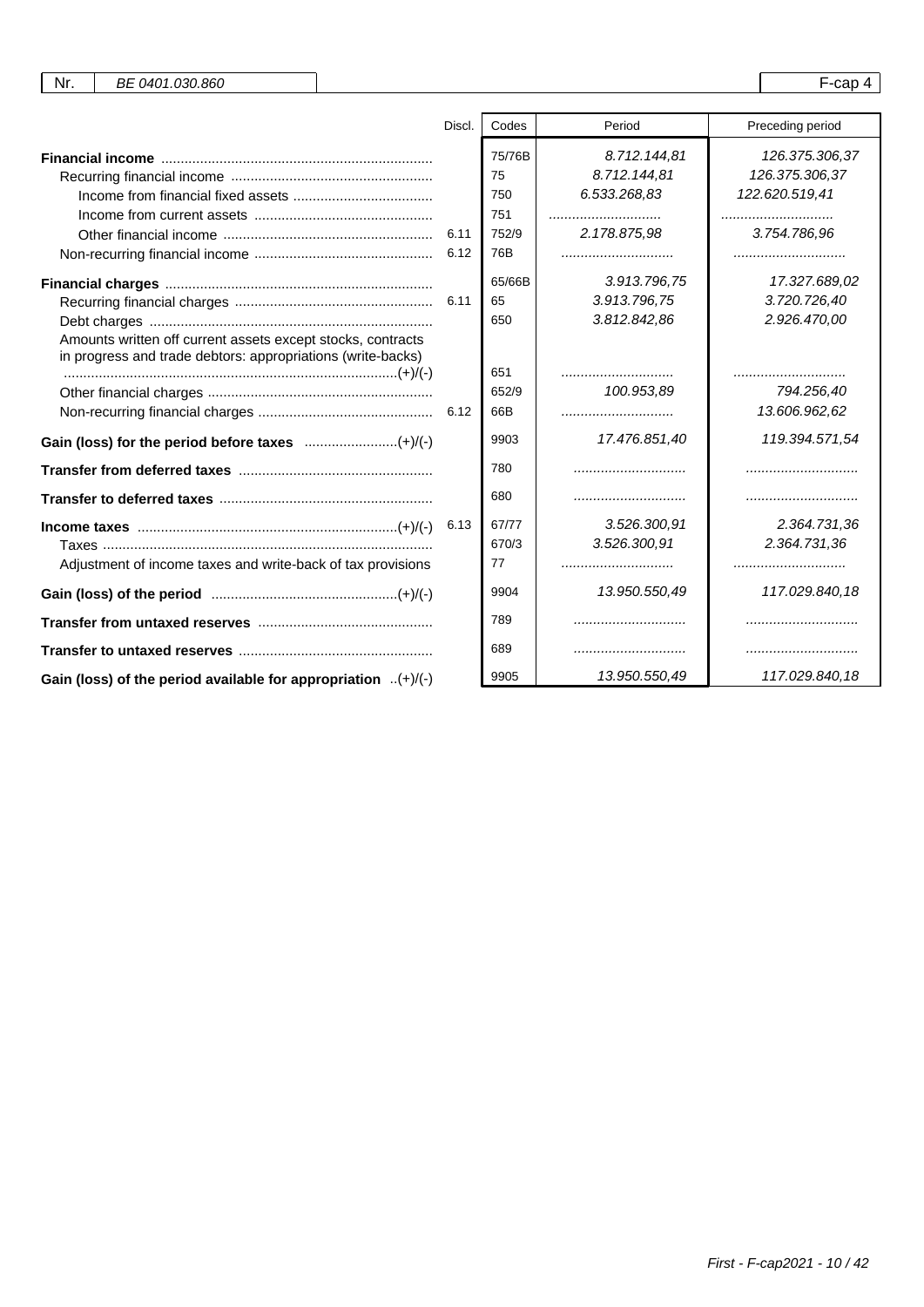# **APPROPRIATION ACCOUNT**

| Codes  | Period        | Preceding period |
|--------|---------------|------------------|
| 9906   | 13.950.550,49 | 117.029.840,18   |
| (9905) | 13.950.550,49 | 117.029.840,18   |
| 14P    |               |                  |
| 791/2  | 18.939.969,51 |                  |
| 791    |               |                  |
| 792    | 18.939.969,51 |                  |
| 691/2  |               | 87.811.378,68    |
| 691    |               |                  |
| 6920   |               |                  |
| 6921   |               | 87.811.378,68    |
| (14)   |               |                  |
| 794    |               |                  |
| 694/7  | 32.890.520,00 | 29.218.461.50    |
| 694    | 32.640.520,00 | 28.968.461,50    |
| 695    | 250.000,00    | 250.000,00       |
| 696    |               |                  |
| 697    |               |                  |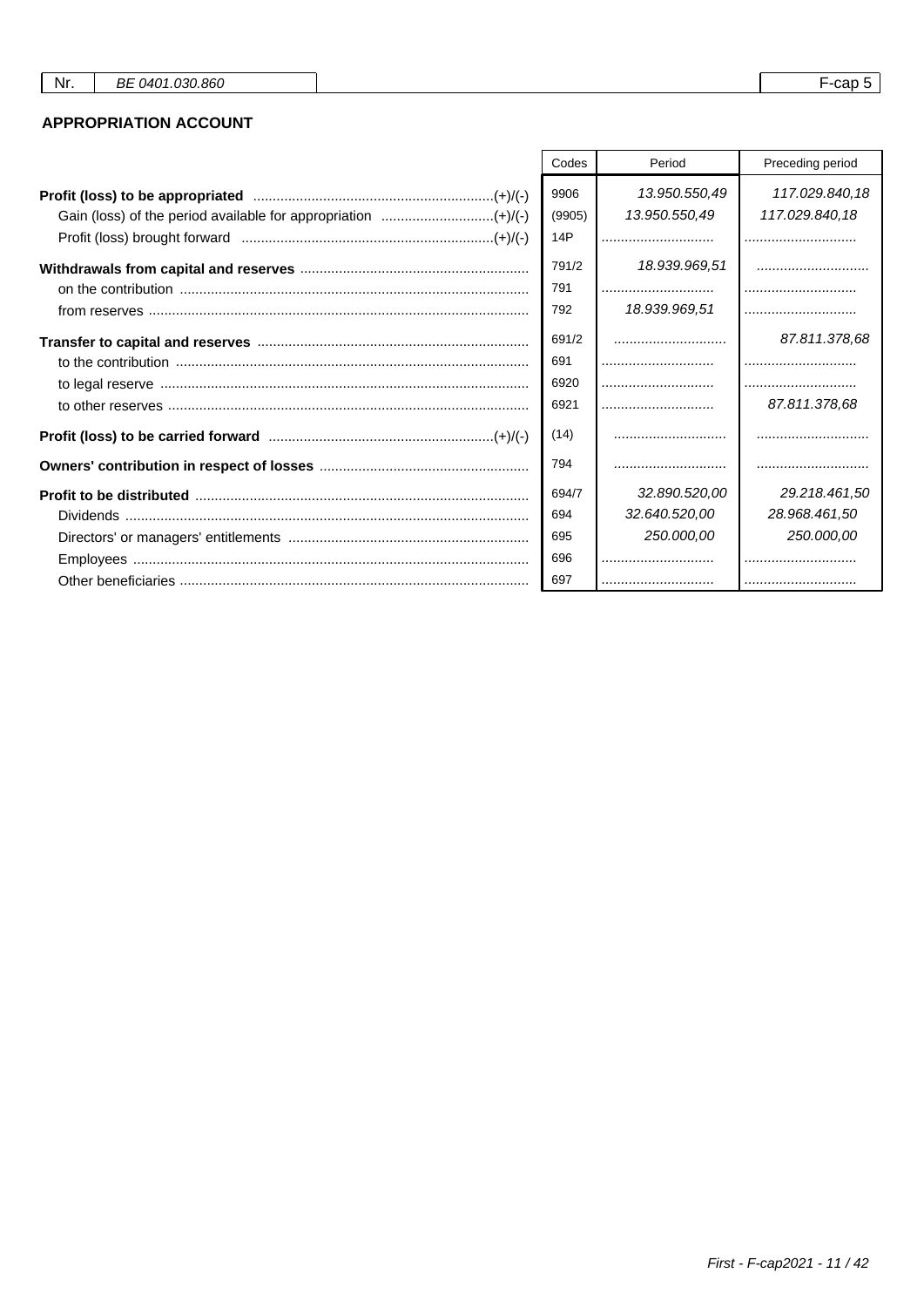| Nr.           | BE 0401.030.860                                                     |       |                | F-cap 6.2.3      |
|---------------|---------------------------------------------------------------------|-------|----------------|------------------|
|               |                                                                     | Codes | Period         | Preceding period |
| <b>RIGHTS</b> | <b>CONCESSIONS, PATENTS, LICENCES, KNOW-HOW, BRANDS AND SIMILAR</b> |       |                |                  |
|               |                                                                     | 8052P | XXXXXXXXXXXXXX | 14.967.850,00    |
|               | Movements during the period                                         |       |                |                  |
|               |                                                                     | 8022  |                |                  |
|               |                                                                     | 8032  |                |                  |
|               |                                                                     | 8042  |                |                  |
|               |                                                                     | 8052  | 14.967.850,00  |                  |
|               | Depreciations and amounts written down at the end of the period     | 8122P | XXXXXXXXXXXXXX | 11.974.280,00    |
|               | <b>Movements during the period</b>                                  |       |                |                  |
|               |                                                                     | 8072  | 1.496.785,00   |                  |
|               |                                                                     | 8082  |                |                  |
|               |                                                                     | 8092  |                |                  |
|               |                                                                     | 8102  |                |                  |
|               |                                                                     | 8112  |                |                  |
|               | Depreciations and amounts written down at the end of the period     | 8122  | 13.471.065,00  |                  |
|               |                                                                     | 211   | 1.496.785,00   |                  |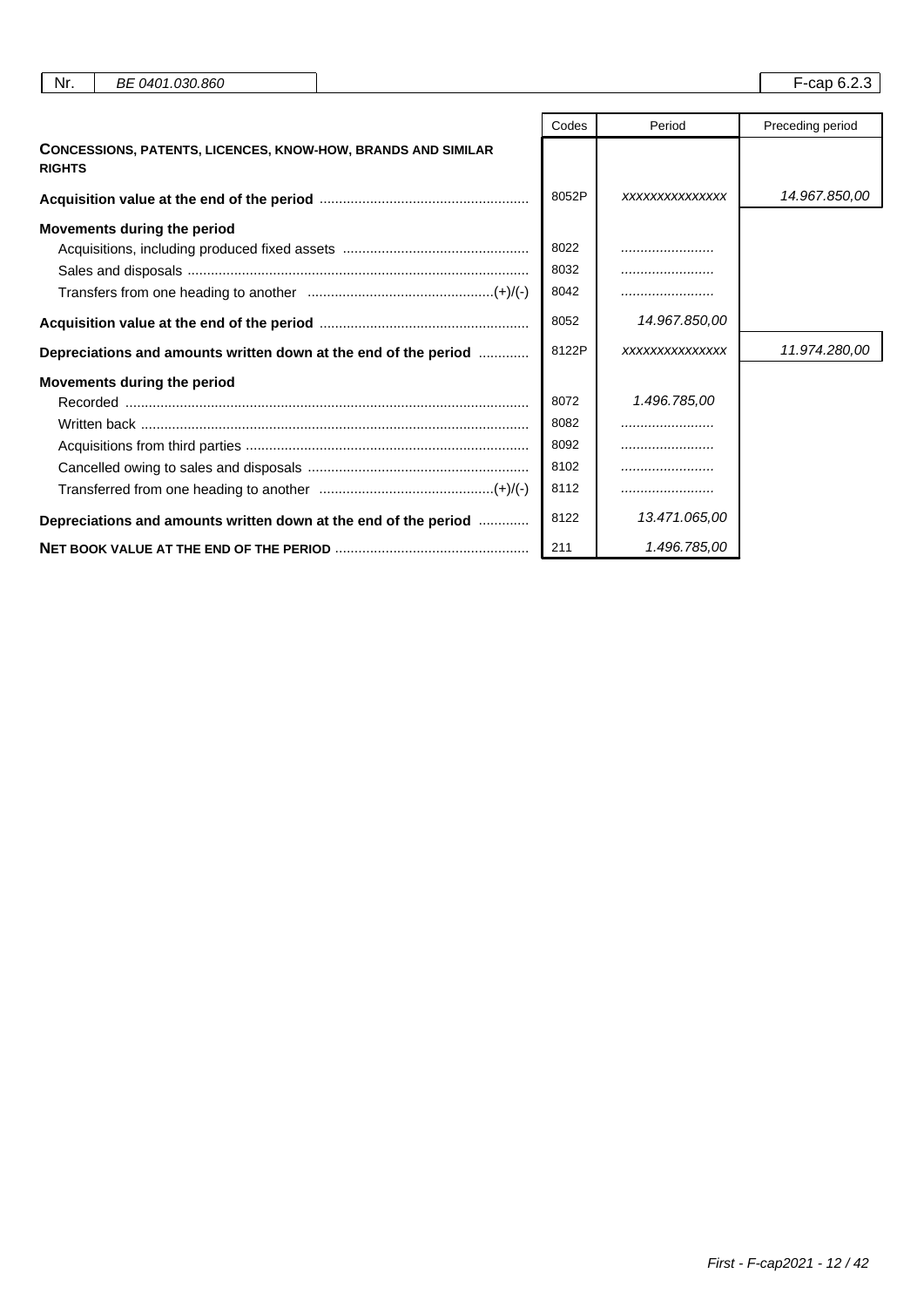## **STATEMENT OF FINANCIAL FIXED ASSETS**

|                                                                    | Codes | Period         | Preceding period |
|--------------------------------------------------------------------|-------|----------------|------------------|
| <b>AFFILIATED ENTERPRISES - PARTICIPATING INTERESTS AND SHARES</b> |       |                |                  |
|                                                                    | 8391P | XXXXXXXXXXXXXX | 623.979.508,52   |
| Movements during the period                                        |       |                |                  |
|                                                                    | 8361  | 349.597,21     |                  |
|                                                                    | 8371  |                |                  |
|                                                                    | 8381  |                |                  |
|                                                                    | 8391  | 624.329.105,73 |                  |
|                                                                    | 8451P | XXXXXXXXXXXXXX |                  |
| Movements during the period                                        |       |                |                  |
|                                                                    | 8411  |                |                  |
|                                                                    | 8421  |                |                  |
|                                                                    | 8431  |                |                  |
|                                                                    | 8441  |                |                  |
|                                                                    | 8451  |                |                  |
|                                                                    | 8521P | XXXXXXXXXXXXXX |                  |
| Movements during the period                                        |       |                |                  |
|                                                                    | 8471  |                |                  |
|                                                                    | 8481  |                |                  |
|                                                                    | 8491  |                |                  |
|                                                                    | 8501  |                |                  |
|                                                                    | 8511  |                |                  |
|                                                                    | 8521  |                |                  |
|                                                                    | 8551P | XXXXXXXXXXXXXX |                  |
|                                                                    | 8541  |                |                  |
|                                                                    | 8551  |                |                  |
|                                                                    | (280) | 624.329.105,73 |                  |
| <b>AFFILIATED ENTERPRISES - AMOUNTS RECEIVABLE</b>                 |       |                |                  |
|                                                                    | 281P  | XXXXXXXXXXXXXX |                  |
| Movements during the period                                        |       |                |                  |
|                                                                    | 8581  |                |                  |
|                                                                    | 8591  |                |                  |
|                                                                    | 8601  |                |                  |
|                                                                    | 8611  |                |                  |
|                                                                    | 8621  |                |                  |
|                                                                    | 8631  |                |                  |
|                                                                    | (281) |                |                  |
| ACCUMULATED AMOUNTS WRITTEN OFF AMOUNTS RECEIVABLE AT END OF       | 8651  |                |                  |
|                                                                    |       |                |                  |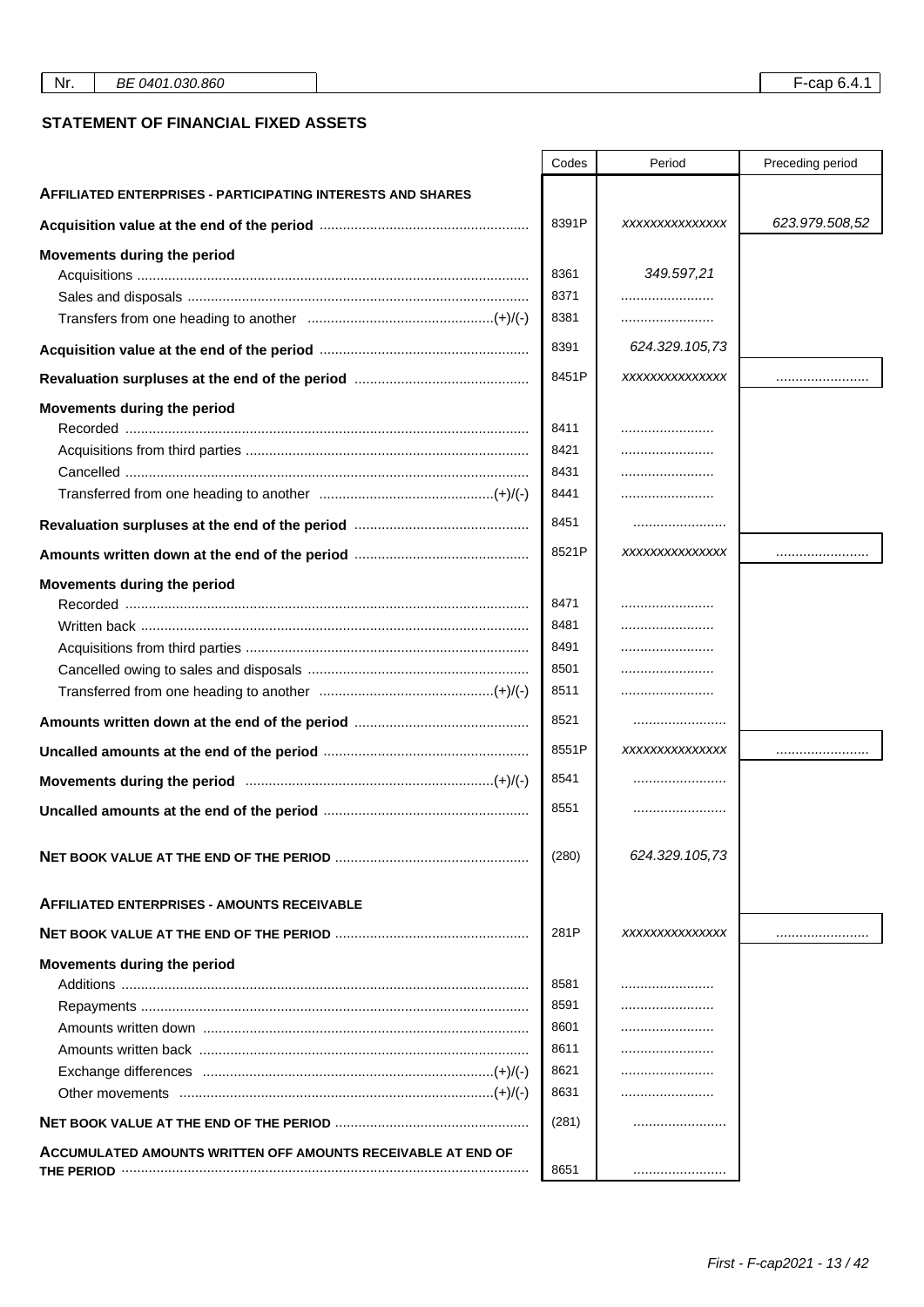### **PARTICIPATING INTERESTS INFORMATION**

### **PARTICIPATING INTERESTS AND SHARES IN OTHER ENTERPRISES**

The following list mentions the companies in which the company holds a participating interest (recorded in headings 280 and 282 of assets), as well as the companies in which the company holds rights (recorded in headings 284 and 51/53 of assets) for an amount of at least 10% of the capital, the equity or a class of shares of the company.

|                                                                                                                                              |                    | Rights held |       |                  |                    | Data extracted from the most recent annual accounts |                              |                 |  |
|----------------------------------------------------------------------------------------------------------------------------------------------|--------------------|-------------|-------|------------------|--------------------|-----------------------------------------------------|------------------------------|-----------------|--|
| NAME, full address of the REGISTERED<br>OFFICE and for an enterprise governed<br>by Belgian law, the                                         |                    | directly    |       | subsidiari<br>es | Annual             | Curre                                               | Capita land<br>reserves      | Net result      |  |
| <b>COMPANY IDENTIFICATION NUMBER</b>                                                                                                         | Nature             | Number      | %     | %                | accounts as<br>per | ncy<br>code                                         | $(+)$ or $(-)$<br>(in units) |                 |  |
| Lotus Bakeries België<br>BE 0421.694.038<br>Public limited company<br>Gentstraat 52, 9971 Lembeke,<br>Belgium                                | Ordinary<br>shares | 151.261     | 100,0 | 0,0              | 31/12/2020         | <b>EUR</b>                                          | 66.783.936,00                | 17.015.648,00   |  |
| Cremers-Ribert<br>BE 0427.808.008<br>Public limited company<br>Gentstraat 52, 9971 Lembeke,<br>Belgium                                       | Ordinary<br>shares | 3.009.513   | 100,0 | 0,0              | 31/12/2020         | <b>EUR</b>                                          | 25.971.724,00                | 1.166.027,00    |  |
| <b>Interwaffles</b><br>BE 0439.312.406<br>Public limited company<br>Rue de Liège 39, 6180 Courcelles,<br>Belgium                             | Ordinary<br>shares | 6.792       | 100,0 | 0,0              | 31/12/2020         | <b>EUR</b>                                          | 13.913.972,00                | 460.411,00      |  |
| Lotus Bakeries Corporate<br>BE 0881.664.870<br>Public limited company<br>Gentstraat 1, 9971 Lembeke,<br>Belgium<br>Lotus Bakeries France SAS | Ordinary<br>shares | 108.567     | 100,0 | 0,0              | 31/12/2020         | <b>EUR</b>                                          | 109.984.488,00               | $-5.499.781,00$ |  |
| Foreign company<br>Place du Château BP91, 59560<br>Comines, France                                                                           | Ordinary<br>shares | 43.434      | 100,0 | 0,0              | 31/12/2020         | <b>EUR</b>                                          | 14.724.295.00                | 4.183.396,00    |  |
| Lotus Bakeries Nederland BV<br>Foreign company<br>Oosterdijk 3E, 1601 DA Enkhuizen,<br>Netherlands                                           | Ordinary<br>shares | 2.000       | 100,0 | 0,0              | 31/12/2020         | <b>EUR</b>                                          | 17.240.694,00                | 204.304,00      |  |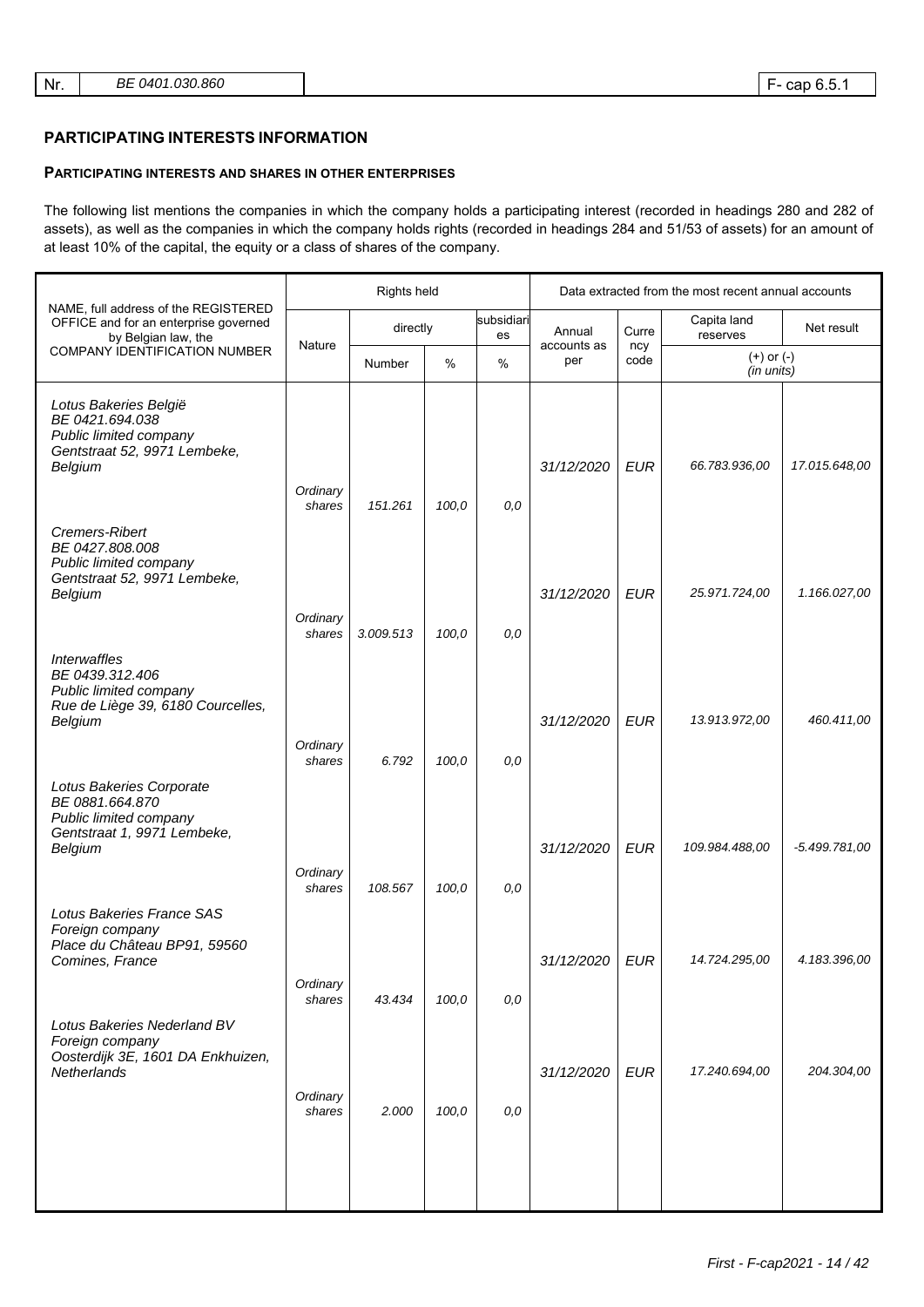# **PARTICIPATING INTERESTS AND SHARES IN OTHER ENTERPRISES (CONTINUED)**

|                                                                                                                                                      |                    | Rights held |       |                  | Data extracted from the most recent annual accounts |             |                              |               |
|------------------------------------------------------------------------------------------------------------------------------------------------------|--------------------|-------------|-------|------------------|-----------------------------------------------------|-------------|------------------------------|---------------|
| NAME, full address of the REGISTERED<br>OFFICE and for an enterprise governed<br>by Belgian law, the                                                 |                    | directly    |       | subsidiari<br>es | Annual                                              | Curre       | Capita land<br>reserves      | Net result    |
| <b>COMPANY IDENTIFICATION NUMBER</b>                                                                                                                 | Nature             | Number      | %     | %                | accounts as<br>per                                  | ncy<br>code | $(+)$ or $(-)$<br>(in units) |               |
| Lotus Bakeries GmbH<br>Foreign company<br>Rather Strasse 110 box A, 44076<br>Düsseldorf, Germany                                                     | Ordinary<br>shares | 10.000      | 100,0 | 0,0              | 31/12/2020                                          | <b>EUR</b>  | 2.237.503,00                 | 188.547,00    |
| Lotus Bakeries Réassurances SA<br>Foreign company<br>Rue de Merl 74, L-2146<br>Luxembourg, Luxembourg                                                | Ordinary           |             |       |                  | 31/12/2020                                          | <b>EUR</b>  | 1.305.786,00                 | 12.284,00     |
| Lotus Bakeries CZ sro<br>Foreign company                                                                                                             | shares             | 4.995       | 99,9  | 0,1              |                                                     |             |                              |               |
| Slezkà 844 box 96, 130 00 Praag<br>3, Czech Republic                                                                                                 | Ordinary           |             |       |                  | 31/12/2020                                          | CZK         | 45.502.874,00                | 17.029.686,00 |
| Lotus Bakeries UK Itd<br>Foreign company                                                                                                             | shares             | 100         | 100,0 | 0,0              |                                                     |             |                              |               |
| 3000 Manchester Business Park,<br>Aviator Way, M22 5TG<br>Manchester, United Kingdom                                                                 | Ordinary<br>shares | 6.000       | 100,0 | 0,0              | 31/12/2020                                          | <b>GBP</b>  | 8.530.455,00                 | 26.400.143,00 |
| Lotus Bakeries España S.L.<br>Foreign company<br>C/Severo Ochoa, 3, 2a Planta<br>Oficina 8A, ES-28232 Las Rozas<br>(Mardrid), Spain                  | Ordinary           |             |       |                  | 31/12/2020                                          | <b>EUR</b>  | 139.176,00                   | -286.965,00   |
| Annas - Lotus Bakeries Holding AB<br>Foreign company                                                                                                 | shares             | 500         | 100,0 | 0,0              |                                                     |             |                              |               |
| Radiovägen 23, 135 48 Tyresö,<br>Sweden                                                                                                              | Ordinary<br>shares | 1.001       | 100,0 | 0,0              | 31/12/2020                                          | <b>SEK</b>  | 19.599.986,00                | 15.664.005,00 |
| Lotus Bakeries Asia Pasific Limited<br>Foreign company<br>Yun Ping Road - Caroline Centre<br>Room 2302 - 23rd floor - Lee<br>Gardens 28, , Hong Kong |                    |             |       |                  | 31/12/2020                                          | <b>EUR</b>  | 16.123.268,00                | 2.172.450,00  |
|                                                                                                                                                      | Ordinary<br>shares | 250.000     | 100,0 | 0,0              |                                                     |             |                              |               |
|                                                                                                                                                      |                    |             |       |                  |                                                     |             |                              |               |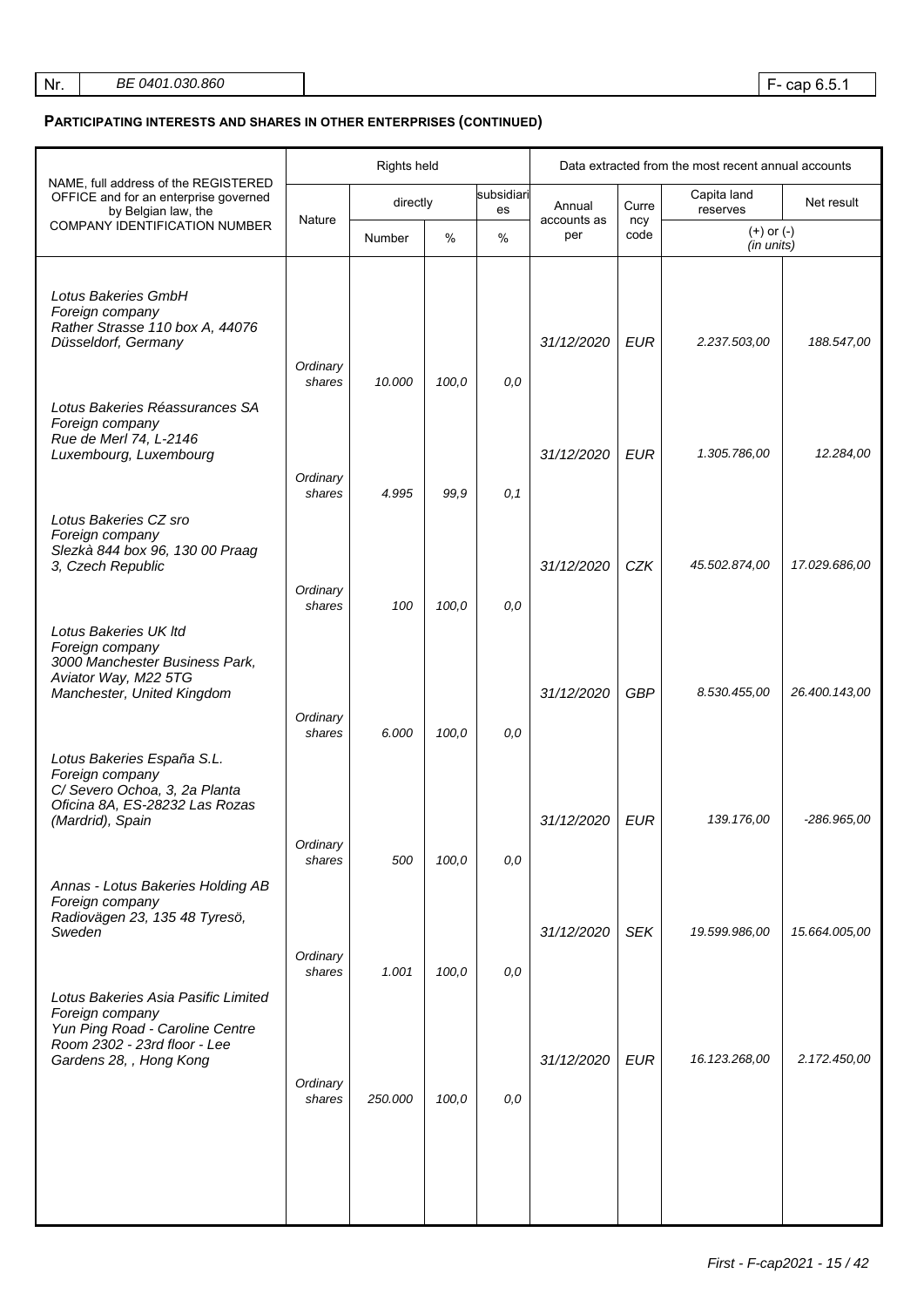| Nr. | <i>BE 0401.030.860</i> |
|-----|------------------------|
|     |                        |

## **PARTICIPATING INTERESTS AND SHARES IN OTHER ENTERPRISES (CONTINUED)**

|                                                                                                                                      | Rights held        |              |       |                  | Data extracted from the most recent annual accounts |             |                              |               |
|--------------------------------------------------------------------------------------------------------------------------------------|--------------------|--------------|-------|------------------|-----------------------------------------------------|-------------|------------------------------|---------------|
| NAME, full address of the REGISTERED<br>OFFICE and for an enterprise governed<br>by Belgian law, the                                 |                    | directly     |       | subsidiari<br>es | Annual                                              | Curre       | Capita land<br>reserves      | Net result    |
| <b>COMPANY IDENTIFICATION NUMBER</b>                                                                                                 | Nature             | Number       | %     | $\%$             | accounts as<br>per                                  | ncy<br>code | $(+)$ or $(-)$<br>(in units) |               |
| Lotus Bakeries North America<br>Foreign company<br>Sansome Street Suite 220, CA<br>94111-1323 San Francisco, United<br><b>States</b> | Ordinary<br>shares | 1.000        | 100,0 | 0,0              | 31/12/2020                                          | <b>USD</b>  | 879.924,00                   | 879.924,00    |
| Lotus Bakeries Chile spa<br>Foreign company<br>Nueva Tajamar 555 OF 401,<br>7550000 Las Condes, Chile                                | Ordinary<br>shares | 100          | 100,0 | 0,0              | 31/12/2020                                          | <b>CLP</b>  | 15.449.736,00                | 0,00          |
| <b>Biscuiterie Willems</b><br>BE 0401.006.413<br>Limited liability company<br>Nieuwendorpe 33 box C, 9900<br>Eeklo, Belgium          | Ordinary<br>shares | 3.000        | 100,0 | 0,0              | 31/12/2020                                          | <b>EUR</b>  | 14.226.214,00                | 7.728.819,00  |
| B.W.I.<br>BE 0898.518.522<br>Limited liability company<br>Ambachtenstraat 5, 9900 Eeklo,<br>Belgium                                  | Ordinary<br>shares | 599          | 99,99 | 0,01             | 31/12/2020                                          | <b>EUR</b>  | 12.441.348,00                | 3.162.013,00  |
| Lotus Bakeries Austria GmbH<br>Foreign company<br>Fleischmarkt 1/6/12, 1010 Vienna,<br>Austria                                       | Ordinary<br>shares | $\mathbf{1}$ | 100,0 | 0,0              | 31/12/2020                                          | <b>EUR</b>  | 89.610,00                    | 121.308.00    |
| Lotus Bakeries Italy S.R.L.<br>Foreign company<br>Zona Produttiva Platti 17, 39040<br>ORA, Italy                                     | Ordinary<br>shares | 0            | 100,0 | 0,0              | 31/12/2020                                          | <b>EUR</b>  | 146.994,00                   | $-27.138,00$  |
| FF2032<br>BE 0730.550.847<br>Public limited company<br>Gentstraat 1, 9971 Lembeke,<br>Belgium                                        | Ordinary<br>shares | 1.000        | 100,0 | 0,0              | 31/12/2020                                          | <b>EUR</b>  | 9.807.546,00                 | $-192.454,00$ |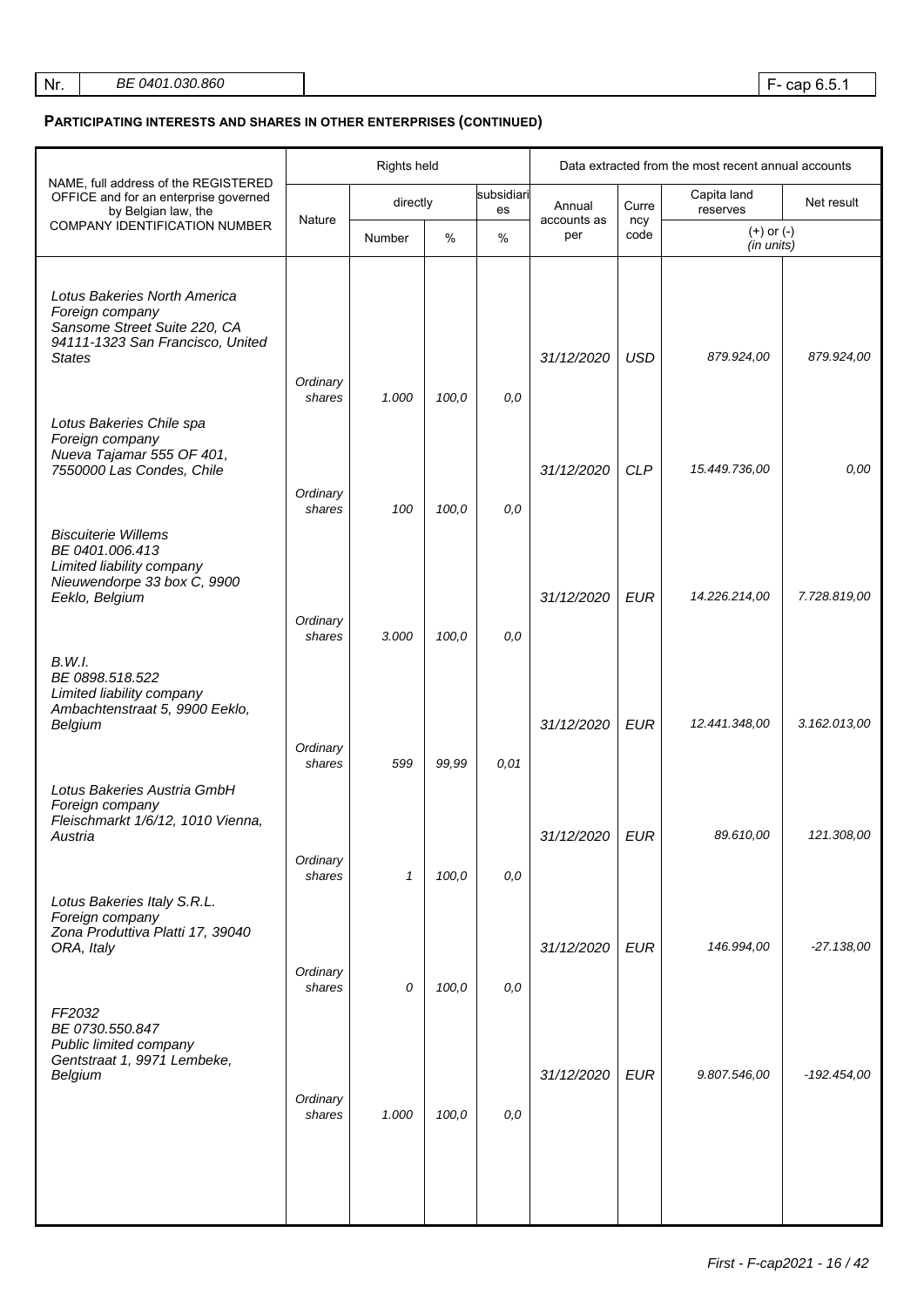## **PARTICIPATING INTERESTS AND SHARES IN OTHER ENTERPRISES (CONTINUED)**

|                                                                                                              |                    | Rights held |                                      |       | Data extracted from the most recent annual accounts |                    |                              |              |
|--------------------------------------------------------------------------------------------------------------|--------------------|-------------|--------------------------------------|-------|-----------------------------------------------------|--------------------|------------------------------|--------------|
| NAME, full address of the REGISTERED<br>OFFICE and for an enterprise governed<br>by Belgian law, the         |                    | directly    | subsidiari<br>$\mathop{\mathsf{es}}$ |       | Annual                                              | Curre              | Capita land<br>reserves      | Net result   |
| COMPANY IDENTIFICATION NUMBER                                                                                | Nature             | Number      | $\%$                                 | $\%$  | accounts as<br>per                                  |                    | $(+)$ or $(-)$<br>(in units) |              |
| Lotus Bakeries International und<br>Schweiz AG<br>Foreign company<br>Nordstrasse 3, 6300 Zug,<br>Switzerland | Ordinary<br>shares | 938         | 100,0                                | $0,0$ | 31/12/2020                                          | ncy<br>code<br>CHF | 282.206.864,00               | 3.659.050,00 |
|                                                                                                              |                    |             |                                      |       |                                                     |                    |                              |              |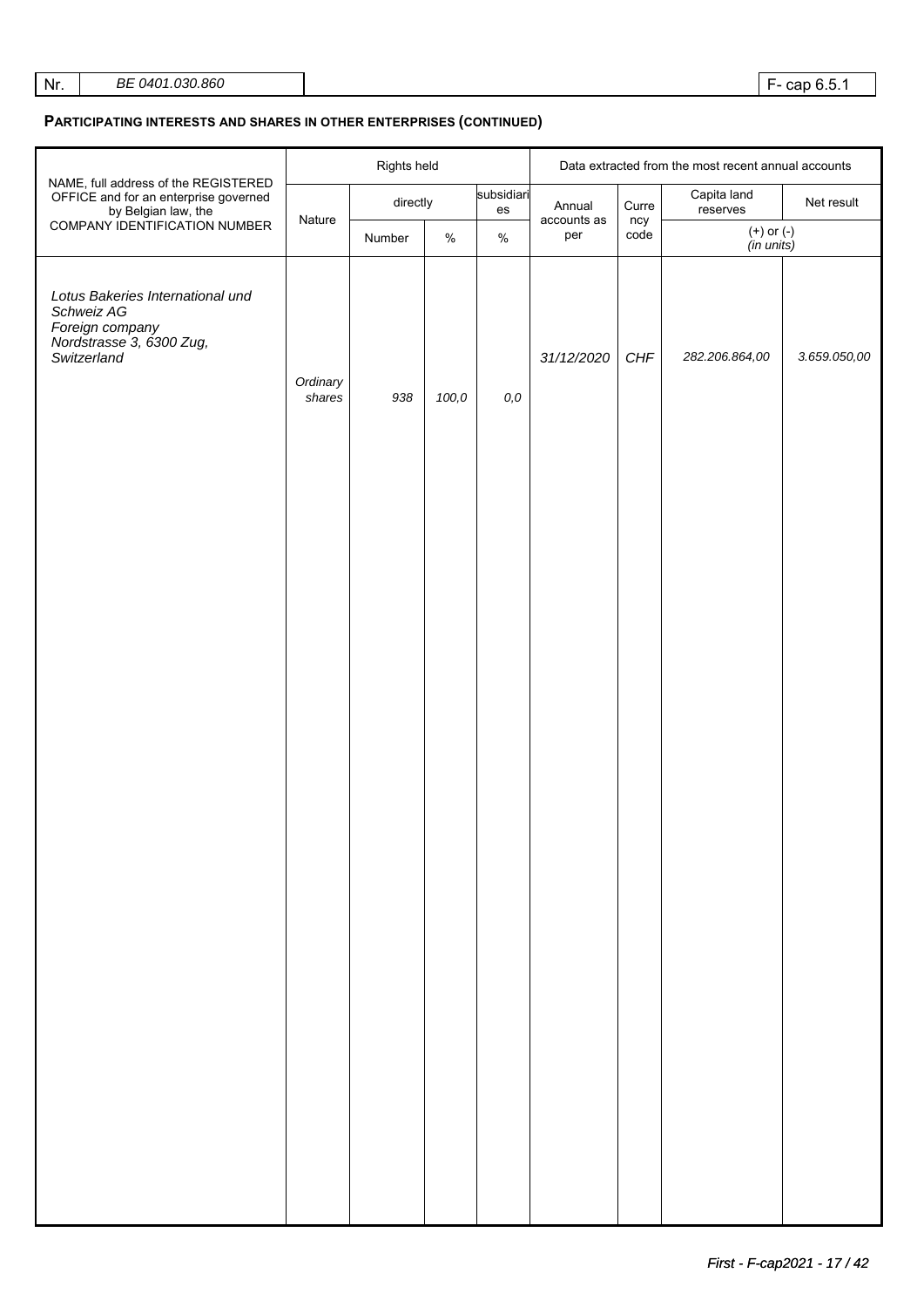### **LIST OF COMPANIES FOR WHICH THE COMPANY HAS UNLIMITED LIABILITY IN THE CAPACITY OF UNLIMITED LIABLE PARTNER OR MEMBER**

The annual accounts of each company for which the company has unlimited liability is added to the present statement and published jointly, unless reason for not complying with this requirement is mentioned in the second column using the appropriate code (as defined below: A, B, C or D).

The annual accounts of the indicated company:

- A. will be published by filing with the National Bank of Belgium by this enterprise;
- B. are actually published by the company in a different member country of the European Union, pursuant to article 16 of directive (EU) 2017/1132;
- C. are being inserted by complete or proportional consolidation into the consolidated annual accounts of the company, drawn up, verified and published in accordance with the stipulations of the Belgian Companies and Associations Code concerning the consolidated annual accounts;
- D. concern a limited partnership (société simple/maatschap).

| NAME, full address of the REGISTERED OFFICE, LEGAL FORM<br>and for an enterprise governed by Belgian law, THE COMPANY IDENTIFICATION NUMBER | Possible code |
|---------------------------------------------------------------------------------------------------------------------------------------------|---------------|
| Lotus Bakeries France SAS<br>Foreign company<br>Place du Château BP91, 59560 Comines, France                                                | C             |
| Lotus Bakeries Nederland BV<br>Foreign company<br>Oosterdijk 3 box E, 1601 DA Enkhuizen, Netherlands                                        | С             |
| Lotus Bakeries GmBH<br>Foreign company<br>Rather Strasse 110 box A, 44076 Düsseldorf, Germany                                               | C             |
| Lotus Bakeries CZ sro<br>Foreign company<br>Slezkà 844 box 96, 130 00 Praag 3, Czech Republic                                               | C             |
| Annas - Lotus Bakeries Holding AB<br>Foreign company<br>Radiovägen 23, 135 48 Tyresö, Sweden                                                | С             |
| Lotus Bakeries Asia Pacific Limited<br>Foreign company<br>Yun Ping Road - Caroline Centre Room 2302 - 23rd floor 28, , Hong Kong            | C             |
| Lotus Bakeries International und Schweiz AG<br>Foreign company<br>Nordstrasse 3, 6300 Zug, Switzerland                                      | C             |
| Lotus Bakeries North America<br>Foreign company<br>Sansome Street 220, CA 94111-1323 San Francisco, United States                           | C             |
| Lotus Bakeries Chile spa<br>Foreign company<br>Nueva Tajamar 555 OF 401, 7550000 Las Condes, Chile                                          | C             |
| Lotus Bakeries Austria GmBH<br>Foreign company<br>Fleischmarkt 1/6/12, 1010 Vienna, Austria                                                 | C             |
| Lotus Bakeries España S.L.<br>Foreign company<br>C/ Severo Ochoa, 3 2a Planta Oficina 8A, ES-28232 Las Rozas (Mardrid), Spain               | C             |
| FF2032<br>BE 0730.550.847<br>Public limited company<br>Gentstraat 1, 9971 Lembeke, Belgium                                                  | С             |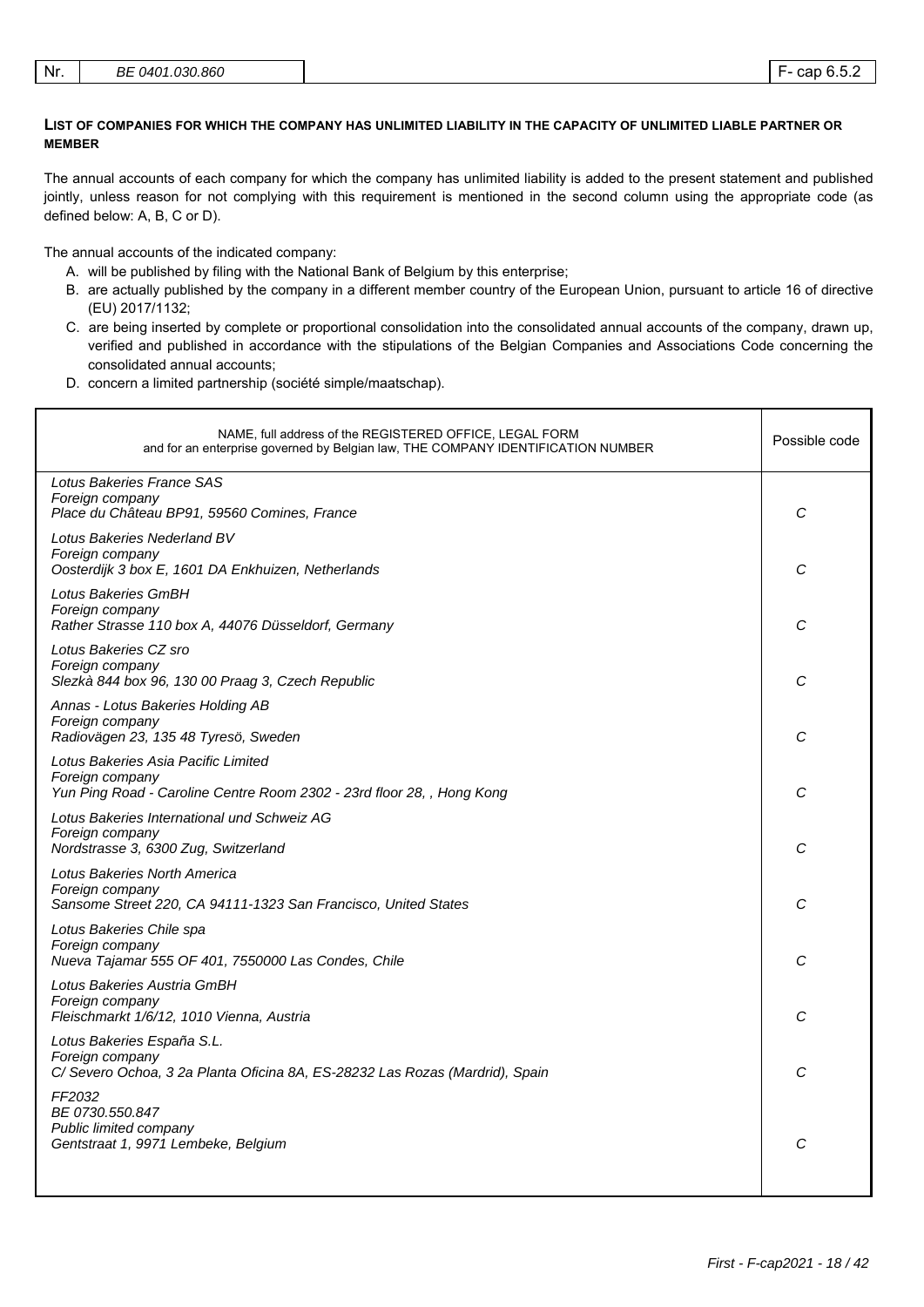| Nr. | BE 0401.030.860 |  | F-cap 6.5.2 |  |
|-----|-----------------|--|-------------|--|
|-----|-----------------|--|-------------|--|

### **LIST OF ENTERPRISES FOR WHICH THE ENTERPRISE HAS UNLIMITED LIABILITY AS ASSOCIATE OR MEMBER (CONTINUED)**

| NAME, full address of the REGISTERED OFFICE, LEGAL FORM<br>and for an enterprise governed by Belgian law, THE COMPANY IDENTIFICATION NUMBER | Possible code    |
|---------------------------------------------------------------------------------------------------------------------------------------------|------------------|
| Lotus Bakeries België<br>BE 0421.694.038<br>Public limited company<br>Gentstraat 52, 9971 Lembeke, Belgium                                  | $\boldsymbol{C}$ |
| Lotus Bakeries Corporate<br>BE 0881.664.870<br>Public limited company<br>Gentstraat 1, 9971 Lembeke, Belgium                                | $\boldsymbol{C}$ |
| Lotus Bakeries UK Itd<br>Foreign company<br>3000 Manchester Business Park, Aviator Way, M22 5TG Manchester, United Kingdom                  | $\boldsymbol{C}$ |
| <b>Biscuiterie Willems</b><br>BE 0401.006.413<br>Limited liability company<br>Nieuwendorpe 33 box C, 9900 Eeklo, Belgium                    | $\mathcal{C}$    |
| Cremers-Ribert<br>BE 0427.808.008<br>Public limited company<br>Gentstraat 52, 9971 Lembeke, Belgium                                         | $\mathcal{C}$    |
| <b>Interwaffles</b><br>BE 0439.312.406<br>Public limited company<br>Rue de Liège 39, 6180 Courcelles, Belgium                               | $\mathcal{C}$    |
| Lotus Bakeries Italy S.R.L.<br>Foreign company<br>Zona Produttiva Platti 17, 39040 ORA, Italy                                               | $\mathcal{C}$    |
|                                                                                                                                             |                  |
|                                                                                                                                             |                  |
|                                                                                                                                             |                  |
|                                                                                                                                             |                  |
|                                                                                                                                             |                  |
|                                                                                                                                             |                  |
|                                                                                                                                             |                  |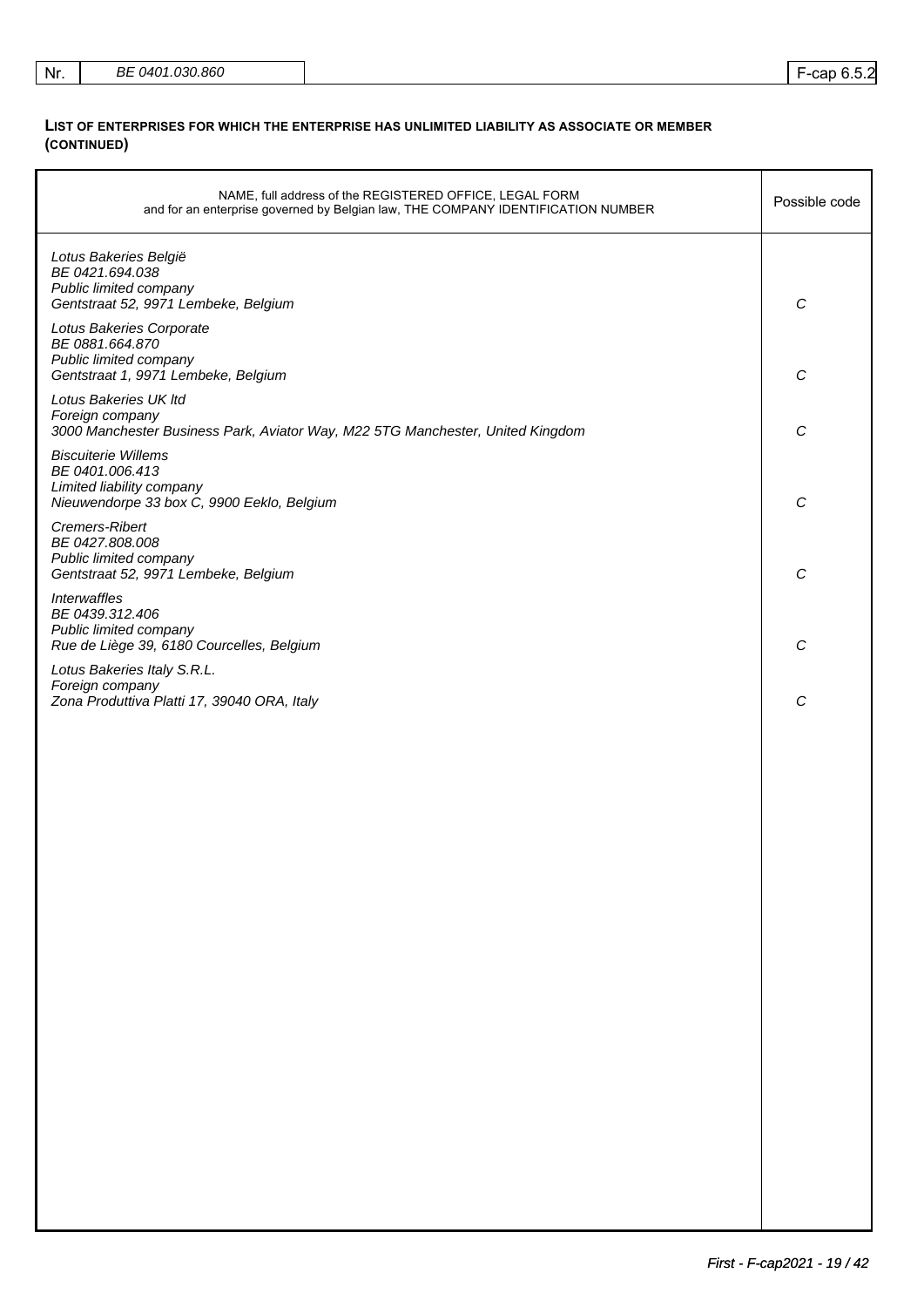# OTHER INVESTMENTS AND DEPOSITS, ALLOCATION DEFERRED CHARGES AND ACCRUED INCOME

|                                                                    | Codes      | Period | Preceding period |
|--------------------------------------------------------------------|------------|--------|------------------|
| <b>INVESTMENTS: OTHER INVESTMENTS AND DEPOSITS</b>                 |            |        |                  |
| Shares and current investments other than fixed income investments | 51         |        |                  |
| Shares - Book value increased with the uncalled amount             | 8681       |        |                  |
|                                                                    | 8682       |        |                  |
|                                                                    | 8683       |        |                  |
|                                                                    | 52<br>8684 |        |                  |
| With residual term or notice of withdrawal                         | 53         |        |                  |
|                                                                    | 8686       |        |                  |
|                                                                    | 8687       |        |                  |
|                                                                    | 8688       |        |                  |
|                                                                    | 8689       |        |                  |

| <b>DEFERRED CHARGES AND ACCRUED INCOME</b>                         |           |
|--------------------------------------------------------------------|-----------|
| Allocation of heading 490/1 of assets if the amount is significant |           |
|                                                                    | 29.715.63 |
|                                                                    |           |
|                                                                    |           |
|                                                                    |           |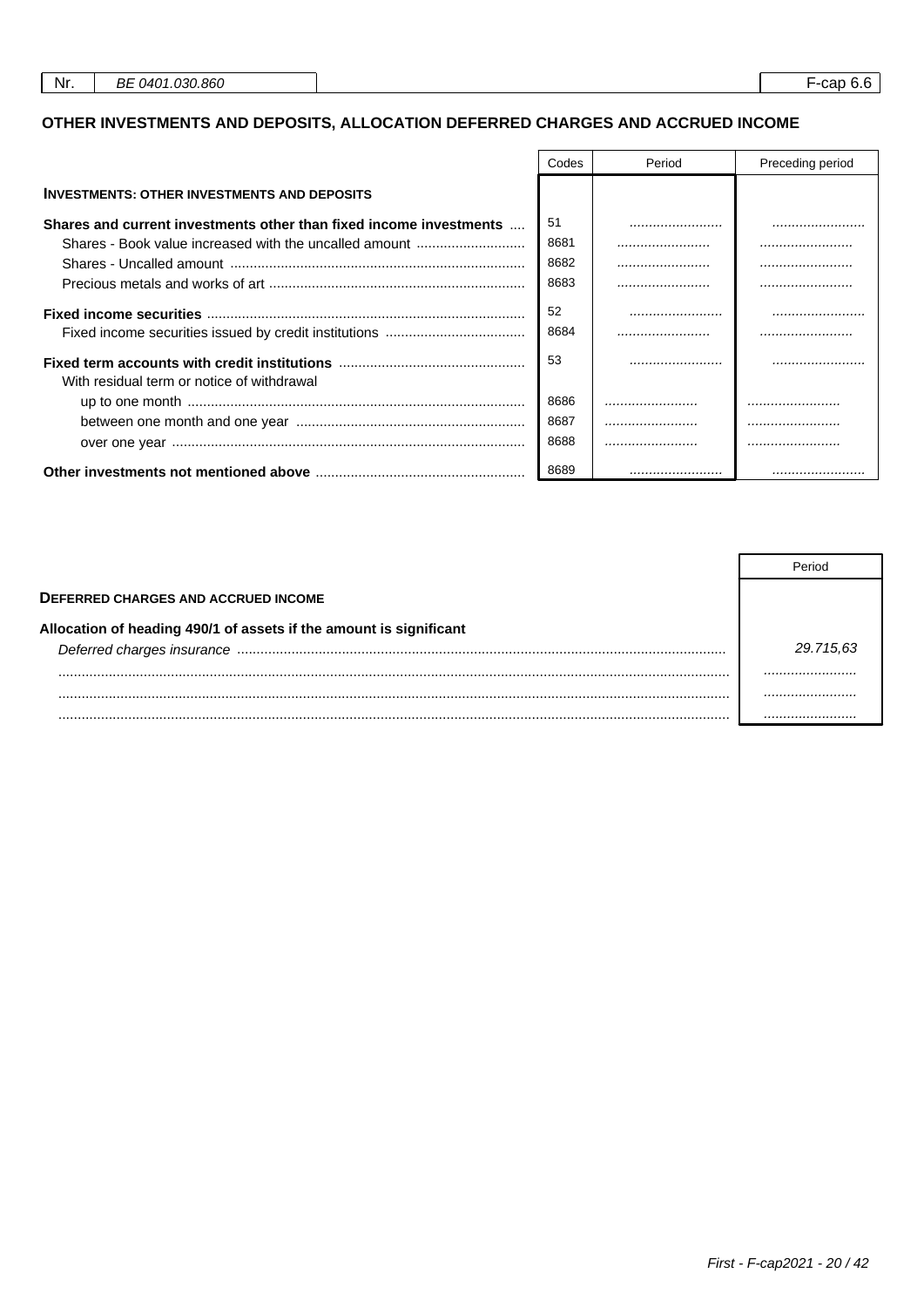**STATEMENT OF CAPITAL** 

Preceding period

# STATEMENT OF CAPITAL AND SHAREHOLDING STRUCTURE

| Capital                                      |               |                                |       |                        |
|----------------------------------------------|---------------|--------------------------------|-------|------------------------|
|                                              | 100P<br>(100) | XXXXXXXXXXXXXX<br>3.591.183,65 |       | 3.591.183,65           |
|                                              |               |                                |       |                        |
|                                              | Codes         | Value                          |       | Number of shares       |
| Changes during the period                    |               |                                |       |                        |
|                                              |               |                                |       |                        |
|                                              |               |                                |       |                        |
|                                              |               |                                |       |                        |
|                                              |               |                                |       |                        |
| Structure of the capital                     |               |                                |       |                        |
| Different categories of shares               |               | 3.591.183,65                   |       | 816.013                |
|                                              |               |                                |       |                        |
|                                              |               |                                |       |                        |
|                                              |               |                                |       |                        |
|                                              | 8702          | XXXXXXXXXXXXX                  |       | 376.155                |
|                                              | 8703          | XXXXXXXXXXXXX                  |       | 439.858                |
|                                              |               |                                |       |                        |
|                                              | Codes         | Uncalled amount                |       | Capital called but not |
|                                              |               |                                |       | paid                   |
| Capital not paid                             |               |                                |       |                        |
|                                              | (101)         |                                |       | XXXXXXXXXXXXX          |
|                                              | 8712          | XXXXXXXXXXXXXX                 |       |                        |
| Shareholders having yet to pay up in full    |               |                                |       |                        |
|                                              |               |                                |       |                        |
|                                              |               |                                |       |                        |
|                                              |               |                                |       |                        |
|                                              |               |                                |       |                        |
|                                              |               |                                | Codes | Period                 |
|                                              |               |                                |       |                        |
| Own shares                                   |               |                                |       |                        |
| Held by the company itself                   |               |                                |       |                        |
|                                              |               |                                | 8721  | 18.084,00<br>4.110     |
|                                              |               |                                | 8722  |                        |
| Held by the subsidiaries                     |               |                                |       |                        |
|                                              |               |                                | 8731  |                        |
|                                              |               |                                | 8732  |                        |
| <b>Commitments to issue shares</b>           |               |                                |       |                        |
| Owing to the exercise of conversion rights   |               |                                |       |                        |
|                                              |               |                                | 8740  |                        |
|                                              |               |                                | 8741  |                        |
|                                              |               |                                | 8742  |                        |
| Owing to the exercise of subscription rights |               |                                |       |                        |
|                                              |               |                                | 8745  |                        |
|                                              |               |                                | 8746  |                        |
|                                              |               |                                | 8747  |                        |
|                                              |               |                                | 8751  | 1.197.061,22           |
|                                              |               |                                |       |                        |

Codes

Period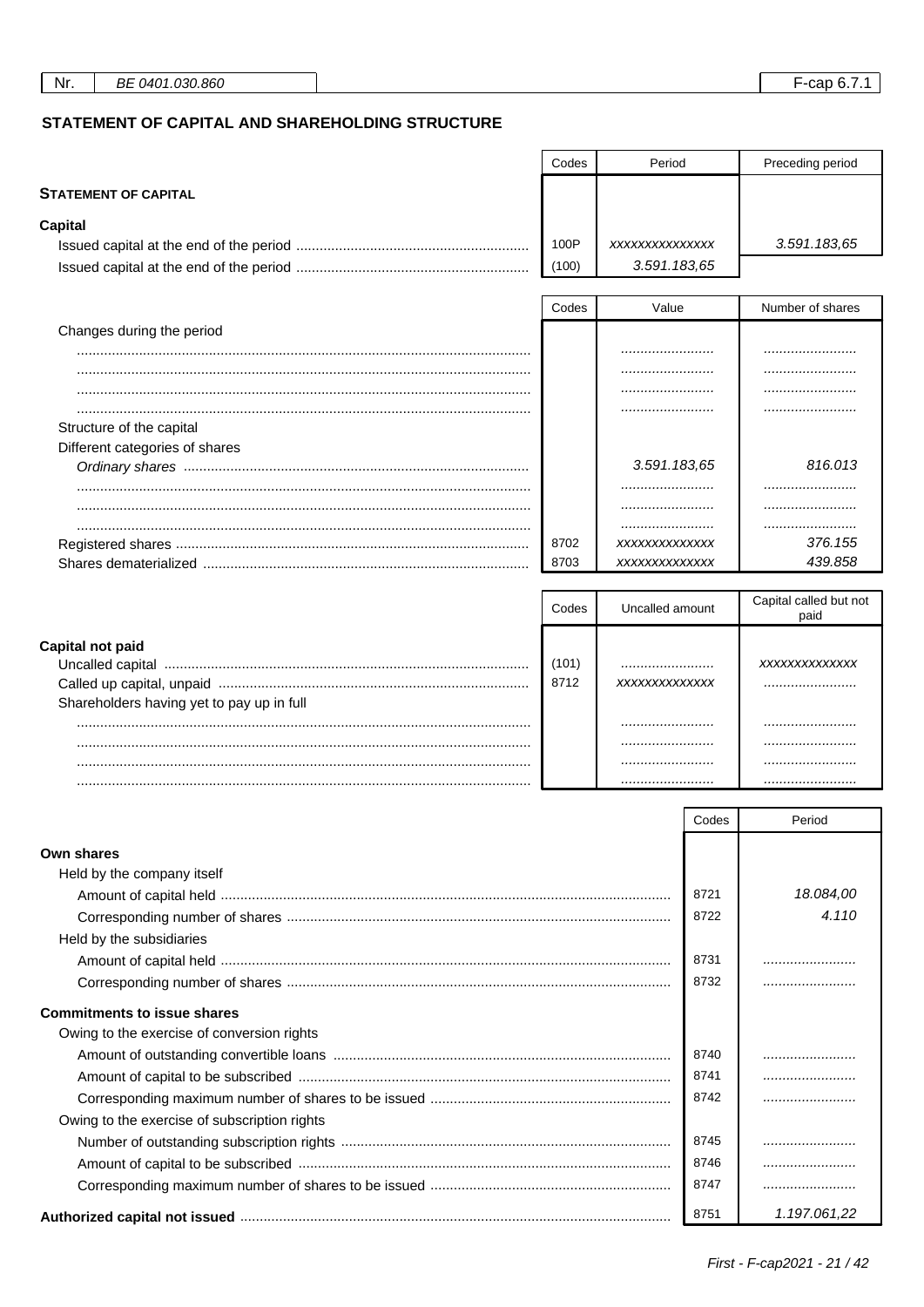| .030.860<br>or<br>റ4റ≁<br>Nr.<br>car<br>DE |
|--------------------------------------------|
|--------------------------------------------|

|                                         | Codes | Period |
|-----------------------------------------|-------|--------|
| Shares issued, non representing capital |       |        |
| Distribution                            |       |        |
|                                         | 8761  |        |
|                                         | 8762  |        |
| Allocation by shareholder               |       |        |
|                                         | 8771  |        |
|                                         | 8781  |        |

| Supplementary explanation relating to the contribution (including the industry contribution) |  |
|----------------------------------------------------------------------------------------------|--|
|                                                                                              |  |
|                                                                                              |  |
|                                                                                              |  |
|                                                                                              |  |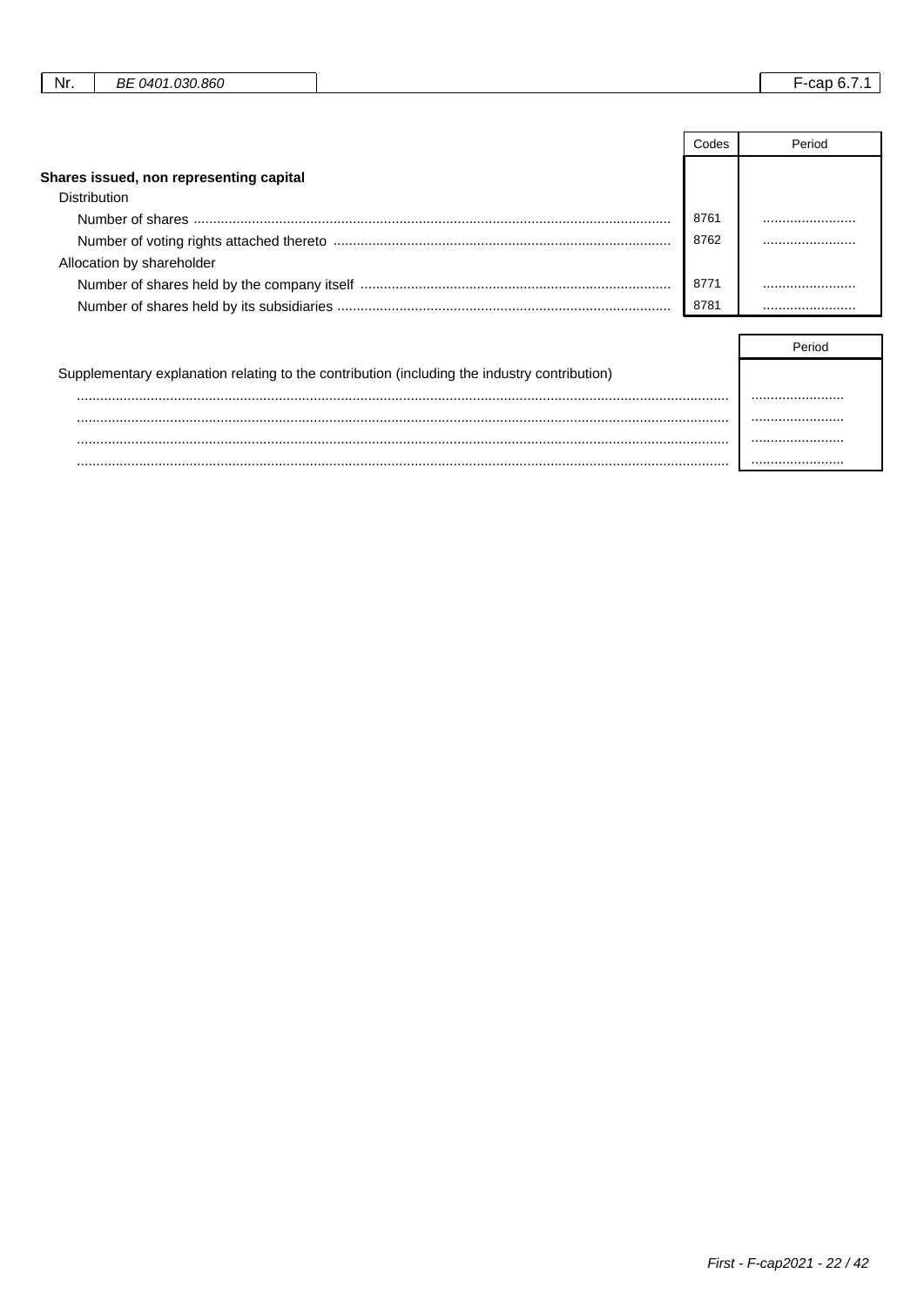#### **SHAREHOLDERS AND SHAREHOLDERS STRUCTURE**

The shareholding structure of Lotus Bakeries NV on 31 December 2019:

| Total     |                                                                      | 816,013                                 | 100.00% |
|-----------|----------------------------------------------------------------------|-----------------------------------------|---------|
| $\bullet$ | Publicly held                                                        | 355,054                                 | 43.51%  |
| $\bullet$ | Lotus Bakeries $NV(2)$                                               | 5,542                                   | 0.68%   |
| $\bullet$ | Stichting Administratiekantoor van Aandelen<br>Lotus Bakeries $(^1)$ | 455,417                                 | 55.81%  |
|           |                                                                      | No. of voting rights % of voting rights |         |

- (1) Stichting Administratiekantoor van Aandelen Lotus Bakeries is not controlled. The interest of Stichting Administratiekantoor van Aandelen Lotus Bakeries in Lotus Bakeries NV appears in the transparency notification that Lotus Bakeries NV received on 5 April 2013\* and in the notifications to Lotus Bakeries NV of the certification of Lotus Bakeries shares in July 2014 and in April 2018.
- (2) The voting rights attached to the shares held by Lotus Bakeries NV have been suspended. The dividends have not been suspended and will be distributed to Lotus Bakeries NV.
- (\*) Pursuant to article 6 of the Law of 2 May 2007 on disclosure of major holdings.

### **Communication according to Article 14, para. 1, of the Law of 2 May 2007 on disclosure of major holdings**

Lotus Bakeries NV did not receive a transparency notification in 2020.

#### **Communication according to article 74§7 of the Law of 1 April 2007 on public takeover bids**

Lotus Bakeries NV is not aware of any updates to any communication according to article 74 of the Law of 1 April 2007.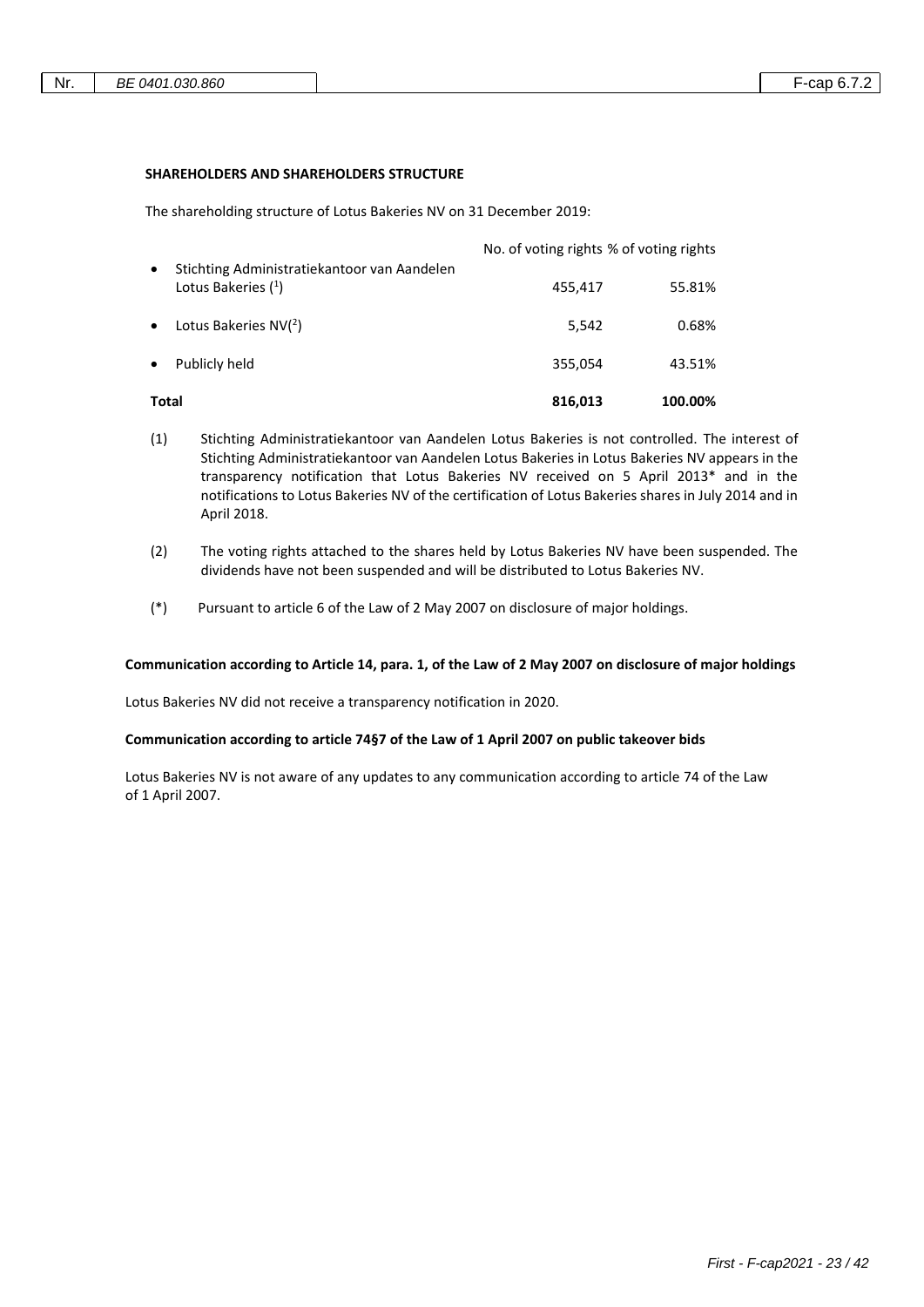# STATEMENT OF AMOUNTS PAYABLE, ACCRUED CHARGES AND DEFERRED INCOME

|                                                                                                                             | Codes | Period         |
|-----------------------------------------------------------------------------------------------------------------------------|-------|----------------|
| BREAKDOWN OF AMOUNTS PAYABLE WITH AN ORIGINAL PERIOD TO MATURITY OF MORE THAN ONE<br>YEAR, ACCORDING TO THEIR RESIDUAL TERM |       |                |
| Current portion of amounts payable after more than one year falling due within one year                                     |       |                |
|                                                                                                                             | 8801  |                |
|                                                                                                                             | 8811  |                |
|                                                                                                                             | 8821  |                |
|                                                                                                                             | 8831  |                |
|                                                                                                                             | 8841  |                |
|                                                                                                                             | 8851  |                |
|                                                                                                                             | 8861  |                |
|                                                                                                                             | 8871  |                |
|                                                                                                                             | 8881  |                |
|                                                                                                                             | 8891  |                |
|                                                                                                                             | 8901  |                |
| Total current portion of amounts payable after more than one year falling due within one year                               | (42)  |                |
|                                                                                                                             |       |                |
| Amounts payable with a remaining term of more than one but not more than five years                                         | 8802  | 198.455.387,00 |
|                                                                                                                             | 8812  |                |
|                                                                                                                             | 8822  |                |
|                                                                                                                             | 8832  |                |
|                                                                                                                             | 8842  |                |
|                                                                                                                             | 8852  | 198.455.387,00 |
|                                                                                                                             | 8862  |                |
|                                                                                                                             | 8872  |                |
|                                                                                                                             | 8882  |                |
|                                                                                                                             | 8892  |                |
|                                                                                                                             | 8902  | 9.855.453,24   |
|                                                                                                                             |       |                |
| Total amounts payable with a remaining term of more than one but not more than five years                                   | 8912  | 208.310.840,24 |
| Amounts payable with a remaining term of more than five years                                                               |       |                |
|                                                                                                                             | 8803  |                |
|                                                                                                                             | 8813  |                |
|                                                                                                                             | 8823  |                |
|                                                                                                                             | 8833  |                |
|                                                                                                                             | 8843  |                |
|                                                                                                                             | 8853  |                |
|                                                                                                                             | 8863  |                |
|                                                                                                                             | 8873  |                |
|                                                                                                                             | 8883  |                |
|                                                                                                                             | 8893  |                |
|                                                                                                                             | 8903  |                |
|                                                                                                                             | 8913  |                |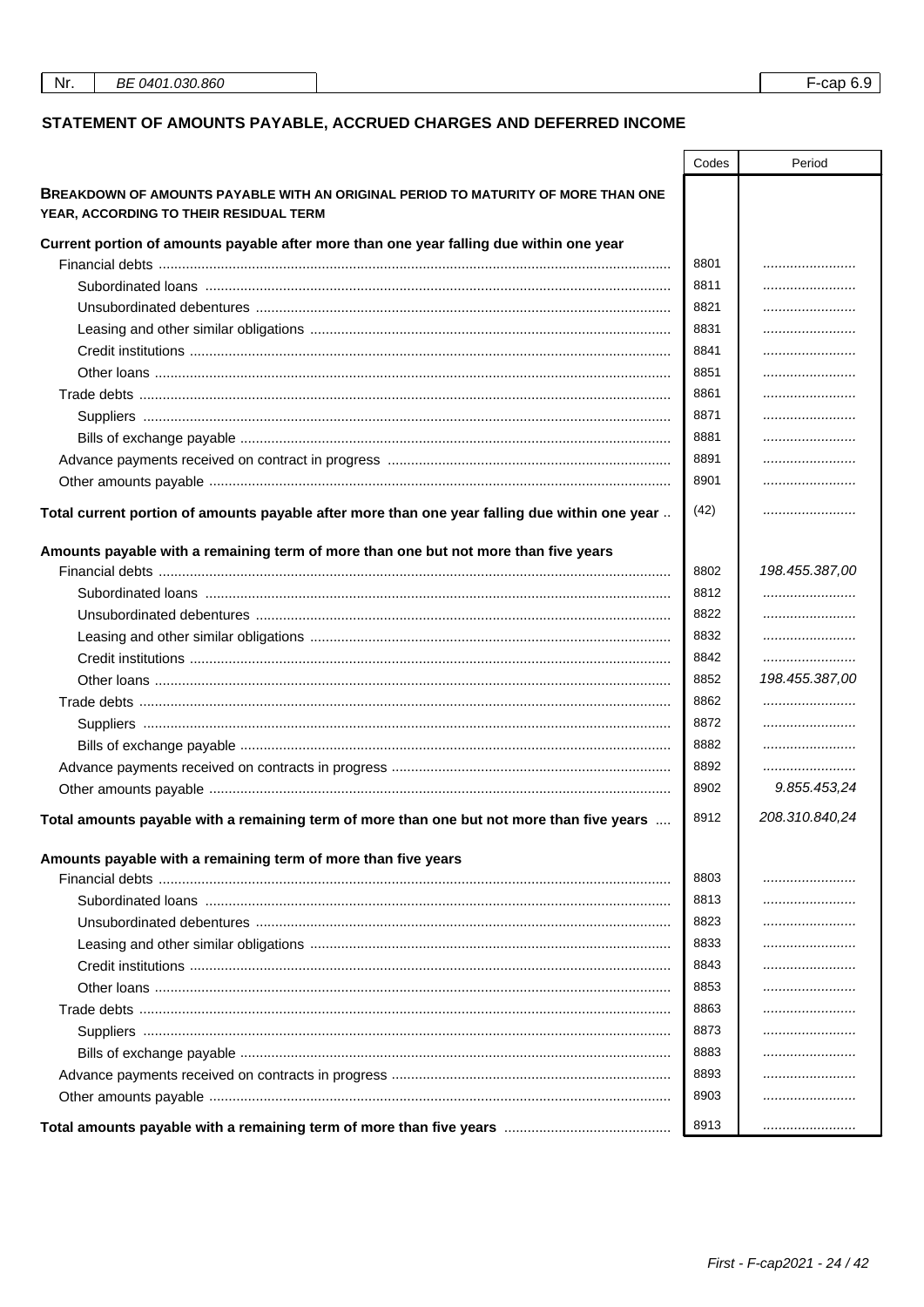| Nr.<br>BE 0401.030.860                                                                                       |       | $F$ -cap 6.9 |
|--------------------------------------------------------------------------------------------------------------|-------|--------------|
|                                                                                                              |       |              |
|                                                                                                              | Codes | Period       |
| <b>GUARANTEED AMOUNTS PAYABLE</b> (included in headings 17 and 42/48 of the liabilities)                     |       |              |
| Amounts payable guaranteed by Belgian public authorities                                                     |       |              |
|                                                                                                              | 8921  |              |
|                                                                                                              | 8931  |              |
| Unsubordinated debentures ……………………………………………………………………………………………                                                | 8941  |              |
|                                                                                                              | 8951  |              |
|                                                                                                              | 8961  |              |
|                                                                                                              | 8971  |              |
|                                                                                                              | 8981  |              |
|                                                                                                              | 8991  |              |
|                                                                                                              | 9001  |              |
|                                                                                                              | 9011  |              |
|                                                                                                              | 9021  |              |
|                                                                                                              | 9051  |              |
|                                                                                                              | 9061  |              |
|                                                                                                              |       |              |
| Amounts payable guaranteed by real securities or irrevocably promised by the enterprise on its<br>own assets |       |              |
|                                                                                                              | 8922  |              |
|                                                                                                              | 8932  |              |
|                                                                                                              | 8942  |              |
|                                                                                                              | 8952  |              |
|                                                                                                              | 8962  |              |
|                                                                                                              | 8972  |              |
|                                                                                                              | 8982  |              |
|                                                                                                              | 8992  |              |
|                                                                                                              | 9002  |              |
|                                                                                                              | 9012  |              |
|                                                                                                              | 9022  |              |
|                                                                                                              | 9032  |              |
|                                                                                                              | 9042  |              |
|                                                                                                              | 9052  |              |
|                                                                                                              |       |              |
| Total amounts payable guaranteed by real securities or irrevocably promised by the enterprise                | 9062  |              |

|                                                                                     | Codes | Period       |
|-------------------------------------------------------------------------------------|-------|--------------|
| <b>TAXES, REMUNERATION AND SOCIAL SECURITY</b>                                      |       |              |
| <b>Taxes</b> (heading 450/3 and 179 of the liabilities)                             |       |              |
|                                                                                     | 9072  |              |
|                                                                                     | 9073  | 1.314.923.27 |
|                                                                                     | 450   | 885.927.93   |
| <b>Remuneration and social security</b> (headings 454/9 and 179 of the liabilities) |       |              |
|                                                                                     | 9076  |              |
|                                                                                     | 9077  |              |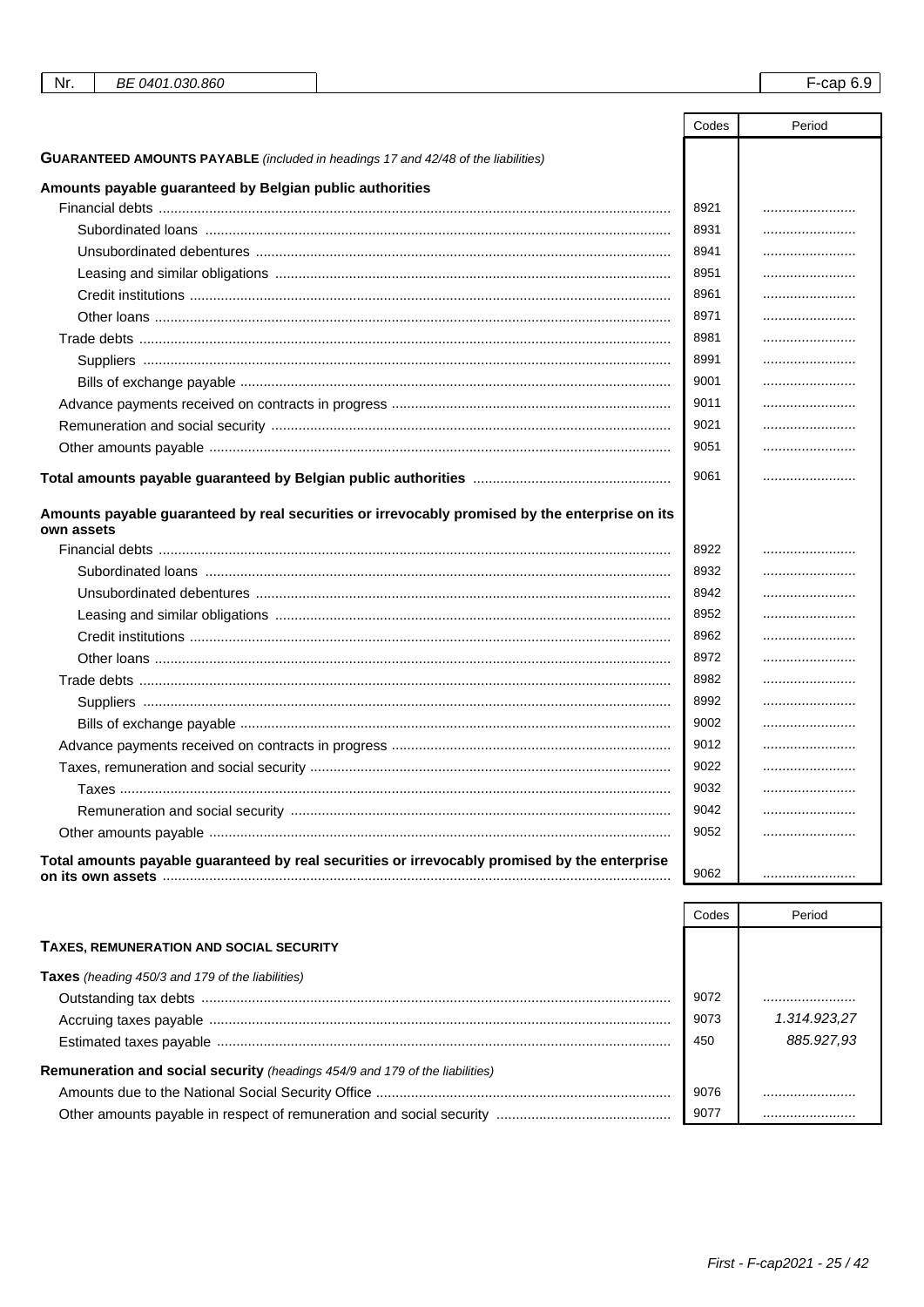| Nr. | BE 0401.030.860 | -con<br>- - - |
|-----|-----------------|---------------|
|     |                 |               |
|     |                 | Period        |

| <b>ACCRUALS AND DEFERRED INCOME</b>                                     |  |
|-------------------------------------------------------------------------|--|
| Allocation of heading 492/3 of liabilities if the amount is significant |  |
|                                                                         |  |
|                                                                         |  |
|                                                                         |  |
|                                                                         |  |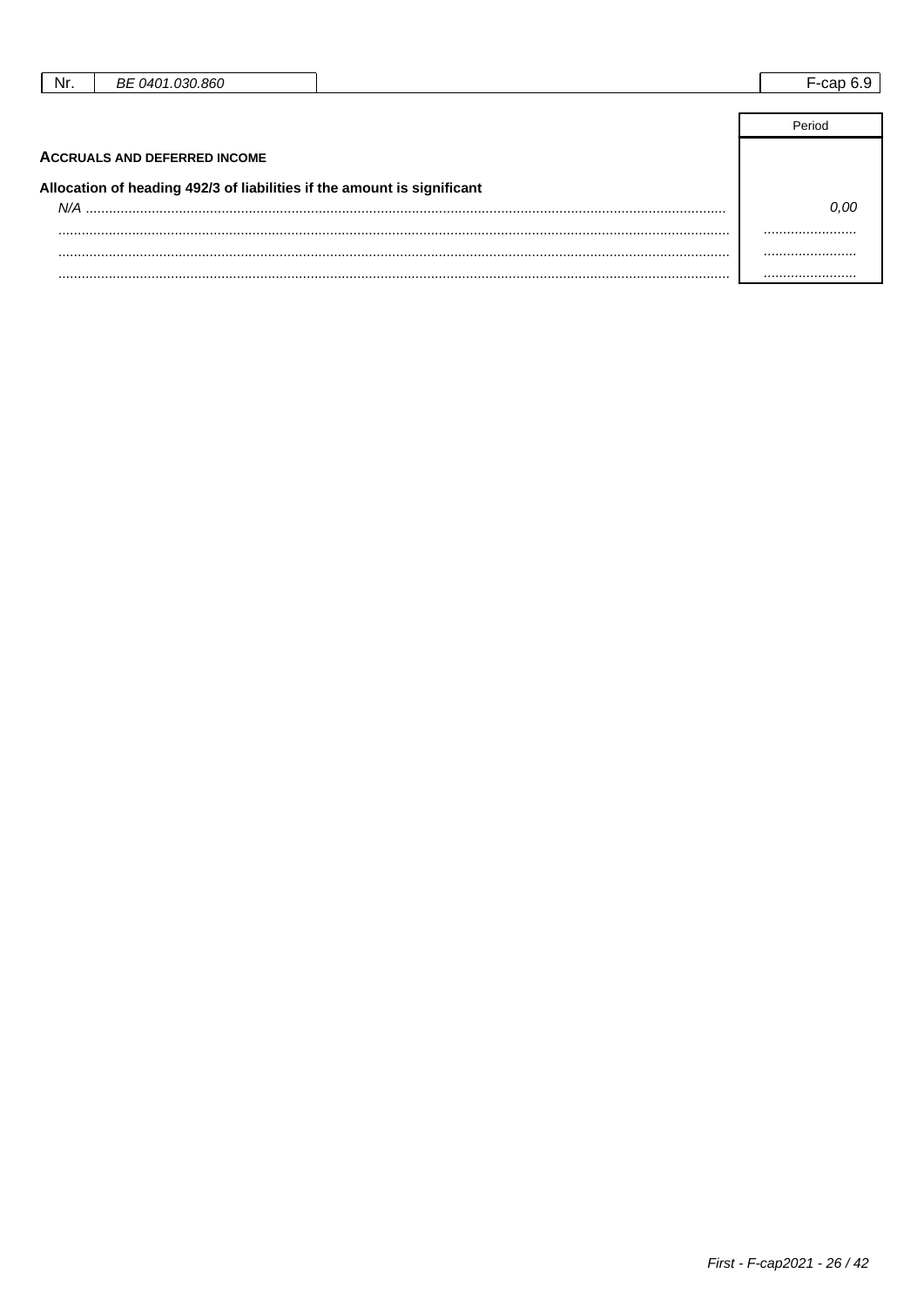# **OPERATING RESULTS**

|                                                                                                                           | Codes | Period | Preceding period |
|---------------------------------------------------------------------------------------------------------------------------|-------|--------|------------------|
| <b>OPERATING INCOME</b>                                                                                                   |       |        |                  |
| <b>Net turnover</b>                                                                                                       |       |        |                  |
| Allocation by categories of activity                                                                                      |       |        |                  |
|                                                                                                                           |       |        |                  |
|                                                                                                                           |       |        |                  |
|                                                                                                                           |       |        |                  |
|                                                                                                                           |       |        |                  |
| Allocation into geographical markets                                                                                      |       |        |                  |
|                                                                                                                           |       |        |                  |
|                                                                                                                           |       |        |                  |
|                                                                                                                           |       |        |                  |
|                                                                                                                           |       |        |                  |
| Other operating income<br>Operating subsidies and compensatory amounts received from public                               | 740   |        |                  |
| <b>OPERATING CHARGES</b>                                                                                                  |       |        |                  |
| Employees for whom the enterprise submitted a DIMONA declaration or<br>who are recorded in the general personnel register |       |        |                  |
|                                                                                                                           | 9086  |        | .                |
| Average number of employees calculated in full-time equivalents                                                           | 9087  |        | .                |
|                                                                                                                           | 9088  |        |                  |
| <b>Personnel costs</b>                                                                                                    |       |        |                  |
|                                                                                                                           | 620   |        |                  |
|                                                                                                                           | 621   |        |                  |
|                                                                                                                           | 622   |        |                  |
|                                                                                                                           | 623   |        |                  |
|                                                                                                                           | 624   |        |                  |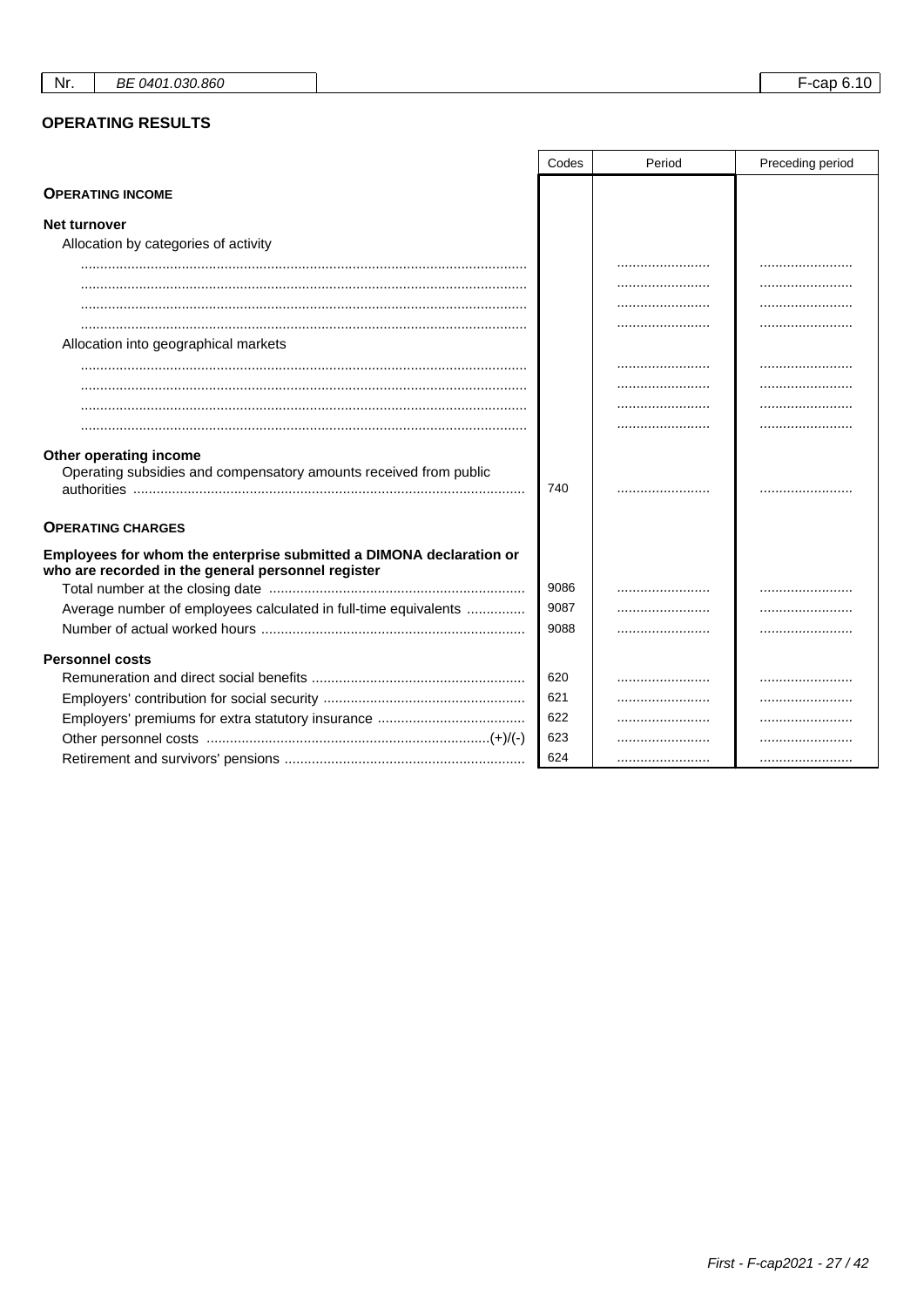|                                                                         | Codes | Period    | Preceding period |
|-------------------------------------------------------------------------|-------|-----------|------------------|
| Provisions for pensions and other similar rights                        | 635   |           |                  |
| Amounts written off                                                     |       |           |                  |
| Stocks and contracts in progress                                        |       |           |                  |
|                                                                         | 9110  |           |                  |
|                                                                         | 9111  |           |                  |
| Trade debts                                                             |       |           |                  |
|                                                                         | 9112  |           |                  |
|                                                                         | 9113  |           |                  |
| Provisions for liabilities and charges                                  |       |           |                  |
|                                                                         | 9115  |           |                  |
|                                                                         | 9116  |           |                  |
| Other operating charges                                                 |       |           |                  |
|                                                                         | 640   | 76.979.83 | 42.477,51        |
|                                                                         | 641/8 |           |                  |
| Hired temporary staff and personnel placed at the enterprise's disposal |       |           |                  |
|                                                                         | 9096  |           |                  |
|                                                                         | 9097  |           |                  |
|                                                                         | 9098  |           |                  |
|                                                                         | 617   |           |                  |

Nr.

BE 0401.030.860

F-cap 6.10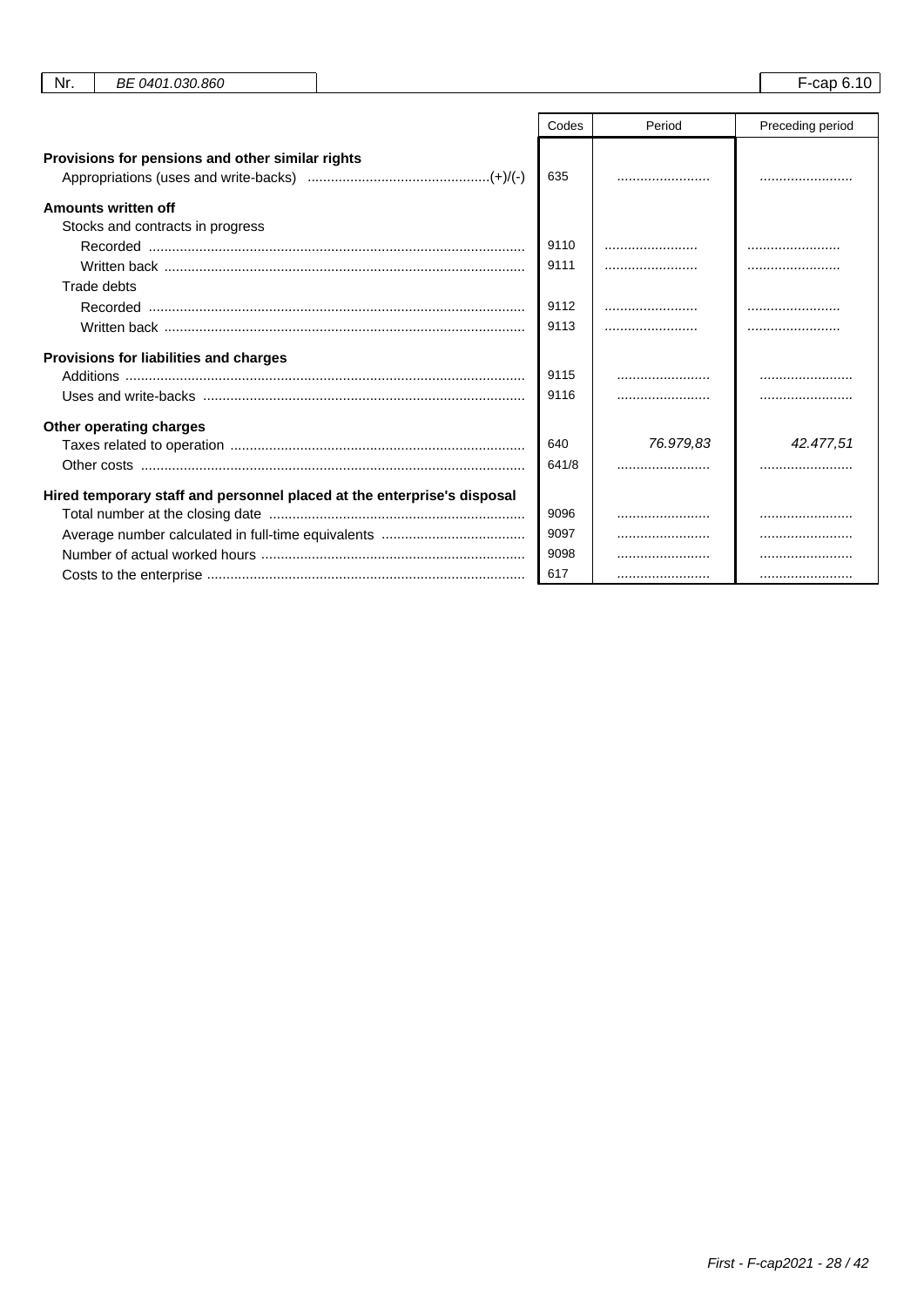# **FINANCIAL RESULTS**

|                                                                                                                   | Codes | Period       | Preceding period |
|-------------------------------------------------------------------------------------------------------------------|-------|--------------|------------------|
| <b>RECURRING FINANCIAL INCOME</b>                                                                                 |       |              |                  |
| <b>Other financial income</b><br>Subsidies granted by public authorities and recorded as income for the<br>period |       |              |                  |
|                                                                                                                   | 9125  |              |                  |
|                                                                                                                   | 9126  |              |                  |
| Allocation of other financial income                                                                              |       |              |                  |
|                                                                                                                   | 754   | 629.449,84   | 2.003.676,22     |
| Others                                                                                                            |       |              |                  |
|                                                                                                                   |       | 1.274.521,55 | 1.750.479,15     |
|                                                                                                                   |       | 0.00         | 631,59           |
|                                                                                                                   |       | 274.904,59   | 0,00             |
| <b>RECURRING FINANCIAL CHARGES</b>                                                                                |       |              |                  |
|                                                                                                                   | 6501  |              |                  |
|                                                                                                                   | 6502  |              |                  |
| Amounts written off current assets                                                                                |       |              |                  |
|                                                                                                                   | 6510  |              |                  |
|                                                                                                                   | 6511  |              |                  |
| <b>Other financial charges</b><br>Amount of the discount borne by the enterprise, as a result of negotiating      | 653   |              |                  |
| Provisions of a financial nature                                                                                  |       |              |                  |
|                                                                                                                   | 6560  |              |                  |
|                                                                                                                   | 6561  |              |                  |
| Allocation of other financial charges                                                                             |       |              |                  |
|                                                                                                                   | 654   | 10,89        | 658.375,47       |
|                                                                                                                   | 655   |              | 67.726,75        |
| <b>Others</b>                                                                                                     |       |              |                  |
|                                                                                                                   |       | 0.00         | 13.254,61        |
|                                                                                                                   |       | 4.511,28     | 0,04             |
|                                                                                                                   |       | 96.431,72    | 54.899,53        |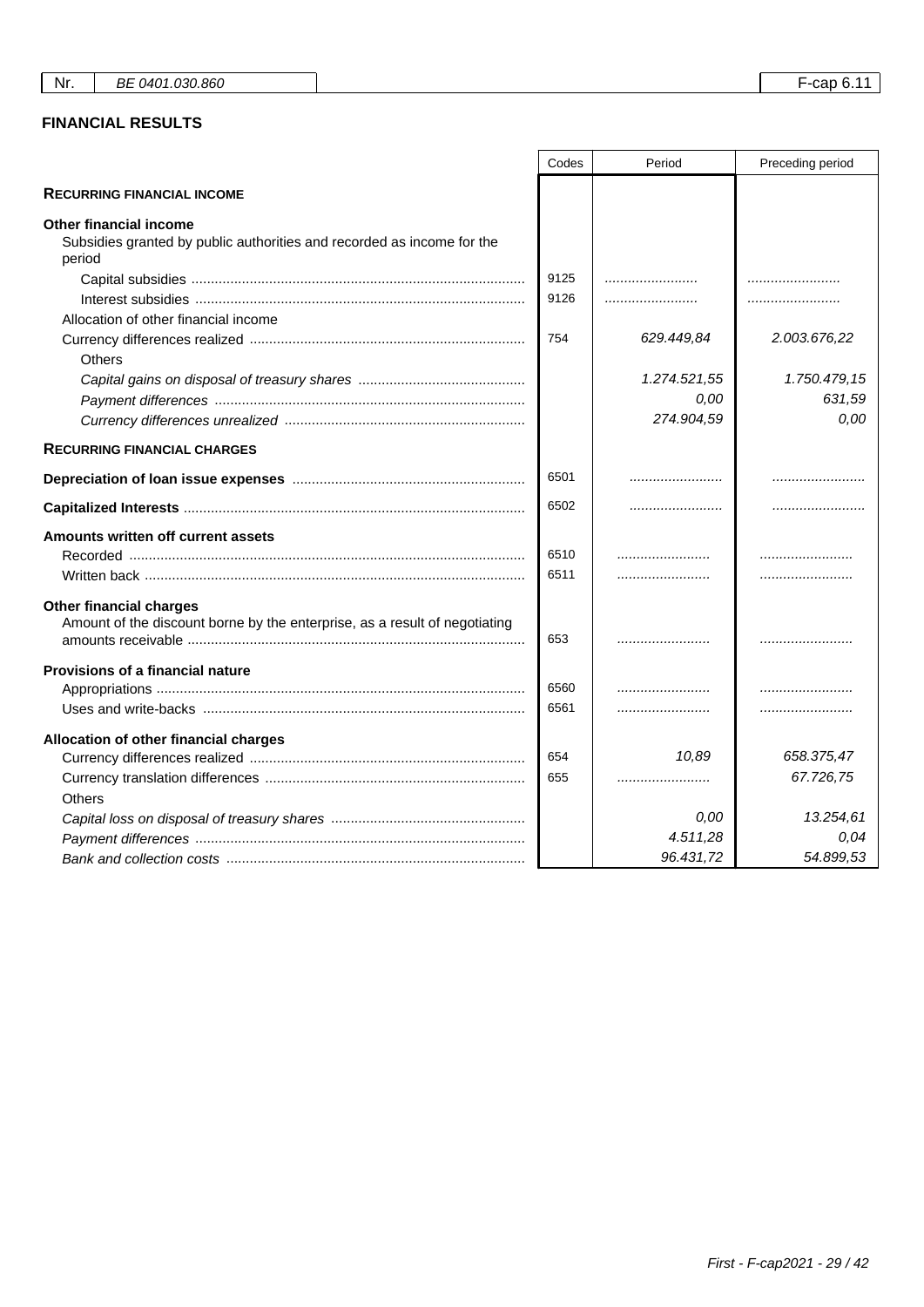## **INCOME AND CHARGE OF EXCEPTIONAL SIZE OR INCIDENCE**

|                                                                                | Codes | Period | Preceding period |
|--------------------------------------------------------------------------------|-------|--------|------------------|
|                                                                                | 76    |        |                  |
|                                                                                | (76A) |        |                  |
| Write-back of depreciation and of amounts written off intangible and tangible  |       |        |                  |
|                                                                                | 760   |        |                  |
| Write-back of provisions for non-recurring operating liabilities and charges   | 7620  |        |                  |
| Capital gains on disposal of intangible and tangible fixed asset               | 7630  |        |                  |
|                                                                                | 764/8 |        |                  |
|                                                                                | (76B) |        |                  |
| Write-back of amounts written down financial fixed assets                      | 761   |        |                  |
| Write-back of provisions for non-recurring financial liabilities and charges   | 7621  |        |                  |
|                                                                                | 7631  |        |                  |
|                                                                                | 769   |        |                  |
|                                                                                | 66    |        | 13.637.289,67    |
|                                                                                | (66A) |        | 30.327,05        |
| Non-recurring depreciation of and amounts written off formation expenses,      | 660   |        |                  |
| Provisions for non-recurring operating liabilities and charges: Appropriations | 6620  |        |                  |
| Capital losses on disposal of intangible and tangible fixed assets             | 6630  |        |                  |
|                                                                                | 664/7 |        | 30.327,05        |
| Non-recurring operating charges carried to assets as restructuring costs .(-)  | 6690  |        |                  |
|                                                                                | (66B) |        | 13.606.962,62    |
|                                                                                | 661   |        |                  |
| Provisions for non-recurring financial liabilities and charges: Appropriations |       |        |                  |
|                                                                                | 6621  |        |                  |
|                                                                                | 6631  |        | 13.606.962,62    |
|                                                                                | 668   |        |                  |
| Non-recurring financial charges carried to assets as restructuring costs (-)   | 6691  |        |                  |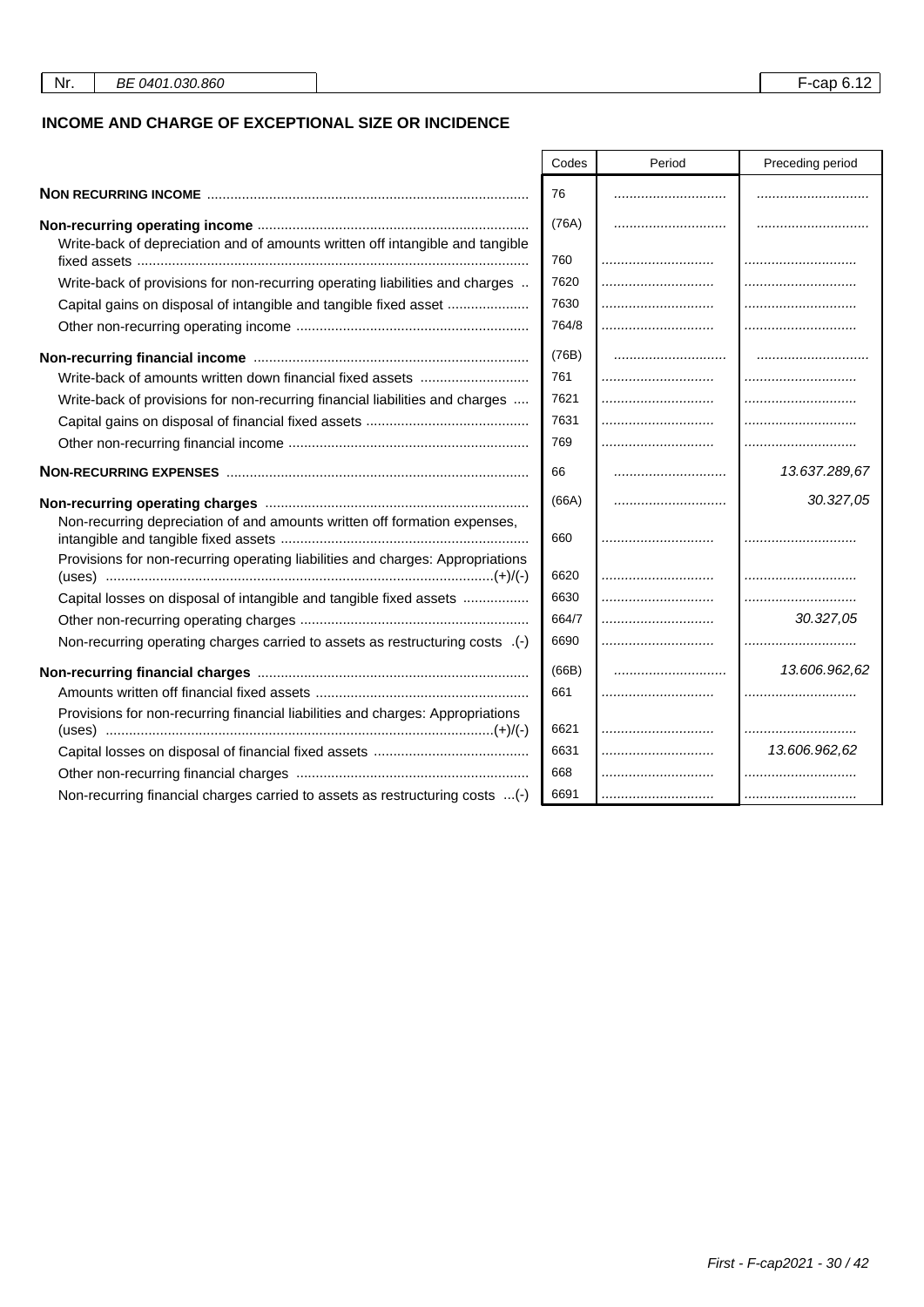## **INCOME TAXES AND OTHER TAXES**

|                                                                                                                                                                          | Codes | Period          |
|--------------------------------------------------------------------------------------------------------------------------------------------------------------------------|-------|-----------------|
| <b>INCOME TAXES</b>                                                                                                                                                      |       |                 |
|                                                                                                                                                                          | 9134  | 2.430.881.58    |
|                                                                                                                                                                          | 9135  | 1.544.953,65    |
| Excess of income tax prepayments and withholding taxes paid recorded under assets                                                                                        | 9136  |                 |
|                                                                                                                                                                          | 9137  | 885.927.93      |
|                                                                                                                                                                          | 9138  | 1.095.419,33    |
|                                                                                                                                                                          | 9139  |                 |
|                                                                                                                                                                          | 9140  | 1.095.419.33    |
| In so far as taxes of the period are materially affected by differences between the profit before<br>taxes as stated in annual accounts and the estimated taxable profit |       |                 |
|                                                                                                                                                                          |       | -1.274.521,55   |
|                                                                                                                                                                          |       | 801.98          |
|                                                                                                                                                                          |       | $-6.383.423.33$ |
|                                                                                                                                                                          |       |                 |

| Impact of non recurring results on the amount of the income taxes relating to the current period |  |
|--------------------------------------------------------------------------------------------------|--|
|                                                                                                  |  |
| <br><br>.                                                                                        |  |
| .                                                                                                |  |
|                                                                                                  |  |

|                                                       | Codes        | Period |
|-------------------------------------------------------|--------------|--------|
| <b>Status of deferred taxes</b>                       |              |        |
|                                                       | 9141<br>9142 |        |
| Other deferred taxes representing assets              |              |        |
|                                                       |              |        |
|                                                       |              |        |
|                                                       |              |        |
|                                                       | 9144         |        |
| Allocation of deferred taxes representing liabilities |              |        |
|                                                       |              |        |
|                                                       |              |        |

|                                                          | Codes | Period       | Preceding period |
|----------------------------------------------------------|-------|--------------|------------------|
| VALUE ADDED TAXES AND OTHER TAXES BORNE BY THIRD PARTIES |       |              |                  |
| Value added taxes charged                                |       |              |                  |
|                                                          | 9145  | 455.207,79   | 465.006,41       |
|                                                          | 9146  | 15,508.11    | 6.833.60         |
| Amounts withheld on behalf of third party                |       |              |                  |
|                                                          | 9147  |              |                  |
|                                                          | 9148  | 5.174.345,10 | 6.017.308.80     |

 $F$ -cap 6.13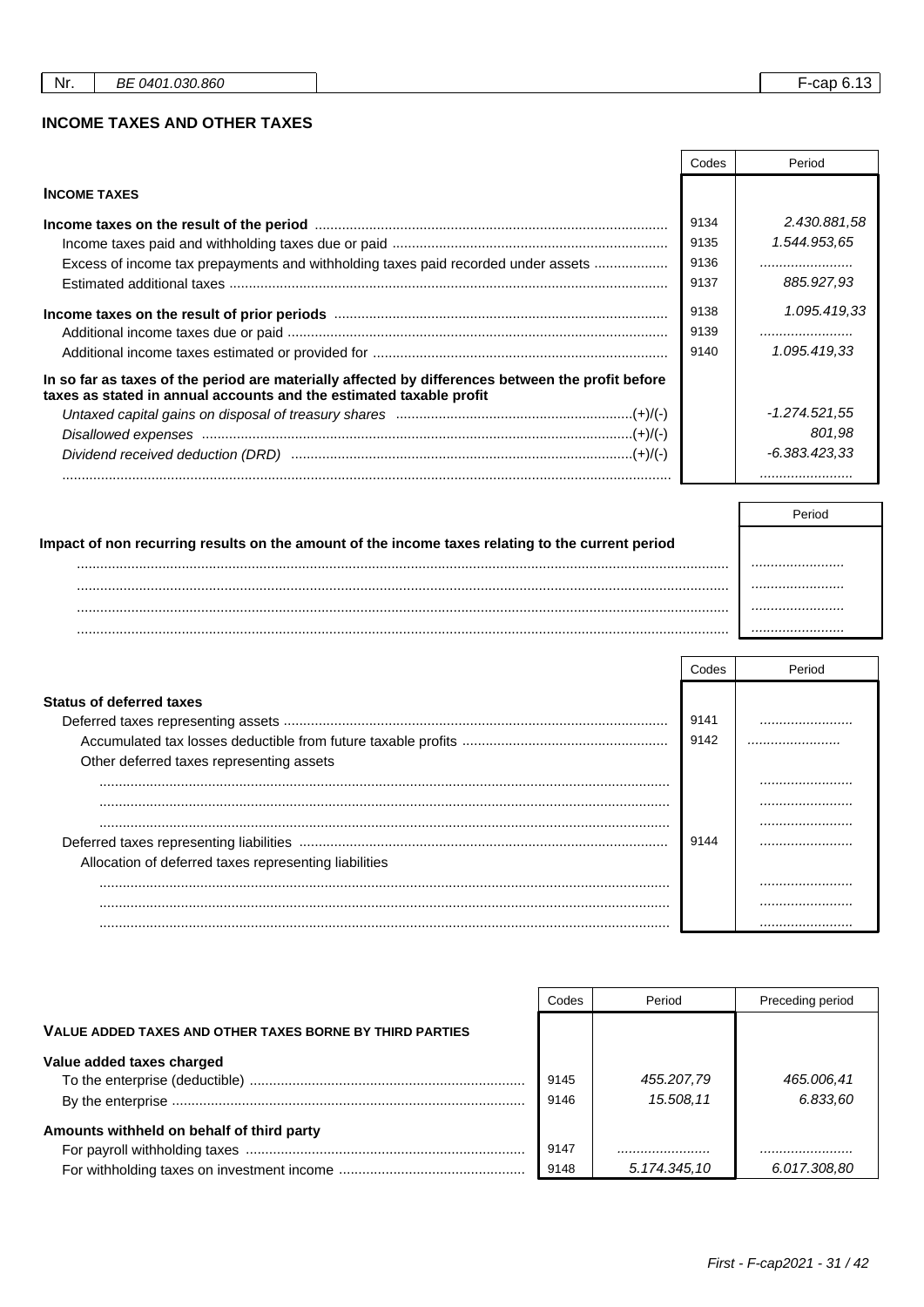| Nr.<br>BE 0401.030.860 | F-cap 6.14 |  |  |
|------------------------|------------|--|--|
|------------------------|------------|--|--|

## **RIGHTS AND COMMITMENTS NOT REFLECTED IN THE BALANCE SHEET**

|                                                                                                                                                                                  | Codes | Period |
|----------------------------------------------------------------------------------------------------------------------------------------------------------------------------------|-------|--------|
| <b>PERSONAL GUARANTEES PROVIDED OR IRREVOCABLY PROMISED BY THE ENTERPRISE AS</b><br>SECURITY FOR DEBTS AND COMMITMENTS OF THIRD PARTIES <b>With COMMITMENTS</b> OF THIRD PARTIES | 9149  |        |
| Of which                                                                                                                                                                         |       |        |
|                                                                                                                                                                                  | 9150  |        |
|                                                                                                                                                                                  | 9151  |        |
| Maximum amount for which other debts or commitments of third parties are guaranteed by the                                                                                       | 9153  |        |
| <b>REAL GUARANTEES</b>                                                                                                                                                           |       |        |
| Real guarantees provided or irrevocably promised by the enterprise on its own assets as<br>security of debts and commitments of the enterprise                                   |       |        |
| Mortgages                                                                                                                                                                        |       |        |
|                                                                                                                                                                                  | 91611 |        |
|                                                                                                                                                                                  | 91621 |        |
|                                                                                                                                                                                  | 91631 |        |
| Pledging of goodwill                                                                                                                                                             |       |        |
|                                                                                                                                                                                  | 91711 |        |
|                                                                                                                                                                                  | 91721 |        |
| Pledging of other assets                                                                                                                                                         |       |        |
|                                                                                                                                                                                  | 91811 |        |
|                                                                                                                                                                                  | 91821 |        |
| Guarantees provided on future assets                                                                                                                                             |       |        |
|                                                                                                                                                                                  | 91911 |        |
|                                                                                                                                                                                  | 91921 |        |
| Seller privilege                                                                                                                                                                 |       |        |
|                                                                                                                                                                                  | 92011 |        |
|                                                                                                                                                                                  | 92021 |        |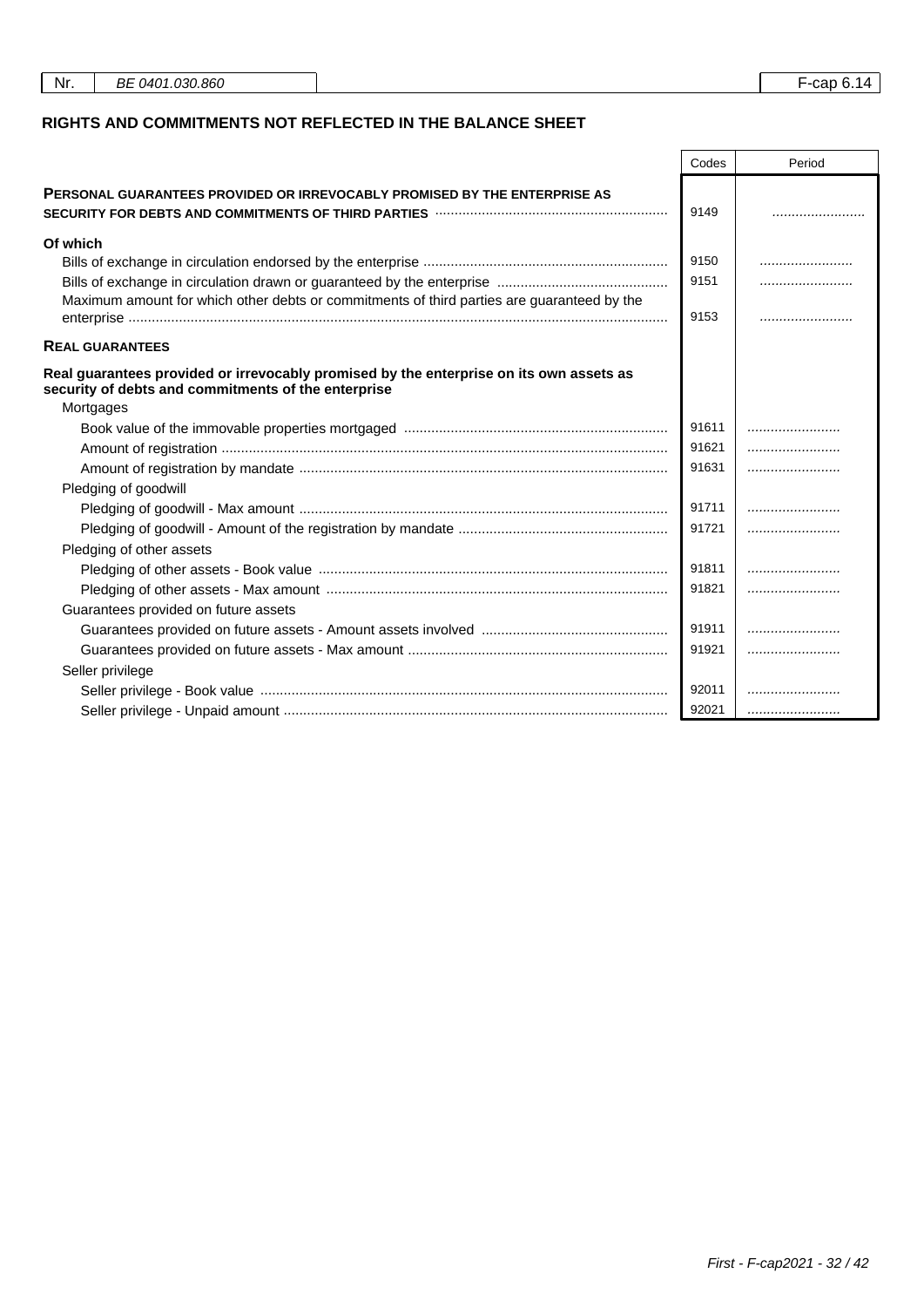| Nr.<br>BE 0401.030.860                                                                                                                        |       | $F$ -cap 6.14 |
|-----------------------------------------------------------------------------------------------------------------------------------------------|-------|---------------|
|                                                                                                                                               | Codes | Period        |
| Real guarantees provided or irrevocably promised by the enterprise on its own assets as<br>security of debts and commitments of third parties |       |               |
| Mortgages                                                                                                                                     |       |               |
|                                                                                                                                               | 91612 |               |
|                                                                                                                                               | 91622 |               |

| Pledging of goodwill<br>91712                                                                 |  |
|-----------------------------------------------------------------------------------------------|--|
|                                                                                               |  |
|                                                                                               |  |
| 91722<br>Pledging of goodwill - Amount of the registration on goodwill pledged by mandate<br> |  |
| Pledging of other assets                                                                      |  |
| 91812                                                                                         |  |
| 91822                                                                                         |  |
| Guarantees provided on future assets                                                          |  |
| 91912                                                                                         |  |
| 91922                                                                                         |  |
| Seller privilege                                                                              |  |
| 92012                                                                                         |  |
| 92022<br>                                                                                     |  |

|                                                                                                                                                       | Codes | Period |
|-------------------------------------------------------------------------------------------------------------------------------------------------------|-------|--------|
| GOODS AND VALUES, NOT DISCLOSED IN THE BALANCE SHEET, HELD BY THIRD PARTIES IN THEIR<br>OWN NAME BUT AT RISK TO AND FOR THE BENEFIT OF THE ENTERPRISE |       |        |
|                                                                                                                                                       |       |        |
|                                                                                                                                                       |       |        |
|                                                                                                                                                       |       |        |
| <b>SUBSTANTIAL COMMITMENTS TO ACQUIRE FIXED ASSETS</b>                                                                                                |       |        |
|                                                                                                                                                       |       |        |
|                                                                                                                                                       |       |        |
|                                                                                                                                                       |       |        |
| <b>SUBSTANTIAL COMMITMENTS TO DISPOSE OF FIXED ASSETS</b>                                                                                             |       |        |
|                                                                                                                                                       |       |        |
|                                                                                                                                                       |       |        |
|                                                                                                                                                       |       |        |
| <b>FORWARD TRANSACTIONS</b>                                                                                                                           |       |        |
|                                                                                                                                                       | 9213  |        |
|                                                                                                                                                       | 9214  |        |
|                                                                                                                                                       | 9215  |        |
|                                                                                                                                                       | 9216  |        |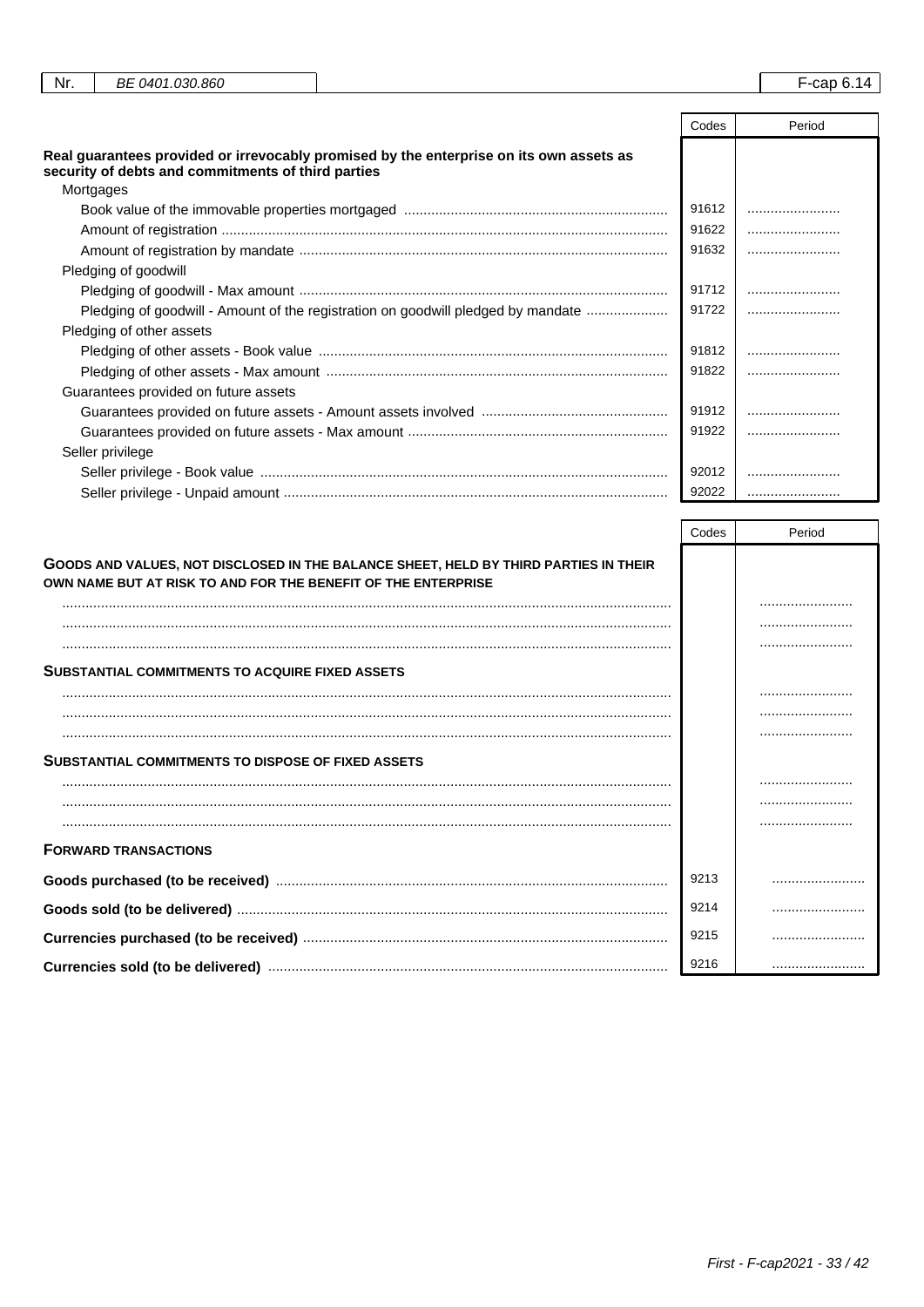| Nr. | BE 0401.030.860 |                                                                                     | $F_{\rm r}$ an 6.14 |
|-----|-----------------|-------------------------------------------------------------------------------------|---------------------|
|     |                 |                                                                                     |                     |
|     |                 |                                                                                     | Period              |
|     |                 | <b>COMMITMENTS RELATING TO TECHNICAL GUARANTEES IN RESPECT OF SALES OR SERVICES</b> |                     |
|     |                 |                                                                                     |                     |
|     |                 |                                                                                     |                     |
|     |                 |                                                                                     |                     |
|     |                 |                                                                                     |                     |
|     |                 |                                                                                     |                     |
|     |                 |                                                                                     | _                   |

| AMOUNT, NATURE AND FORM CONCERNING LITIGATION AND OTHER IMPORTANT COMMITMENTS |  |
|-------------------------------------------------------------------------------|--|
|                                                                               |  |
|                                                                               |  |
|                                                                               |  |
| .                                                                             |  |

SUPPLEMENT RETIREMENTS OR SURVIVORS PENSION PLANS IN FAVOUR OF THE PERSONNEL OR THE EXECUTIVES OF THE **ENTERPRISE** 

**Brief description** 

Measures taken by the enterprise to cover the resulting charges

|                                          | Codes | Period |
|------------------------------------------|-------|--------|
| <b>PENSIONS FUNDED BY THE ENTERPRISE</b> |       |        |
|                                          | 9220  |        |
| Methods of estimation                    |       |        |
|                                          |       |        |
|                                          |       |        |
| .                                        |       |        |

|                                                                                                                                              | Period |
|----------------------------------------------------------------------------------------------------------------------------------------------|--------|
| NATURE AND FINANCIAL IMPACT OF SIGNIFICANT EVENTS AFTER THE CLOSING DATE NOT INCLUDED IN THE<br><b>BALANCE SHEET OR THE INCOME STATEMENT</b> |        |
|                                                                                                                                              |        |
|                                                                                                                                              |        |
|                                                                                                                                              |        |
|                                                                                                                                              |        |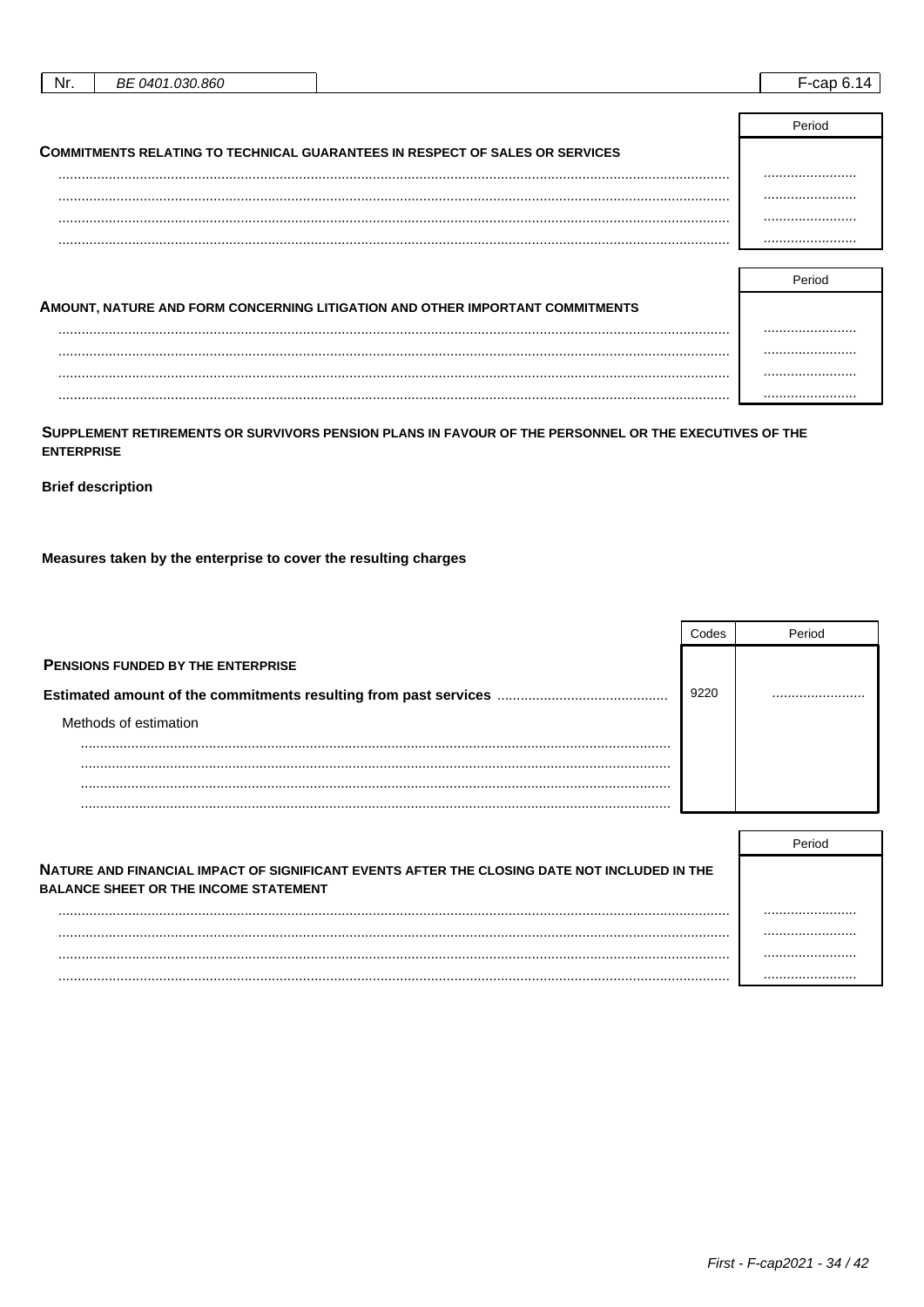| Nr. | BE 0401.030.860 | -<br>F-cap 6.14 |  |
|-----|-----------------|-----------------|--|
|     |                 |                 |  |
|     |                 | Period          |  |
| --  |                 |                 |  |

| COMMITMENTS TO PURCHASE OR SALE AVAILABLE TO THE COMPANY AS ISSUER OF OPTIONS FOR SALE OR<br><b>PURCHASE</b> |  |
|--------------------------------------------------------------------------------------------------------------|--|
|                                                                                                              |  |
|                                                                                                              |  |
|                                                                                                              |  |
|                                                                                                              |  |

| NATURE, COMMERCIAL OBJECTIVE AND FINANCIAL CONSEQUENCES OF TRANSACTIONS NOT REFLECTED IN<br>THE BALANCE SHEET                                                                                              |                               |
|------------------------------------------------------------------------------------------------------------------------------------------------------------------------------------------------------------|-------------------------------|
| Provided that the risks or advantages coming from these transactions are significant and if the<br>disclosure of the risks or advantages is necessary to appreciate the financial situation of the company |                               |
|                                                                                                                                                                                                            |                               |
|                                                                                                                                                                                                            |                               |
|                                                                                                                                                                                                            |                               |
|                                                                                                                                                                                                            |                               |
|                                                                                                                                                                                                            |                               |
|                                                                                                                                                                                                            | $\mathbf{D}$ and $\mathbf{D}$ |

|                                                                                                                  | Period       |
|------------------------------------------------------------------------------------------------------------------|--------------|
| OTHER RIGHTS AND COMMITMENTS NOT REFLECTED IN THE BALANCE SHEET (including those which can<br>not be quantified) |              |
| Bank quarantees                                                                                                  | 1.564.397,00 |
|                                                                                                                  |              |
|                                                                                                                  |              |
|                                                                                                                  |              |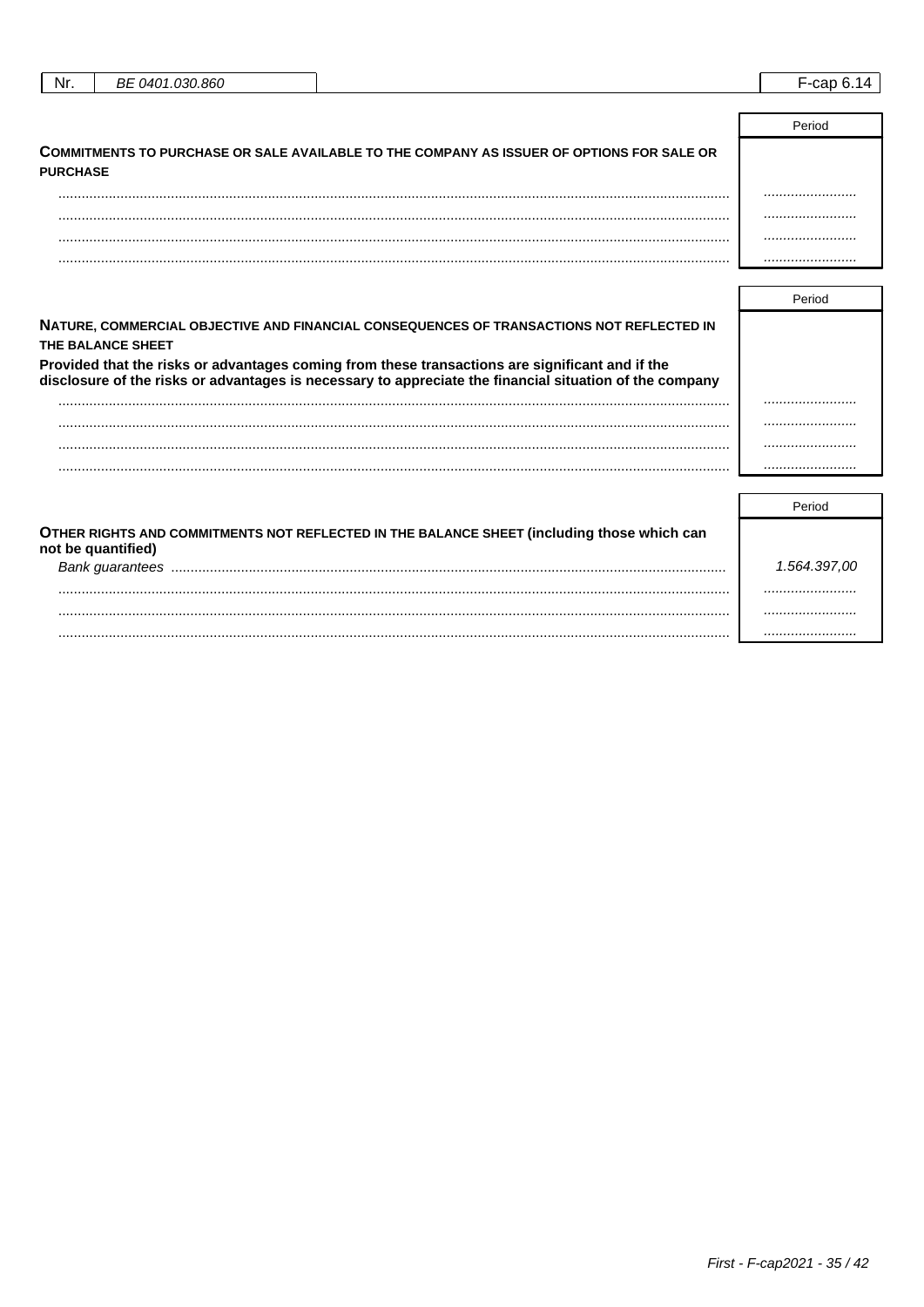### **RELATIONSHIPS WITH AFFILIATED ENTERPRISES, ASSOCIATED ENTERPRISES AND OTHERS ENTERPRISES LINKED BY PARTICIPATING INTERESTS**

|                                                                                                                | Codes   | Period         | Preceding period |
|----------------------------------------------------------------------------------------------------------------|---------|----------------|------------------|
| <b>AFFILIATED ENTERPRISES</b>                                                                                  |         |                |                  |
| Financial fixed assets measurement controlled the state of the state of the state of the state of the state of | (280/1) | 624.329.105,73 | 623.979.508,52   |
|                                                                                                                | (280)   | 624.329.105,73 | 623.979.508,52   |
|                                                                                                                | 9271    |                |                  |
|                                                                                                                | 9281    |                |                  |
|                                                                                                                | 9291    | 18.702.888,42  | 16.207.443,43    |
|                                                                                                                | 9301    |                |                  |
|                                                                                                                | 9311    | 18.702.888,42  | 16.207.443,43    |
|                                                                                                                | 9321    |                |                  |
|                                                                                                                | 9331    |                |                  |
|                                                                                                                | 9341    |                |                  |
|                                                                                                                | 9351    | 494.056.068,99 | 472.460.008,66   |
|                                                                                                                | 9361    | 208.310.840,24 | 208.167.927,24   |
|                                                                                                                | 9371    | 285.745.228,75 | 264.292.081,42   |
| <b>Personal and real guarantees</b>                                                                            |         |                |                  |
| Provided or irrevocably promised by the enterprise as security for debts or                                    |         |                |                  |
|                                                                                                                | 9381    |                |                  |
| Provided or irrevocably promised by affiliated enterprises as security for                                     | 9391    |                |                  |
|                                                                                                                |         |                |                  |
|                                                                                                                | 9401    |                |                  |
| <b>Financial results</b>                                                                                       |         |                |                  |
|                                                                                                                | 9421    | 6.533.268,83   | 122.620.519,41   |
|                                                                                                                | 9431    |                |                  |
|                                                                                                                | 9441    |                |                  |
|                                                                                                                | 9461    | 3.812.842,86   | 2.921.608,82     |
|                                                                                                                | 9471    |                |                  |
| <b>Disposal of fixed assets</b>                                                                                |         |                |                  |
|                                                                                                                | 9481    |                |                  |
|                                                                                                                | 9491    |                |                  |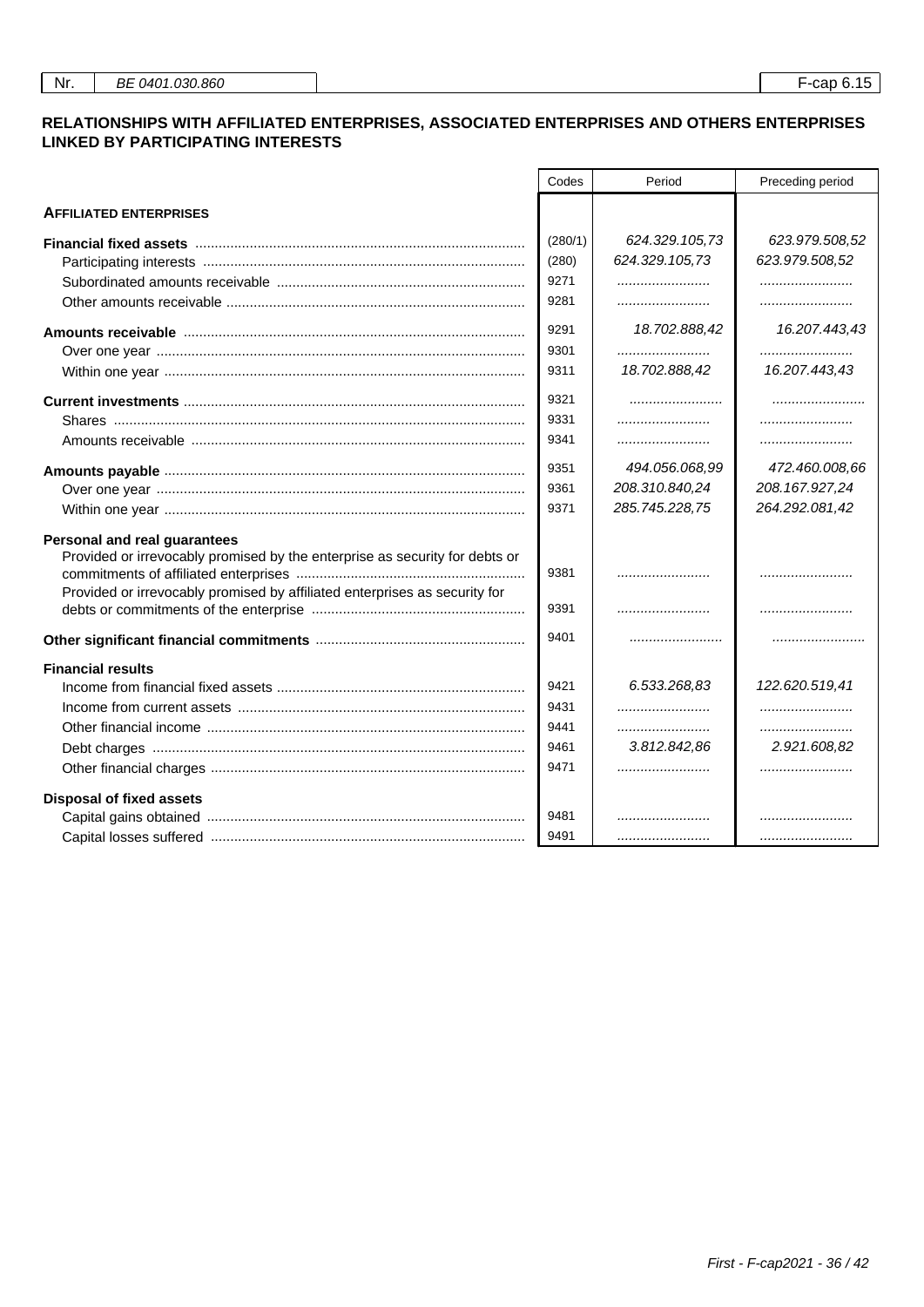|                                                                             | Codes | Period | Preceding period |
|-----------------------------------------------------------------------------|-------|--------|------------------|
| <b>ASSOCIATED ENTERPRISES</b>                                               |       |        |                  |
|                                                                             | 9253  |        |                  |
|                                                                             | 9263  |        |                  |
|                                                                             | 9273  |        |                  |
|                                                                             | 9283  |        |                  |
| Amounts receivable ……………………………………………………………………………                            | 9293  |        |                  |
|                                                                             | 9303  |        |                  |
|                                                                             | 9313  |        |                  |
|                                                                             | 9353  |        |                  |
|                                                                             | 9363  |        |                  |
|                                                                             | 9373  |        |                  |
| <b>Personal and real guarantees</b>                                         |       |        |                  |
| Provided or irrevocably promised by the enterprise as security for debts or | 9383  |        |                  |
| Provided or irrevocably promised by associated enterprises as security for  | 9393  |        |                  |
|                                                                             | 9403  |        |                  |
| <b>OTHER ENTERPRISES LINKED BY PARTICIPATING INTERESTS</b>                  |       |        |                  |
|                                                                             | 9252  |        |                  |
|                                                                             | 9262  |        |                  |
|                                                                             | 9272  |        |                  |
|                                                                             | 9282  |        |                  |
| Amounts receivable …………………………………………………………………………                             | 9292  |        |                  |
|                                                                             | 9302  |        |                  |
|                                                                             | 9312  |        |                  |
|                                                                             | 9352  |        |                  |
|                                                                             | 9362  |        |                  |
|                                                                             | 9372  |        |                  |

Nr.

BE 0401.030.860

| TRANSACTIONS WITH ENTERPRISES LINKED BY PARTICIPATING INTERESTS OUT OF MARKET CONDITIONS                                                                                                                                                                          |  |
|-------------------------------------------------------------------------------------------------------------------------------------------------------------------------------------------------------------------------------------------------------------------|--|
| Mention of these transactions if they are significant, including the amount of the transactions, the<br>nature of the link, and all information about the transactions which should be necessary to get a better<br>understanding of the situation of the company |  |
| All of any significant transactions with related parties are carried out under conditions that are not materially                                                                                                                                                 |  |
|                                                                                                                                                                                                                                                                   |  |
|                                                                                                                                                                                                                                                                   |  |
|                                                                                                                                                                                                                                                                   |  |
|                                                                                                                                                                                                                                                                   |  |

F-cap 6.15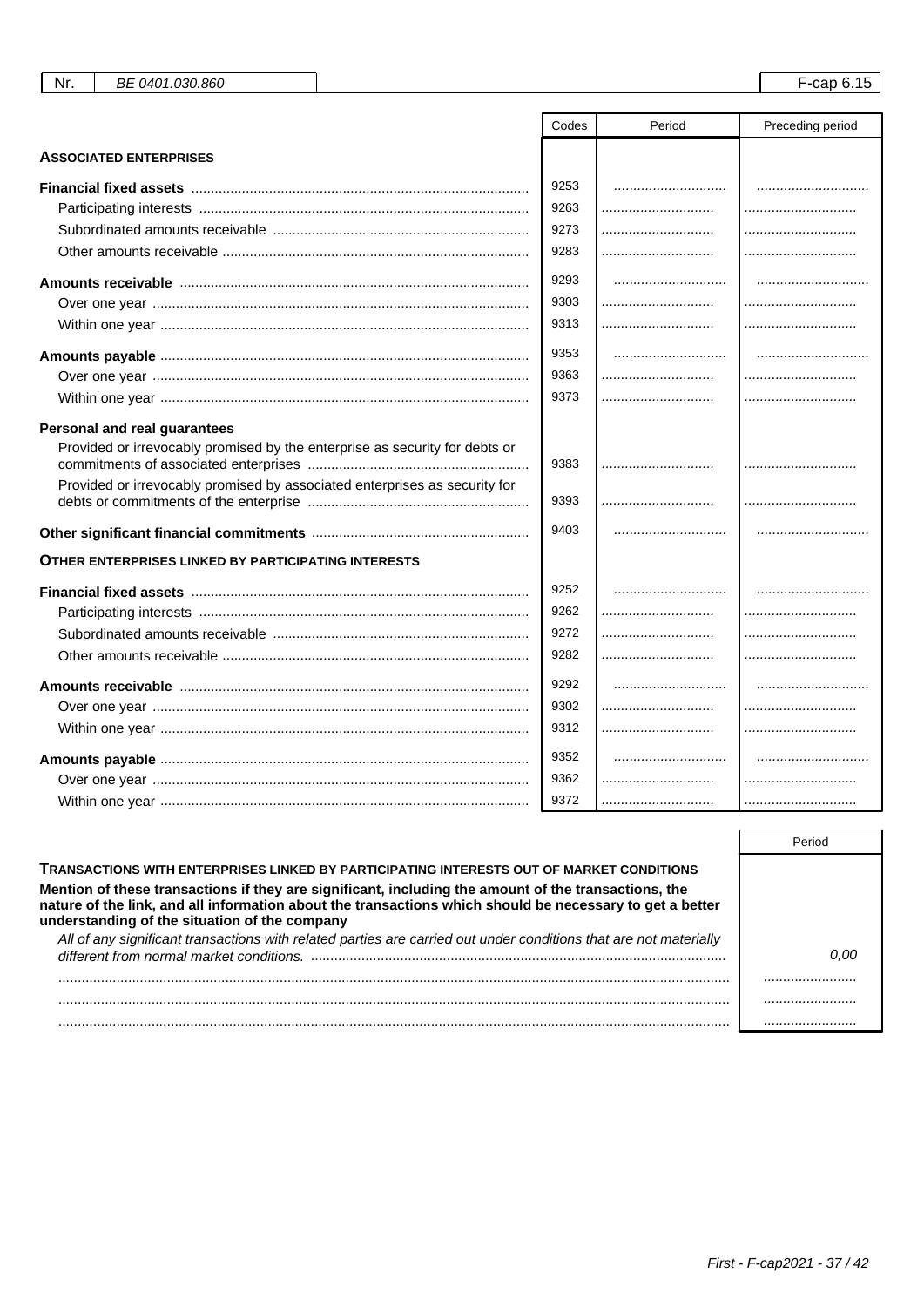٦

r

┱

### **FINANCIAL RELATIONSHIPS WITH**

|                                                                                                                                                                                                                    | Codes | Period |
|--------------------------------------------------------------------------------------------------------------------------------------------------------------------------------------------------------------------|-------|--------|
| DIRECTORS, MANAGERS, INDIVIDUALS OR BODIES CORPORATE WHO CONTROL THE ENTERPRISE<br>WITHOUT BEING ASSOCIATED THEREWITH OR OTHER ENTERPRISES CONTROLLED BY THESE<br><b>PERSONS</b>                                   |       |        |
|                                                                                                                                                                                                                    | 9500  |        |
| Conditions on amounts receivable, rate, duration, possibly reimbursed amounts, canceled<br>amounts or renounced amounts                                                                                            |       |        |
|                                                                                                                                                                                                                    |       |        |
|                                                                                                                                                                                                                    | 9501  |        |
|                                                                                                                                                                                                                    |       |        |
| Amount of direct and indirect remunerations and pensions, included in the income statement,<br>as long as this disclosure does not concern exclusively or mainly, the situation of a single<br>identifiable person |       |        |
|                                                                                                                                                                                                                    | 9503  |        |
|                                                                                                                                                                                                                    | 9504  |        |

|                                                                                                           | Codes | Period     |
|-----------------------------------------------------------------------------------------------------------|-------|------------|
| AUDITORS OR PEOPLE THEY ARE LINKED TO                                                                     |       |            |
|                                                                                                           | 9505  | 101.148,00 |
| Fees for exceptional services or special missions executed in the company by the auditor                  |       |            |
|                                                                                                           | 95061 | 26,000,00  |
|                                                                                                           | 95062 |            |
|                                                                                                           | 95063 |            |
| Fees for exceptional services or special missions executed in the company by people they are<br>linked to |       |            |
|                                                                                                           | 95081 |            |
|                                                                                                           | 95082 | 66.500,00  |
|                                                                                                           | 95083 |            |

**Mentions related to article 3:64, §2 and §4 of the Companies and Associations Code**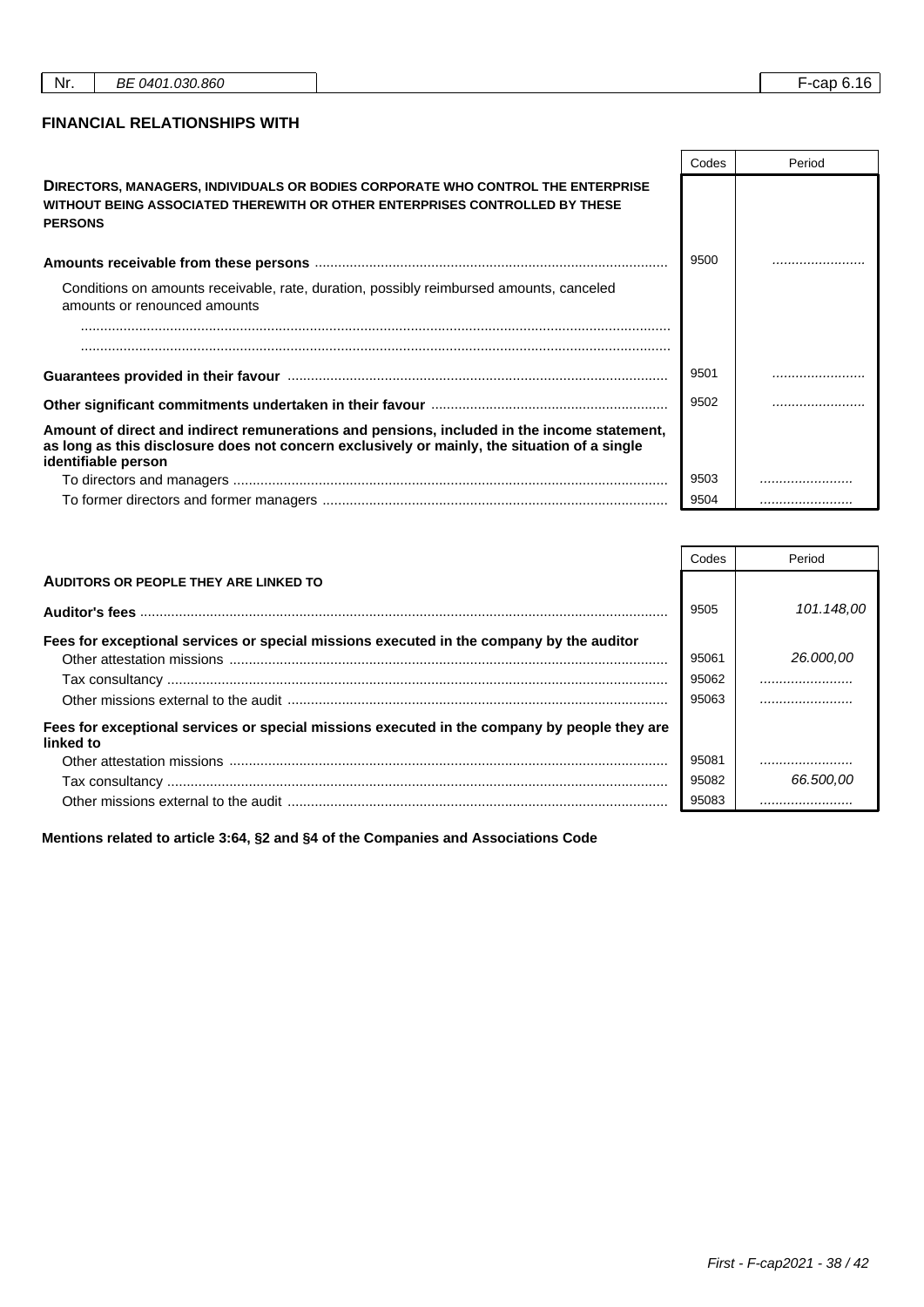| Nr. | .030.860<br>nг<br>. 0401<br>DC<br>. |  | <br>car |
|-----|-------------------------------------|--|---------|
|-----|-------------------------------------|--|---------|

### **INFORMATION RELATING TO CONSOLIDATED ACCOUNTS**

**INFORMATION TO DISCLOSE BY EACH ENTERPRISE THAT IS SUBJECT TO COMPANY LAW ON THE CONSOLIDATED ACCOUNTS OF ENTERPRISES**

**The enterprise has prepared and published consolidated accounts and a consolidated report**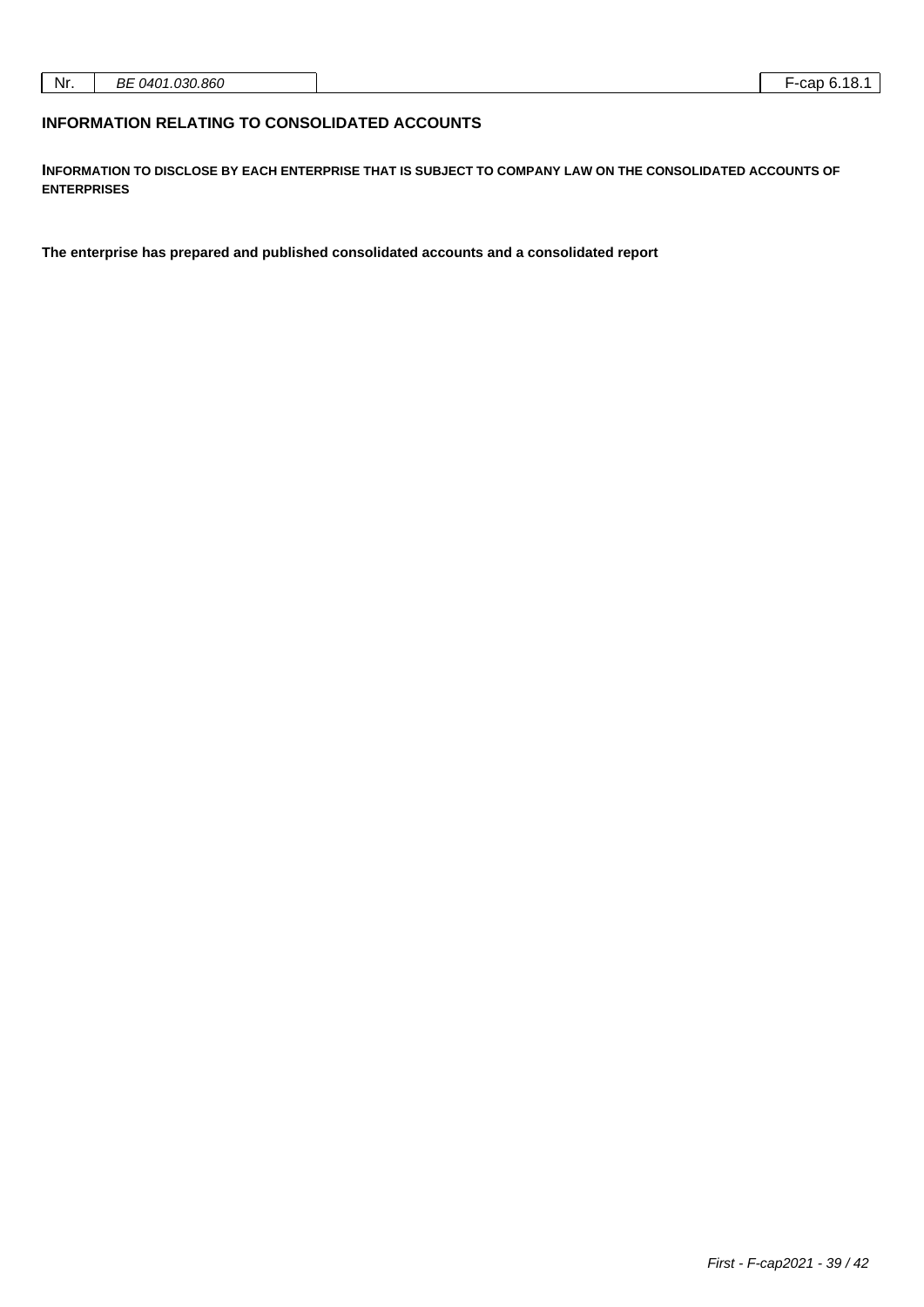| Nr. | BE 0401.030.860 |
|-----|-----------------|
|     |                 |

**FINANCIAL RELATIONSHIPS OF THE GROUP LED BY THE ENTERPRISE IN BELGIUM WITH AUDITORS OR WITH PEOPLE THEY ARE LINKED TO**

|                                                                                                           | Codes | Period     |
|-----------------------------------------------------------------------------------------------------------|-------|------------|
| Mentions related to article 3:65, §4 and §5 of the Companies and Associations Code                        |       |            |
| Auditor's fees according to a mandate at the group level led by the company publishing the<br>information | 9507  | 359.211,00 |
| Fees for exceptional services or special missions executed in these group by the auditor                  |       |            |
|                                                                                                           | 95071 | 26,000,00  |
|                                                                                                           | 95072 |            |
|                                                                                                           | 95073 |            |
| Fees to people auditors are linked to according to the mandate at the group level led by the              |       | 143.136.00 |
| Fees for exceptional services or special missions executed in the group by people they are<br>linked to   |       |            |
|                                                                                                           | 95091 |            |
|                                                                                                           | 95092 | 122.062,00 |
|                                                                                                           | 95093 | 25,000,00  |

**Mentions related to article 3:64, §2 and §4 and of the Companies and Associations Code**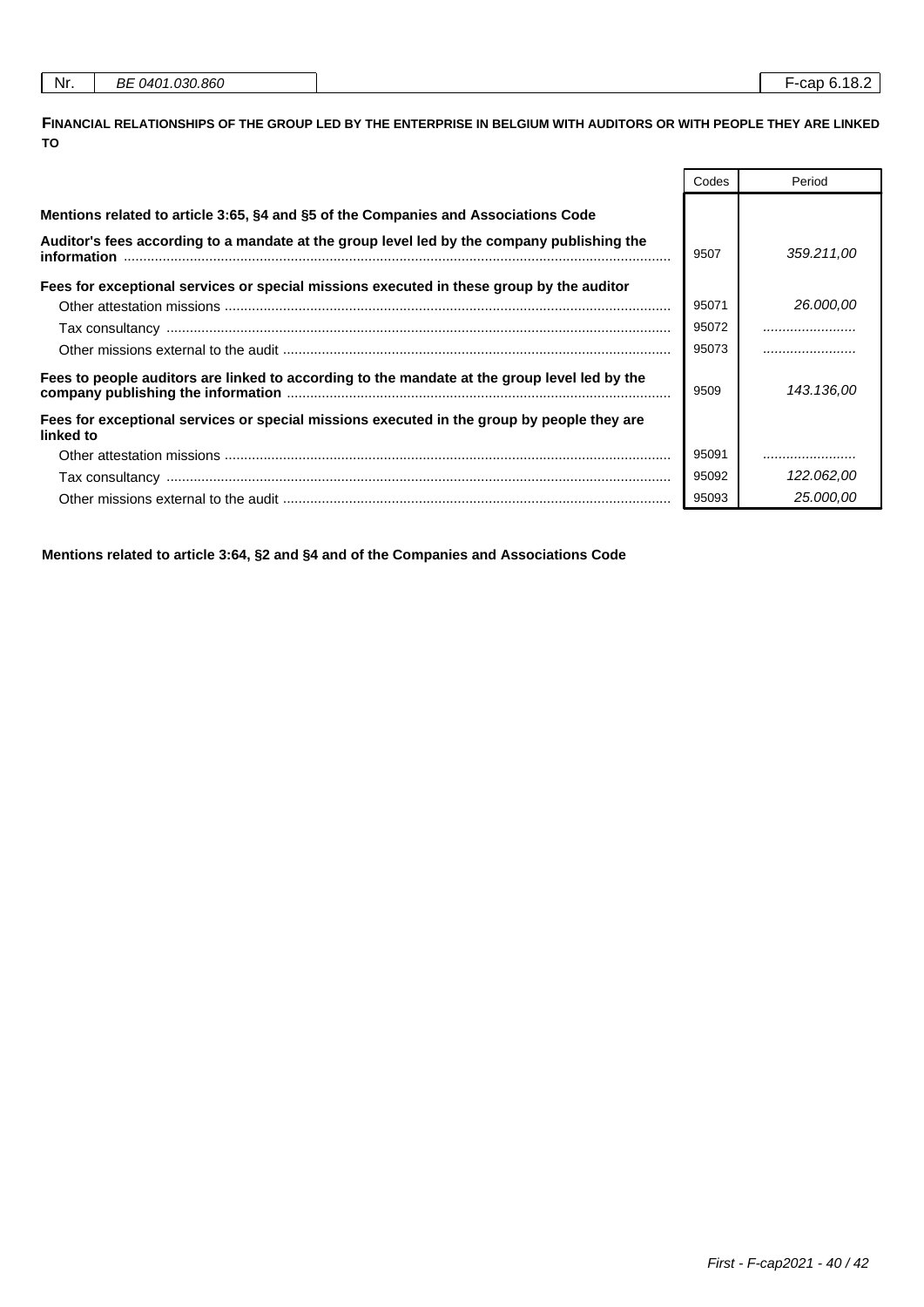### **VALUATION RULES**

ACCOUNTING PRINCIPLES

1. Assets

1.1 Formation expenses

Formation expenses are recorded at cost and depreciated at 100%.

1.2 Intangible fixed assets

Intangible fixed assets are recorded at purchase or transfer price. The amortization percentages applied are:

- brand 10%
- software 33%

1.3 Financial fixed assets

Financial fixed assets are valued at acquisition price or contribution value without supplementary costs.

Reductions in value are applied where the esti¬mated value of the financial fixed assets is less than the accounting value and where the loss of value so determined is of a lasting nature in the opinion of the Board of Directors.

The estimated value of the financial fixed assets is determined at the end of the accounting period based on the most recent available balance sheet and on one or more criteria.

Reductions in value are reversed, up to the amount of the previously recorded reductions in value, where the valuation at the clos¬ing date of the accounting period con¬cerned significantly exceeds the previ¬ous valuation.

1.4 Receivables

The necessary reductions in value are applied to receivables, the collection of which is in doubt.

Receivables are recorded at their nominal value, less any credit notes remaining to be drawn up.

Receivables in foreign currencies are converted at the exchange rate applying on the balance sheet date.

Negative exchange rate differences in non-euro currencies are included in the income statement as in the past.

1.5 Investments and cash at bank and in hand

Treasury shares are valued at purchase price.

Cash at bank and in hand in foreign currency is converted at the exchange rate applying on the balance sheet date.

Both the negative and the positive conversion differences are included in the profit and loss account.

#### 2. Liabilities

2.1 Provisions for liabilities and charges